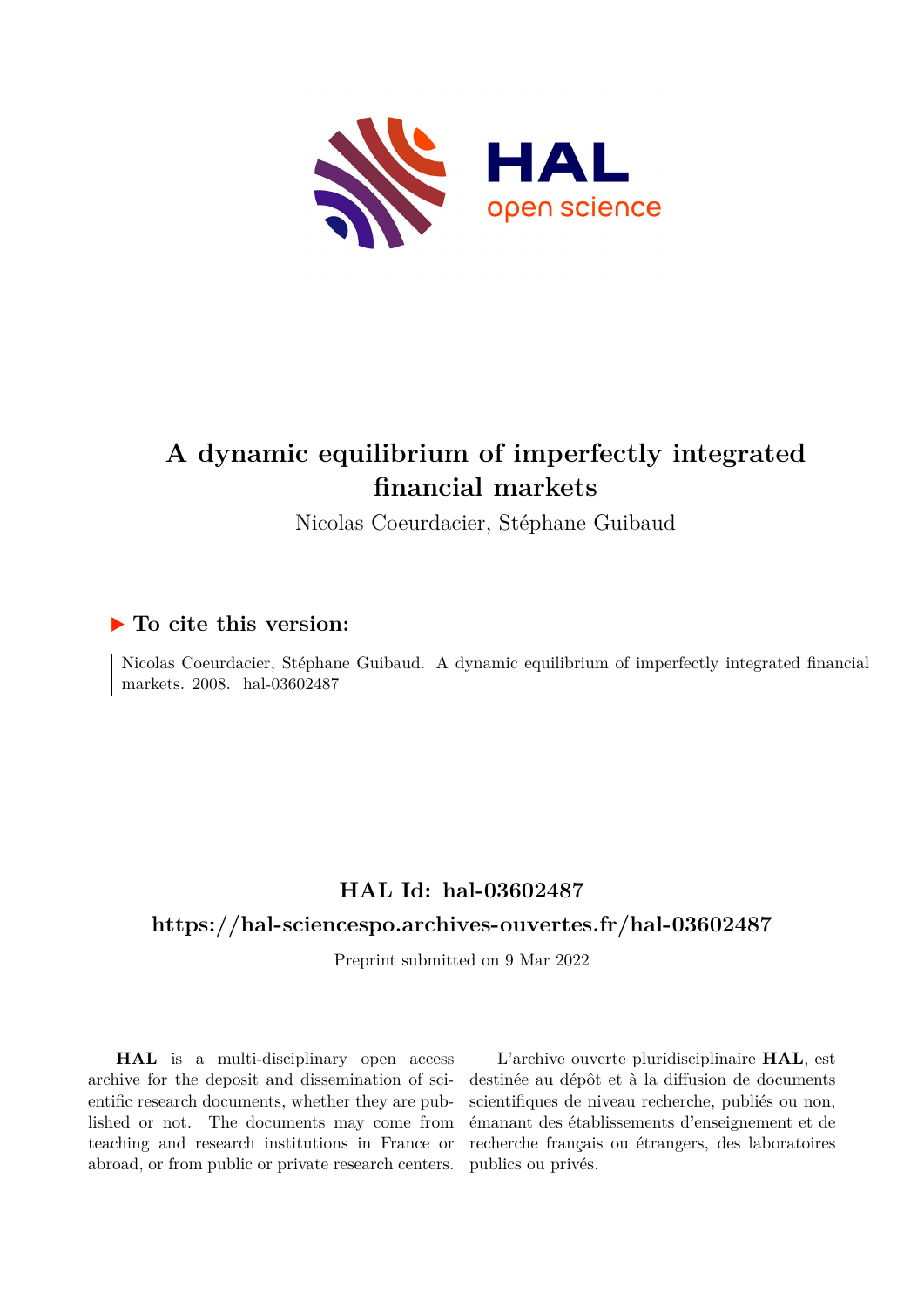# A Dynamic Equilibrium Model of Imperfectly Integrated Financial Markets

Nicolas Coeurdacier<sup>∗</sup> London Business School and CEPR

Stéphane Guibaud<sup>†</sup> London School of Economics

October 24, 2008‡

#### Abstract

This paper analyzes the determination of equity portfolios and country stock returns in the context of imperfectly integrated stock markets. We consider a continuous-time model of a two-country endowment economy in which the level of financial integration is captured by a proportional tax on foreign dividends. Despite the heterogeneity among investors induced by this tax, we obtain approximate closed-form expressions for asset prices and we characterize equity holdings and the joint process followed by country stock returns in equilibrium. Our model is consistent with a broad range of empirical findings on international financial integration. When the (endogenous) cross-country return correlation is high, small frictions in equity markets can generate a substantial home bias in portfolios. In the baseline version of our model, the crosscountry return correlation is driven by fundamental correlation and portfolio rebalancing. In a two-good extension of the model, the adjustment of relative good prices can generate high stock return correlation even for a low level of fundamental correlation, thus magnifying the impact of the financial friction on portfolios.

Keywords: Two Trees, Asset Pricing with Heterogenous Investors, Home Bias in Portfolios, International Stock Return Correlations, Financial Integration.

JEL Codes: G15, F37, G11, G12, F36

<sup>∗</sup> London Business School, Department of Economics, Regent's Park, London NW1 4SA, UK. e-mail: ncoeurdacier@london.edu

<sup>†</sup> London School of Economics, Department of Finance, Houghton Street, London WC2A 2AE, UK. e-mail: s.guibaud@lse.ac.uk

<sup>‡</sup>We thank Suleyman Basak, John Cochrane, Darrell Duffie, Bernard Dumas, Michael Gallmeyer, Rodrigo Guimaraes, Philippe Martin, Yves Nosbusch, Anna Pavlova, Monika Piazzesi, Richard Portes, Hélène Rey, José Scheinkman, Costis Skiadas, Nizar Touzi, Pierre-Olivier Weill and Wei Xiong for helpful comments and discussions. We are also grateful to seminar participants at the American Economic Association Meetings, Chicago GSB, CREI, the Econometric Society World Congress, LBS, LSE, the New York Fed, Oxford Saïd Business School and Princeton for their comments.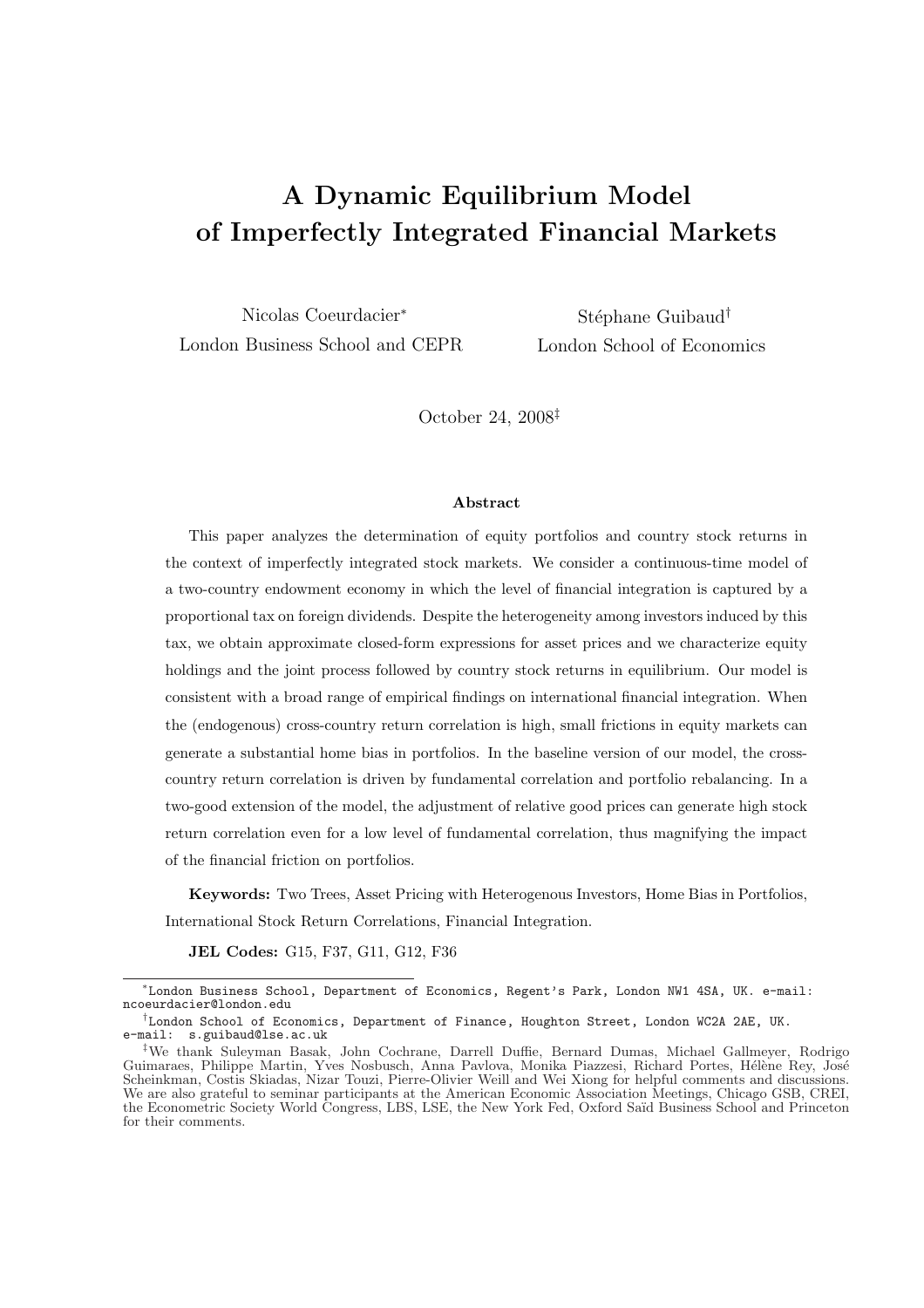# 1 Introduction

Over the last decades most equity markets around the world have been liberalized and crossborder equity holdings have surged.<sup>1</sup> However a number of frictions remain in international equity markets: transaction costs, withholding taxes, as well as informational and agency problems, still act as impediments to cross-border investment. In a sense, the mere existence of a home bias in portfolios, initially documented by French and Poterba (1991), indicates that some frictions are still at play.<sup>2</sup> In 2005, US investors held 82% of their stock portfolios in domestic stocks, and the equity home bias is observed in all developed countries (Sercu and Vanpee (2007)). As a big picture, it is probably fair to describe international equity markets today as neither perfectly integrated nor totally segmented.

In this paper, we analyze the workings of international financial markets in between the polar cases of perfect financial integration and complete segmentation. We consider a two-country endowment economy with one non-storable good, one Lucas tree in each country and equity claims on national output. The friction which induces equity markets to be partially segmented takes the form of a proportional cost that shareholders have to pay on the dividends earned abroad. Naturally, the size of the home bias in portfolios depends on the size of the friction on equity markets, but it also depends on the international correlation of returns which determines the benefits of diversification. At the same time, this correlation is affected by cross-border equity holdings, since portfolio rebalancing effects can generate comovements in asset prices. Our main achievement is to determine both the joint distribution of asset returns and portfolio holdings in equilibrium for various levels of financial integration. We believe our setting is appropriate to make sense of (i) the extent of international portfolio diversification, (ii) the joint behavior of country stock markets, and (iii) how they are affected by the process of financial integration.<sup>3</sup>

Modeling imperfectly integrated financial markets is appealing for the sake of realism but it is technically challenging. Any form of financial segmentation essentially implies some heterogeneity among investors, a feature which makes the pricing of assets more complicated than under perfect

<sup>&</sup>lt;sup>1</sup>See Lane and Milesi-Ferreti (2003). Quinn (1997), Bekaert and Harvey (2000) and Kaminsky and Schmuckler (2003) provide direct institutional measures of financial openness.

<sup>&</sup>lt;sup>2</sup>In a standard CAPM world with *perfectly* integrated financial markets and identical preferences, all investors would hold the world market portfolio, independently of their nationality. However, even in the absence of frictions in international financial markets, deviations from purchasing power parity or the existence of non-insurable labor income shocks could induce heterogenous portfolios (for references, see the literature review below).

<sup>3</sup>We assume that fundamentals are not affected by the integration process, as would be the case, for instance, if access to new risksharing opportunities and new sources of finance induced inter-sectoral reallocations (e.g., Obstfeld (1994)). Empirically, Imbs (2006) does find a positive impact of financial integration on the synchronization of country outputs.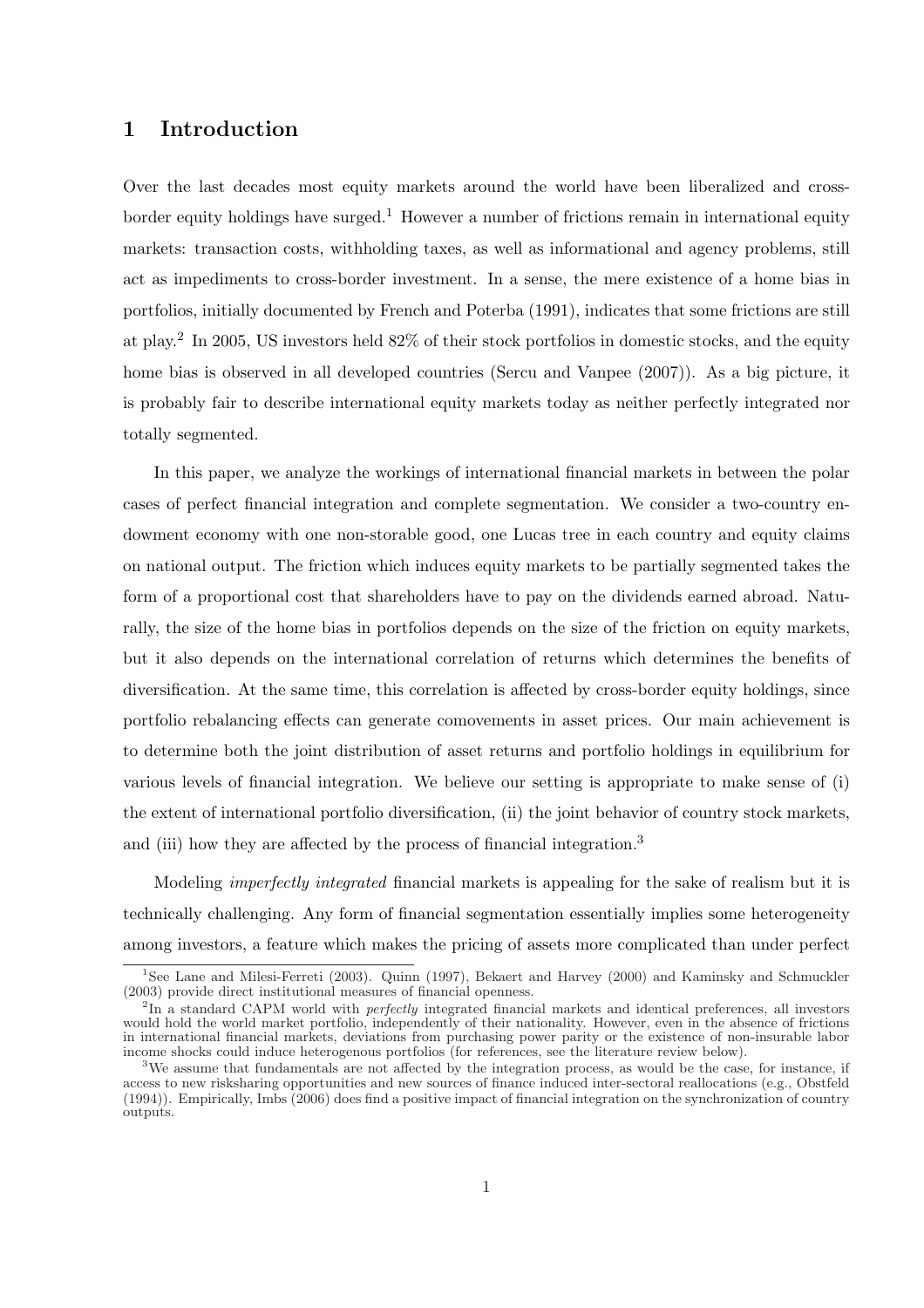and complete markets. We manage to keep the problem tractable by capturing in a simple way the partial segmentation of international financial markets. The friction we consider essentially acts as a withholding tax on foreign dividends.<sup>4</sup> Withholding taxes are relevant in practice (e.g., pension funds have to bear such taxes on their foreign equity investments), but our friction can also be interpreted metaphorically as a reduced form for agency costs or informational frictions.<sup>5</sup> The asset pricing problem is non trivial. Indeed, since each investor has a specific "after-tax" investment opportunity set, the equilibrium allocation resulting from trade in assets is not Pareto efficient, risksharing is imperfect, and we cannot use the pricing kernel of a single representative investor holding the world market portfolio and consuming the aggregate endowment at each instant to price assets. In order to characterize the equilibrium, we need to keep track of the time-varying cross-country distribution of wealth. Asset prices can be expressed as functions of three state variables: the world endowment, the relative size of the two economies and their relative wealth which fluctuates endogenously. Working under the assumptions of logarithmic utility and lognormal endowment processes, we pin down these pricing functions and use them to derive the joint behavior of returns and equity portfolios.

An important contribution of this paper lies in the approximation method we use to solve the model. Even though we keep it very parsimonious, the dynamic asset pricing problem that we formulate, with two risky assets and heterogenous investors, translates into an infinite-horizon coupled forward-backward stochastic differential equations (FBSDE) problem (Ma and Yong (1999)). The exact solution to this problem cannot be obtained analytically. Instead, we derive approximate analytical formulas for asset prices, the (time-varying) first- and second moments of asset returns, and portfolios by taking Taylor expansions around the zero-tax case. To our knowledge, this use of approximation techniques to characterize the effect of taxes "in the small" is novel and we believe it could be applied fruitfully in other contexts.

Our solution technique allows us to characterize the impact of financial integration (which in our model means a decrease in the withholding tax on foreign dividends) through comparative statics. As the size of the friction decreases, we find that asset prices increase, the cross-country correlation of returns and cross-country equity holdings both also increase (the latter being a firstorder effect, while the former is a second-order effect) and the volatility of asset returns diminishes

<sup>&</sup>lt;sup>4</sup>This friction is by nature different from a *transaction* cost à la Constantinides (1986): it does not bear on transactions but instead reduces cash-flows during the holding period.

<sup>5</sup>Stulz (2005) analyzes the impact of moral hazard on cross-border investment. The role of informational frictions is emphasized in, e.g., Gehrig (1993) and Van Nieuweburgh and Veldkamp (2008).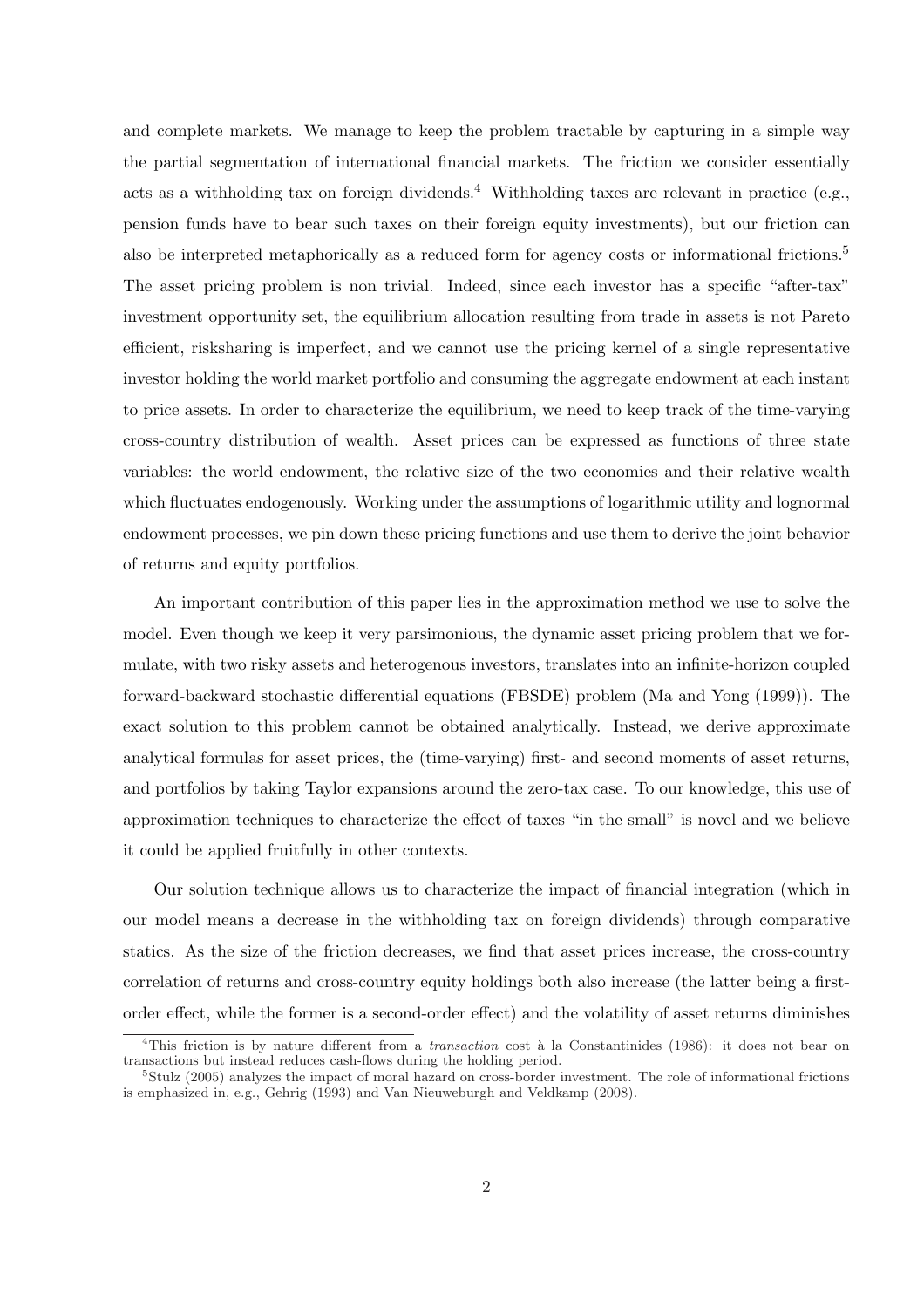(also a second-order effect). The overall impact of financial integration on the cost of funds is not clear-cut, depending on the respective size of the increase in the riskfree rate (due to lower precautionary saving) and of the decrease in the risk premium. The latter effect shows up as an extra term in a modified version of the CCAPM, where the level of friction is interacted with the relative wealth of countries. As a by-product of our analysis, we also derive a gravity equation for international trade in financial assets, giving a theoretical foundation to the use of gravity equations in empirical work on cross-border asset holdings (e.g., Portes and Rey (2005)).

What size of friction do we need to generate a reasonable level of home bias? In order to get a sense of the magnitude of the effects, we calibrate our model to stock market and output data for the US and Europe. We find that small frictions akin to a proportional dividend tax of the order of 10% can generate a level of domestic exposure around 80%, close to the observed home bias for the US economy.<sup>6</sup>

The result that small frictions on cross-border holdings can result in substantial portfolio home bias relies on a high elasticity of asset demand and on a high level of assets substitutability. In our model, the substitutability between national assets is driven by common shocks affecting national economic fundamentals and by portfolio rebalancing. The portfolio rebalancing mechanism that induces the correlation of two assets returns to be higher than their "fundamental" correlation works as in Cochrane et al. (2007). A good shock to domestic dividends drives the price of the domestic asset up and increases its share in investors' portfolios. When financial markets are integrated, investors increase their demand for the foreign asset in order to keep the composition of their portfolios constant, which drives the price of the foreign asset up. In other words, as the share of the domestic asset in the world market portfolio increases, the required return on the foreign asset decreases because its diversification properties become more valuable. In financial autarky by contrast, a good shock to an asset drives its price up without affecting the price of the other asset and the correlation of asset returns is equal to the correlation of economic fundamentals. In-between complete segmentation and perfect integration, the lower the frictions between two markets, the higher the comovements of their stock prices, for a given level of fundamental correlation.<sup>7</sup> We point out that this portfolio rebalancing effect, though spectacular for low levels of fundamental

<sup>&</sup>lt;sup>6</sup>As a point of comparison, the average level of withholding dividend taxes faced by a (domestically tax-exempt) US pension fund investing abroad is 14% (source: International Bureau of Fiscal Documentation).

<sup>7</sup>One might prefer to think in terms of stochastic discount factors (SDFs). The two agents have perfectly correlated SDFs in the perfectly integrated case, so that the two assets are discounted the same way, which increases their correlation compared to the extreme case of complete segmentation where each asset is priced using the corresponding autarkic SDF. As financial integration increases, the discount factors that are applied to national assets become closer to each other, which increases the correlation of their returns.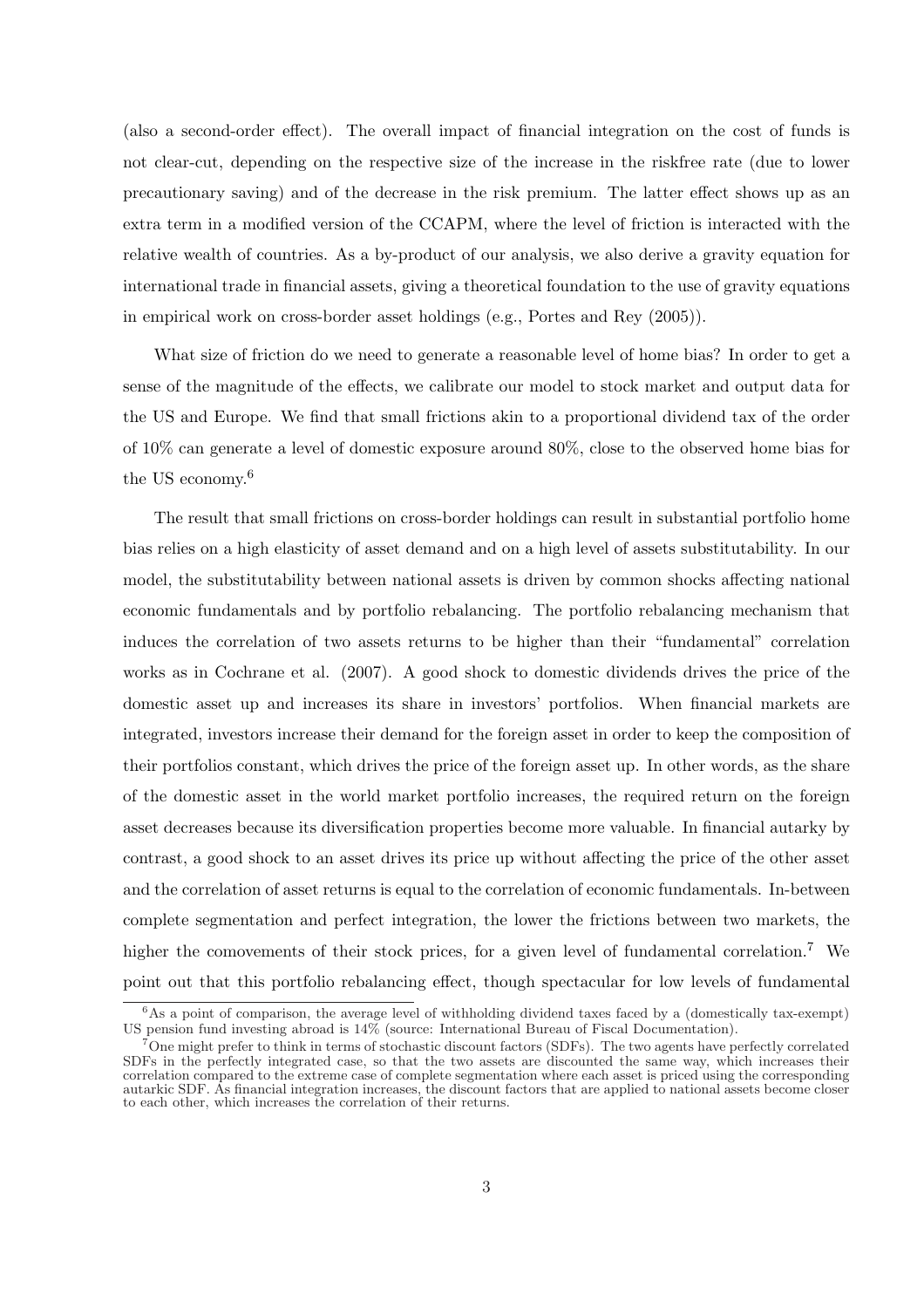correlation and no friction on financial markets, is quantitatively small for a realistic calibration of the model. This result is interesting when one wants to think about the home bias from a general equilibrium perspective. Any cost bearing on foreign equity holdings has two opposite effects on portfolios: the direct effect is to reduce cross-border holdings by reducing expected returns on foreign assets; but there is also an indirect effect, which is to reduce the substitutability between national assets by reducing the correlation of their returns, thus increasing the willingness to diversify internationally. The overall quantitative impact of a friction depends on the relative size of the two effects, and the fact that the indirect effect is of small magnitude plays in favor of the result that small frictions can generate a large home bias.

We also provide an extension of our framework with two differentiated goods: each country produces one type of good and agents have CES preferences over the two goods. We show that the two-good model is completely isomorphic to the one-good case up to a simple transformation of the state variables. Hence, all our findings go through in this environment but we can endogenously generate a high level of asset substitutability without requiring an exogenously high level of fundamental correlation. The reason is that a positive domestic endowment shock increases the relative price of foreign goods and foreign dividends at market value. This Ricardian adjustment of the terms of trade (see also Cole and Obstfeld (1991) and Pavlova and Rigobon (2007)) generates high levels of stock return correlation even when endowment shocks are independent across countries, thus magnifying the impact of the financial friction on portfolios.

Finally, our analysis yields some insight on the correlation puzzle in international equity holdings, by which we refer to the empirical finding of a robust positive relationship between bilateral equity holdings and bilateral stock return correlations (see Portes and Rey (2005), Chan et al. (2005) and Lane and Milesi-Ferreti (2008)). As the level of financial integration between two countries affects positively both their cross-border holdings and the correlation of their returns, it could be that the positive relationship between these two variables across pairs of countries is just driven by variations in the bilateral level of financial integration. In an empirical companion paper (Coeurdacier and Guibaud (2007)), we show that once this endogeneity issue is taken into account the correlation puzzle indeed disappears: holding financial frictions constant, investors do tilt their foreign holdings towards countries which offer better diversification opportunities.

Related literature. Basak and Gallmeyer (2003) consider a dynamic asset pricing model with asymmetric dividend taxation and a unique risky asset. We follow their approach to deal with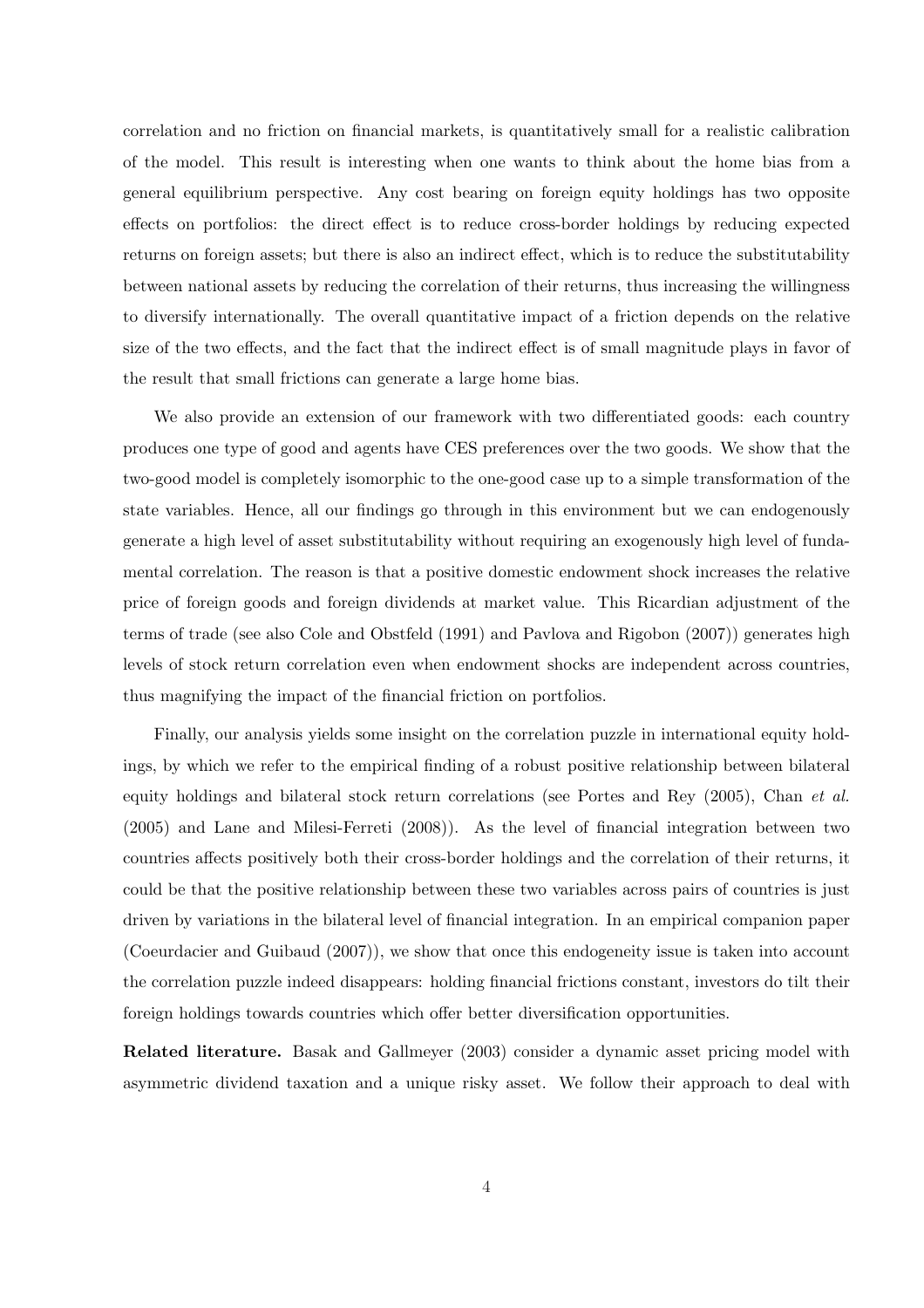investors' heterogeneity through the introduction of a time-varying Pareto-Negishi weight.<sup>8</sup> But to address issues of portfolio composition or stock return correlation, we need at least two risky assets. Our analysis can be seen as a natural extension of the work of Basak and Gallmeyer (2003) to the two-asset case. But our solution method clearly differs from theirs: whereas they solve their FBSDE problem numerically by solving an equivalent quasi-linear PDE (see Ma, Protter and Yong (1994)), we provide approximate analytical formulas. Because our two-tree specification follows Cochrane et al. (2007), we can use the quasi-closed-form pricing functions provided in their paper to compute our approximations.<sup>9</sup>

A vast strand of the literature in international finance studies portfolios and asset prices in the context of imperfectly integrated financial markets. Two papers closely related to ours are Martin and Rey (2004) and Bhamra (2004). Martin and Rey (2004) build a static model featuring a transaction cost on international trade in assets. Much as in our paper, this cost induces a home bias and the size of the bias depends on the elasticity of the demand for foreign assets, which is related to investors' risk aversion.<sup>10</sup> The dynamic setup of our model allows us to explore the joint dynamic of asset prices and wealth distribution, and issues related to portfolio rebalancing and endogenous return correlation.<sup>11</sup> Bhamra (2004) builds a full-fledged dynamic equilibrium model of partially segmented financial markets, but he imposes constraints directly on the amount of wealth that can be invested abroad.<sup>12</sup> We get the home bias in a more endogenous way by relating it to small frictions in equity markets.

Black (1974), Stulz (1981), Errunza and Losq (1985, 1989), Eun and Jarakiramanan (1986) and Hietala (1989) analyze the impact of international financial barriers on portfolio holdings and on the risk-return tradeoff, characterizing how specific kinds of financial frictions lead to specific deviations from the traditional CAPM. We derive a modified version of the CCAPM in our dynamic asset pricing model, which is close in spirit to their work.

By focusing on small frictions in financial markets, we depart from a literature which tries to

 $8$ Stochastic weights have been used in the literature to characterize equilibrium under incomplete markets (e.g., Cuoco and He (1994), Basak and Cuoco (1998)). In our setup, like in Basak and Gallmeyer (2003), world markets are dynamically complete but deviation from perfect risksharing results from differential taxation.

<sup>9</sup>Menzly, Santos and Veronesi (2004), Santos and Veronesi (2006) and Martin (2007) build multi-asset dynamic asset pricing models under alternative assumptions on preferences and cash flows. Our solution method could be generalized to their setups.

 $10$ This effect shows up in our model through the impact of volatility.

 $11$ Dumas et al. (2003) and Cochrane et al. (2007) analyze the endogenous determination of asset return correlation in the context of perfectly integrated financial markets. The implications of portfolio rebalancing for the joint behavior of asset returns and the exchange rate is explored in Hau and Rey (2004).

<sup>12</sup>Pavlova and Rigobon (2008) analyze the impact of portfolio constraints on the international propagation of shocks.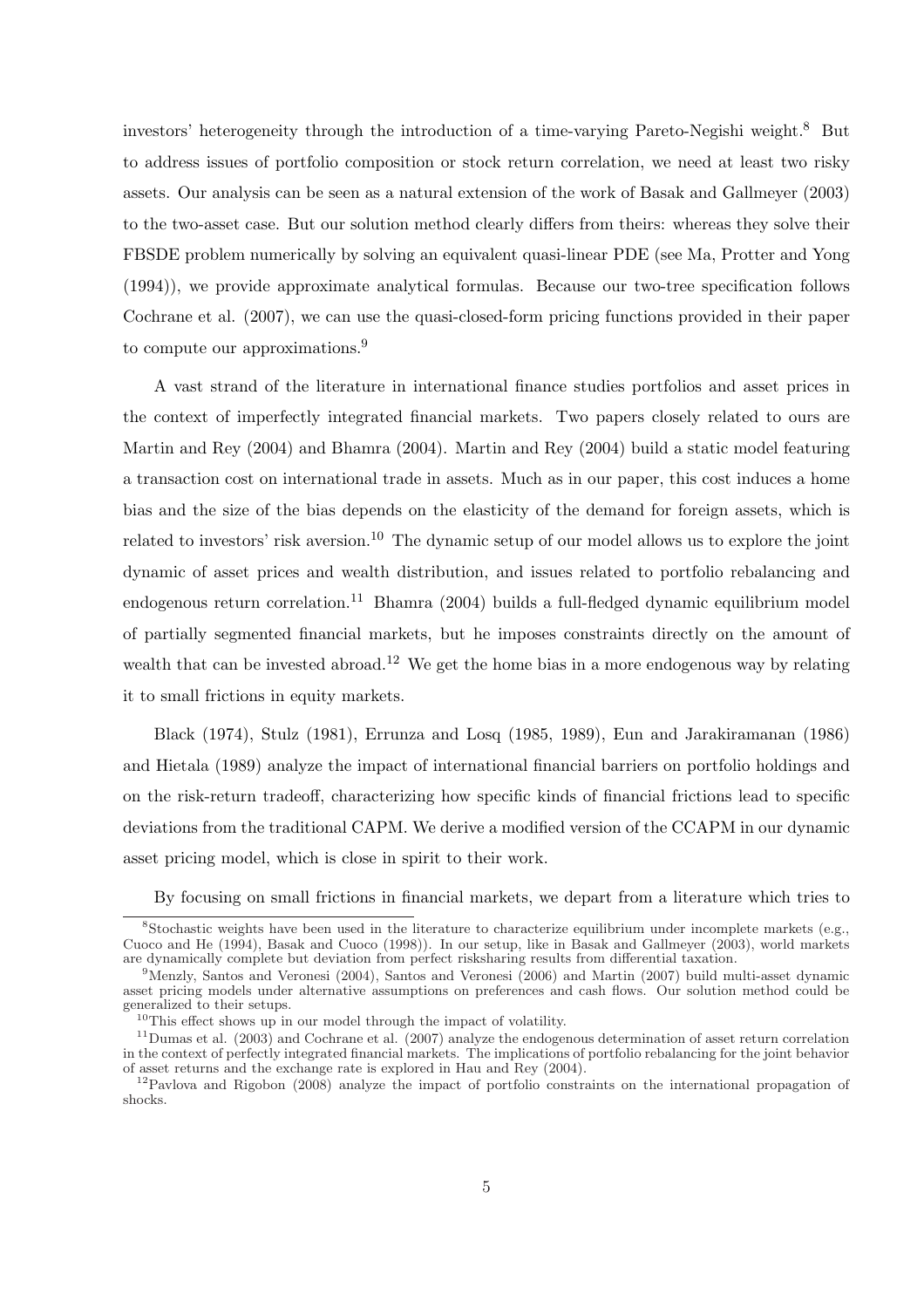ascribe the observed equity home bias to hedging motives. One strand of this literature focuses on the hedging of real exchange rate fluctuations, which can be induced by the imperfect integration of markets for goods and services (Adler and Dumas (1983), Dumas (1992), Cooper and Kaplanis (1994)). It explores whether portfolio biases can be related to the presence of trade costs (Uppal (1993), Obstfeld and Rogoff (2000), Coeurdacier (2008)) or to the presence of non-tradable goods (Stockman and Dellas (1989), Baxter, Jermann and King (1998), Serrat (2001), Kollmann (2006)). Another strand of this literature focuses on the hedging of non-diversifiable labor income risk (Baxter and Jermann (1997), Bottazzi, Pesenti and van Wincoop (1996), Heathcote and Perri (2007), Engel and Matsumoto (2008)). In our paper, these hedging motives do not operate. We focus on the implications of frictions in international financial markets.

Our theoretical predictions regarding the impact of financial integration on asset prices relate to some empirical contributions on this subject. Henry (2000) and Chari and Henry (2004) document a positive impact of financial integration on asset prices. Bekaert and Harvey (2000), Goetzmann et al. (2005) and Quinn and Voth (2008) find evidence of a positive relationship between the level of financial market integration and stock return correlations. Our results are consistent with this set of findings.

From a methodological perspective, our paper is related to Devereux and Sutherland (2006) and Tille and van Wincoop (2007). Building on Judd and Guu (2001), they independently developed an approximation approach to solve for international portfolios in general equilibrium with heterogenous agents. Their method also relies on Taylor expansions but whereas we take approximations in the size of the friction (around the frictionless case), they take approximations in the variance of shocks (around the non-stochastic steady-state).

The rest of the paper proceeds as follows. Section 2 lays out the model. Section 3 shows how to deal with investors' heterogeneity and solve for equilibrium asset prices by taking Taylor expansions around the frictionless case. The implications of imperfect market integration for asset prices, asset returns and portfolios are derived in Section 4. Section 5 presents the two-good extension. Section 6 concludes. The proofs are relegated in the Appendix.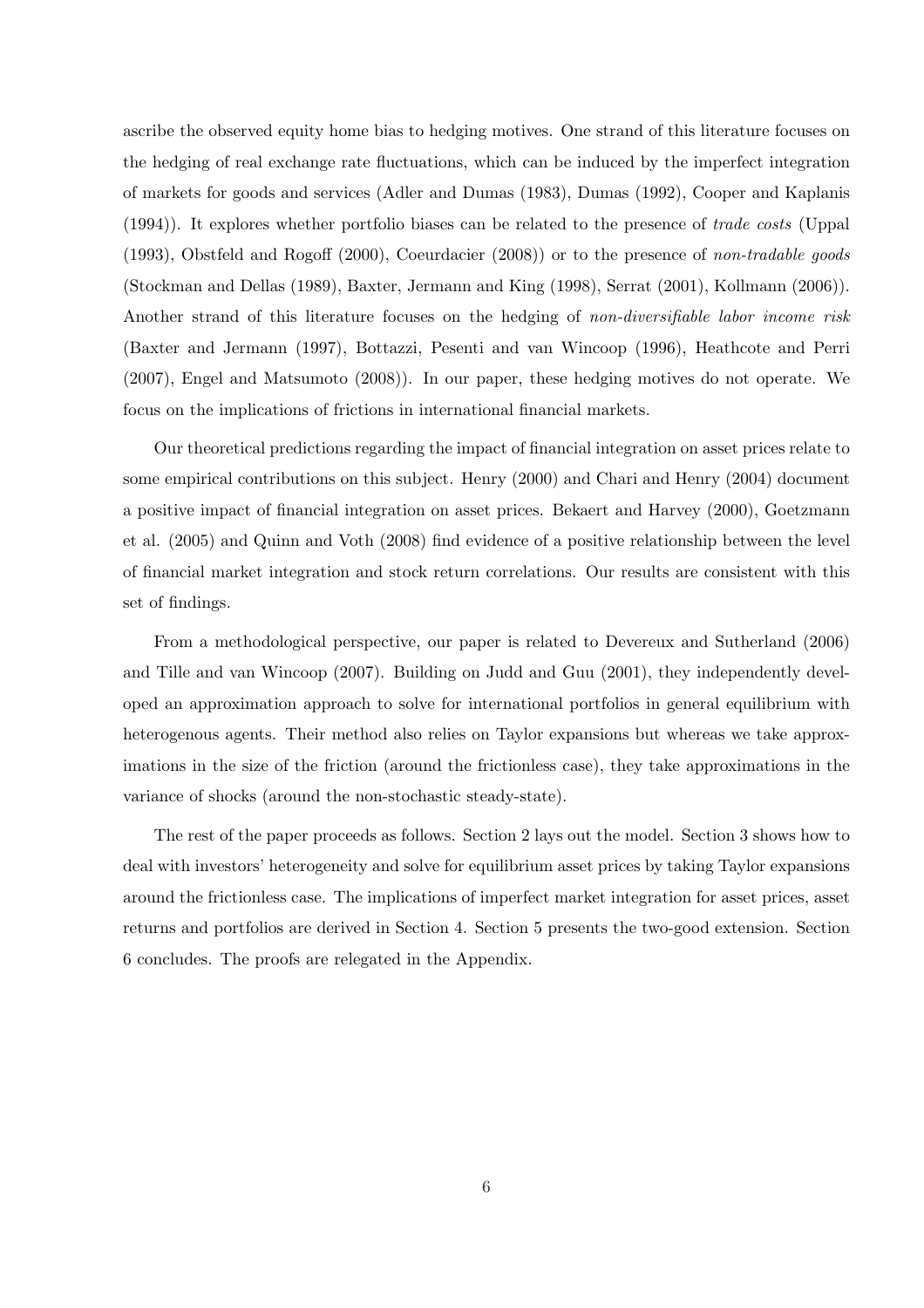# 2 Model

## 2.1 Assumptions

We consider a continuous-time economy with an infinite horizon. There are two countries, home  $(H)$  and foreign  $(F)$ , and a single non-storable good. Each country has a representative agent with time-separable expected utility and logarithmic preferences. The utility of agent  $i$  at time  $t$  is

$$
U_{it} = \mathbb{E}_t \left[ \int_t^{\infty} e^{-\rho(s-t)} \log(c_{is}) ds \right],
$$
\n(1)

where  $c_{is}$  is the consumption rate in country  $i = H, F$ , and  $\rho$  is the common rate of time preference. Endowments. There is a Lucas tree in each country. We assume the real endowments (dividends) follow geometric Brownian motions:

$$
\frac{dD_i(t)}{D_i(t)} = \mu_{D_i} dt + \sigma_{D_i}^T dW(t), \qquad i = H, F.
$$
\n(2)

All uncertainty is generated by the bi-dimensional standard Wiener process  $W(t)$ . We call  $\eta$  the instantaneous correlation of the two dividend growth rates, which we henceforth refer to as the "fundamental" correlation. Throughout, we use bold cases for vectors and matrices and  $\boldsymbol{A}^T$  to denote the transpose of A.

From (2), the world endowment  $D \equiv D_H + D_F$  follows a diffusion process whose drift and diffusion coefficients are weighted averages of those of  $D_H$  and  $D_F$ , with a time-varying weight depending on the size of each economy's endowment relative to the world endowment. We can write

$$
\frac{dD(t)}{D(t)} = \underbrace{\left[\delta(t)\mu_{D_H} + (1 - \delta(t))\mu_{D_F}\right]}_{\equiv \mu_D(t)} dt + \underbrace{\left[\delta(t)\sigma_{D_H}^T + (1 - \delta(t))\sigma_{D_F}^T\right]}_{\equiv \sigma_D^T(t)} d\mathbf{W}(t),\tag{3}
$$

where  $\delta(t) \equiv D_H(t)/(D_H(t) + D_F(t))$  captures the relative size of the domestic economy. Using the dynamics of  $D_H$  and  $D_F$  and applying Itô's lemma, one can write

$$
d\delta/\delta = \mu_{\delta} dt + \sigma_{\delta}^T dW, \qquad (4)
$$

with

$$
\mu_{\delta} = (1 - \delta) [\mu_{D_H} - \mu_{D_F} - \delta(\boldsymbol{\sigma}_{D_H}.\boldsymbol{\sigma}_{D_H}) + (1 - \delta)(\boldsymbol{\sigma}_{D_F}.\boldsymbol{\sigma}_{D_F}) + (2\delta - 1)(\boldsymbol{\sigma}_{D_H}.\boldsymbol{\sigma}_{D_F})], \quad (5)
$$

$$
\boldsymbol{\sigma}_{\delta} = (1 - \delta)(\boldsymbol{\sigma}_{D_H} - \boldsymbol{\sigma}_{D_F}). \tag{6}
$$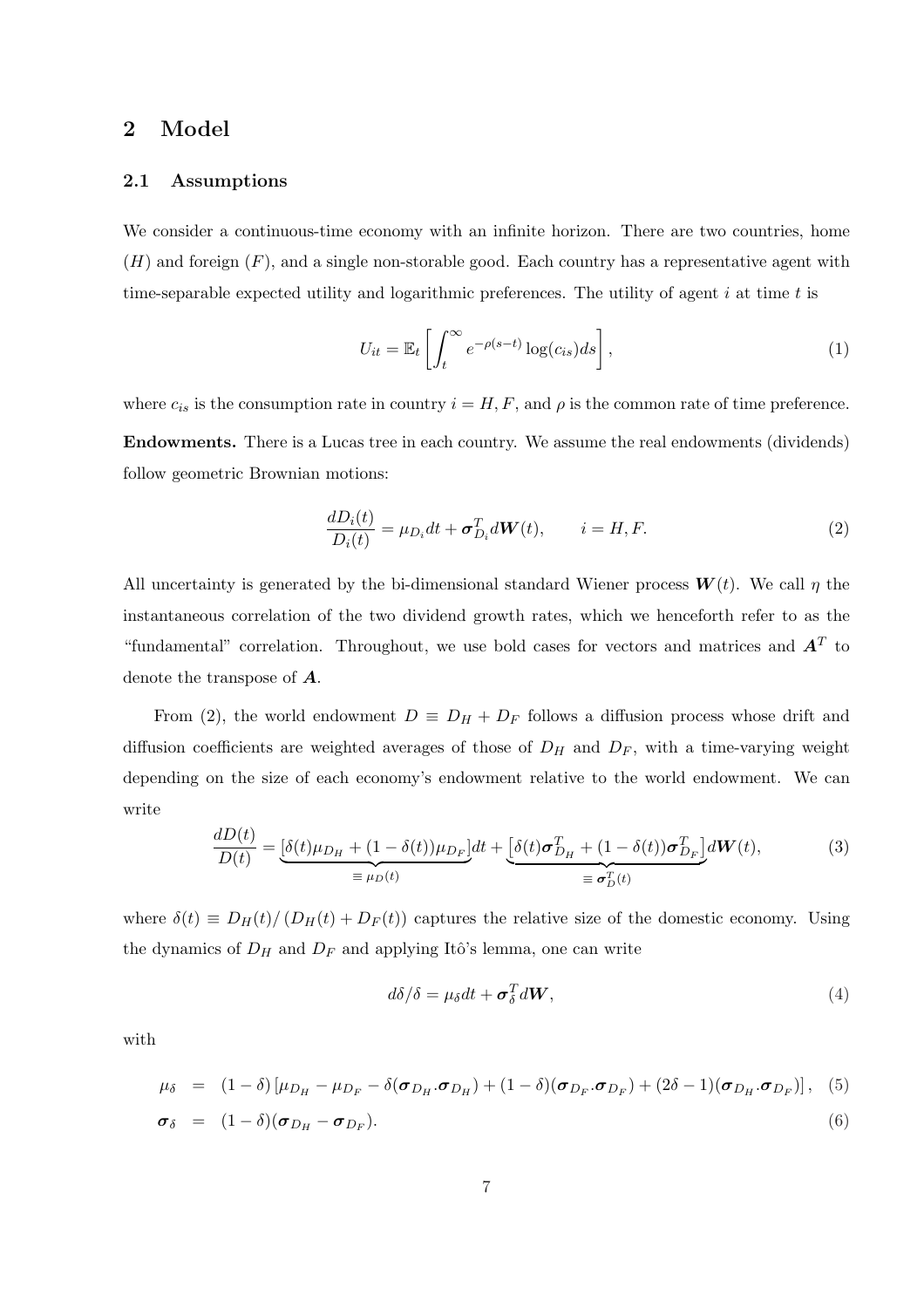Menu of assets. The menu of financial assets consists of stocks that are claims on the two Lucas trees (each stock being in constant net supply normalized to one) and a frictionless international bank deposit (in zero net supply). We will note  $S_H$  and  $S_F$  the two stock prices and r the riskfree interest rate. Their processes will be determined as part of the equilibrium.

Frictions on equity markets. We assume investors have to pay a proportional cost  $\tau \in (0,1)$ on the dividends they earn abroad.<sup>13</sup> For instance, a domestic agent who holds a unit of foreign stock receives the instantaneous dividend  $(1 - \tau)D_F$ . No cost is paid on the domestic dividends.

One way to think about this  $\tau$  is that it captures literally differences in the taxation of domestic and foreign dividends. Such kind of fiscal discrimination is relevant in practice (see, for instance, Gordon and Hines  $(2002)$ : it can be due to withholding taxes on foreign dividends,<sup>14</sup> or to tax credits that are extended to shareholders (based on their domestic holdings only), in principle to avoid the double taxation of dividends at the corporate and at the personal level.<sup>15</sup> But our proportional cost could be given other interpretations: it could capture for instance higher fees required by mutual funds investing in international stocks, or it could be micro-founded as an agency cost in a model with moral hazard on cross-border investment. In what follows though, for simplicity, we refer to  $\tau$  as a tax. When  $\tau = 0$ , financial markets are perfectly integrated.

We follow Basak and Gallmeyer (2003) and assume that taxes are redistributed in the economy as lump sum transfers, each agent continuously receiving transfers  $e_i(t)dt$ . This assumption allows us to write the market clearing condition for goods in a simple way, keeping the aggregate consumption equal to aggregate dividend at each instant. The particular redistribution scheme under consideration does not matter much for our results. One could assume for instance that each agent receives the taxes paid by the other investor.<sup>16</sup> In that case,

$$
e_H(t) = \tau \alpha_{FH}(t) D_H(t), \qquad (7)
$$

$$
e_F(t) = \tau \alpha_{HF}(t) D_F(t). \tag{8}
$$

where  $\alpha_{ij}$  denotes the quantity of claim on country j output held by the representative investor in country i.

<sup>13</sup>Our analysis could easily be extended to the case where these costs differ between countries.

<sup>&</sup>lt;sup>14</sup>Though the payment of these taxes to foreign fiscal authorities often gives a right to tax credits at home, withholding taxes constitute a real cost for tax-exempt investors like pension funds.

<sup>&</sup>lt;sup>15</sup>These "dividend imputation schemes" are quite common. An extreme example is the "avoir fiscal" in France: Until a recent reform, a French investor would receive from the French fiscal authorities an amount equal to  $50\%$ of the dividends perceived on stocks held in a PEA, i.e., a tax-exempt saving account! Only domestic stocks were eligible in PEAs, which created a powerful incentive to invest domestically.

<sup>&</sup>lt;sup>16</sup>We assume all investors act competitively. Therefore, the redistribution of taxes does not give rise to any kind of strategic behavior.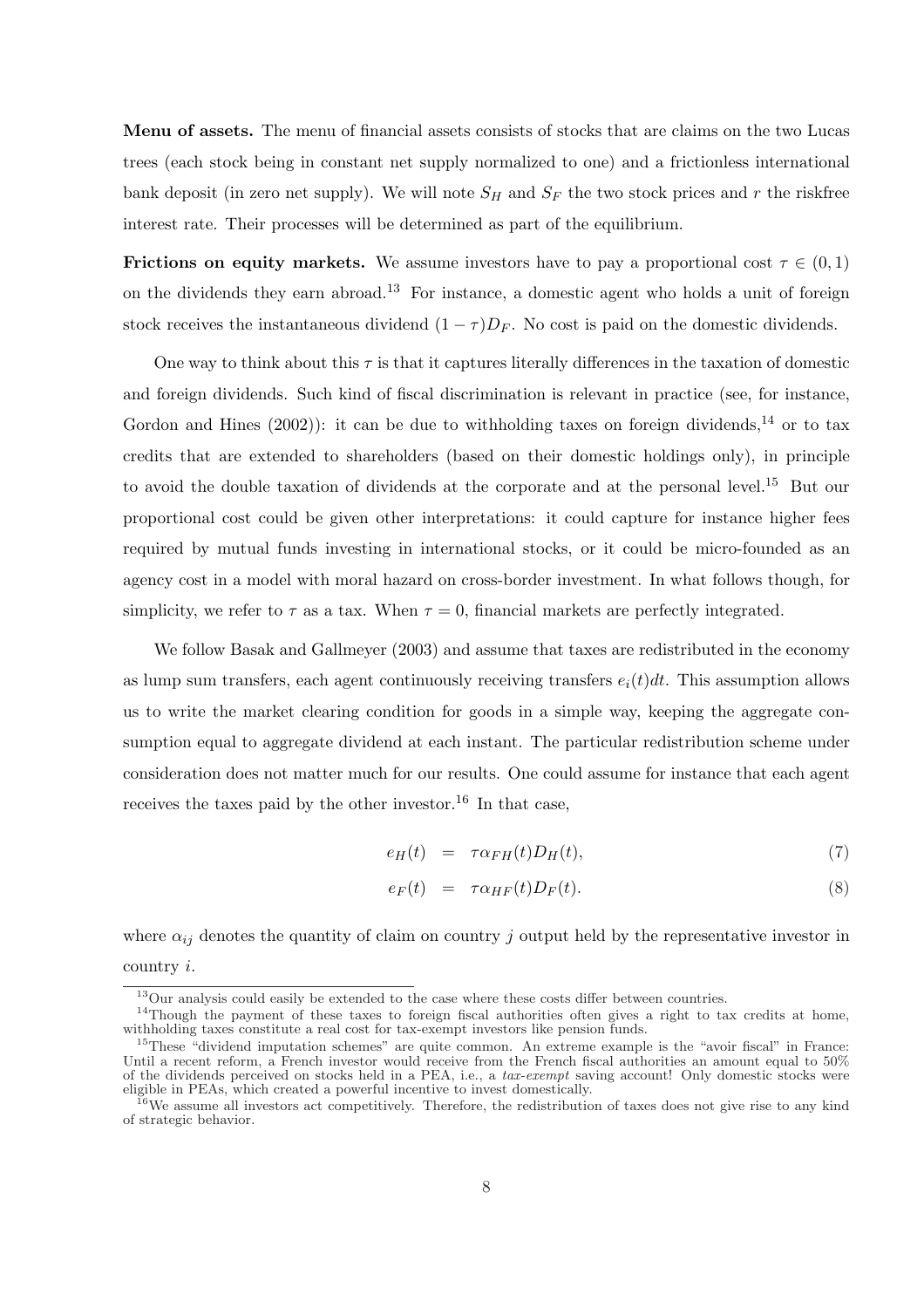#### 2.2 Individual optimization

Investor i is endowed with an initial share  $\alpha_{ij}(0)$  of each stock j. At each point in time, given the price processes  $S_H$  and  $S_F$ , the interest rate process r, her wealth  $X_i$  and a transfer process  $e_i$ , she chooses consumption  $c_i$  and asset holdings  $\boldsymbol{\alpha}_i = (\alpha_{iH}, \alpha_{iF})^T$  in order to maximize her intertemporal utility (1). The induced process for financial wealth  $X_i$  is given by

$$
dX_i(t) = [r(t)X_i(t) + \alpha_i^T(t)\mathbf{I}_S(t)(\boldsymbol{\mu}_i(t) - \boldsymbol{r}(t)) + e_i(t) - c_i(t)]dt + \alpha_i^T(t)\mathbf{I}_S(t)\boldsymbol{\sigma}^T(t)d\boldsymbol{W}(t), \quad (9)
$$

with  $I_S$  a diagonal matrix that has  $S_H$  and  $S_F$  as diagonal coefficients,  $\mu_i$  the vector of expected returns from the perspective of investor i, and  $\sigma = [\sigma_H \ \sigma_F]$  the diffusion matrix of stock prices.<sup>17</sup>

### 2.3 Definition of equilibrium

Given preferences, initial endowments and a tax reallocation rule, a competitive equilibrium is a set of adapted processes for asset prices, consumption  $c_i$  and asset holdings  $\alpha_i$  such that  $(c_i, \alpha_i)$  is a solution to investor i's optimization problem, and all markets clear at all dates, i.e., for all  $t \geq 0$ 

$$
c_H(t) + c_F(t) = D_H(t) + D_F(t) = D(t),
$$
  
\n
$$
\alpha_H(t) + \alpha_F(t) = 1,
$$
  
\n
$$
X_H(t) + X_F(t) = S_H(t) + S_F(t).
$$

Imposing that the aggregate financial wealth be equal to the world market capitalization is equivalent to imposing that the aggregate position on the bank deposit be zero.

# 3 Equilibrium

In this section, we start with a brief description of the equilibrium in the benchmark case of perfect integration (i.e.,  $\tau = 0$ ), recalling the quasi-closed-form expressions obtained for asset prices in that case (Cochrane et al. (2007), Martin (2007)). This is a good starting point to understand, by contrast, the impact of the friction we introduce. Moreover, we later make use of the frictionless solution by deriving Taylor approximations for asset prices around the case of perfect integration.

<sup>&</sup>lt;sup>17</sup>The instantaneous expected returns as well as the four coefficients of  $\sigma$  are stochastic processes to be determined in equilibrium.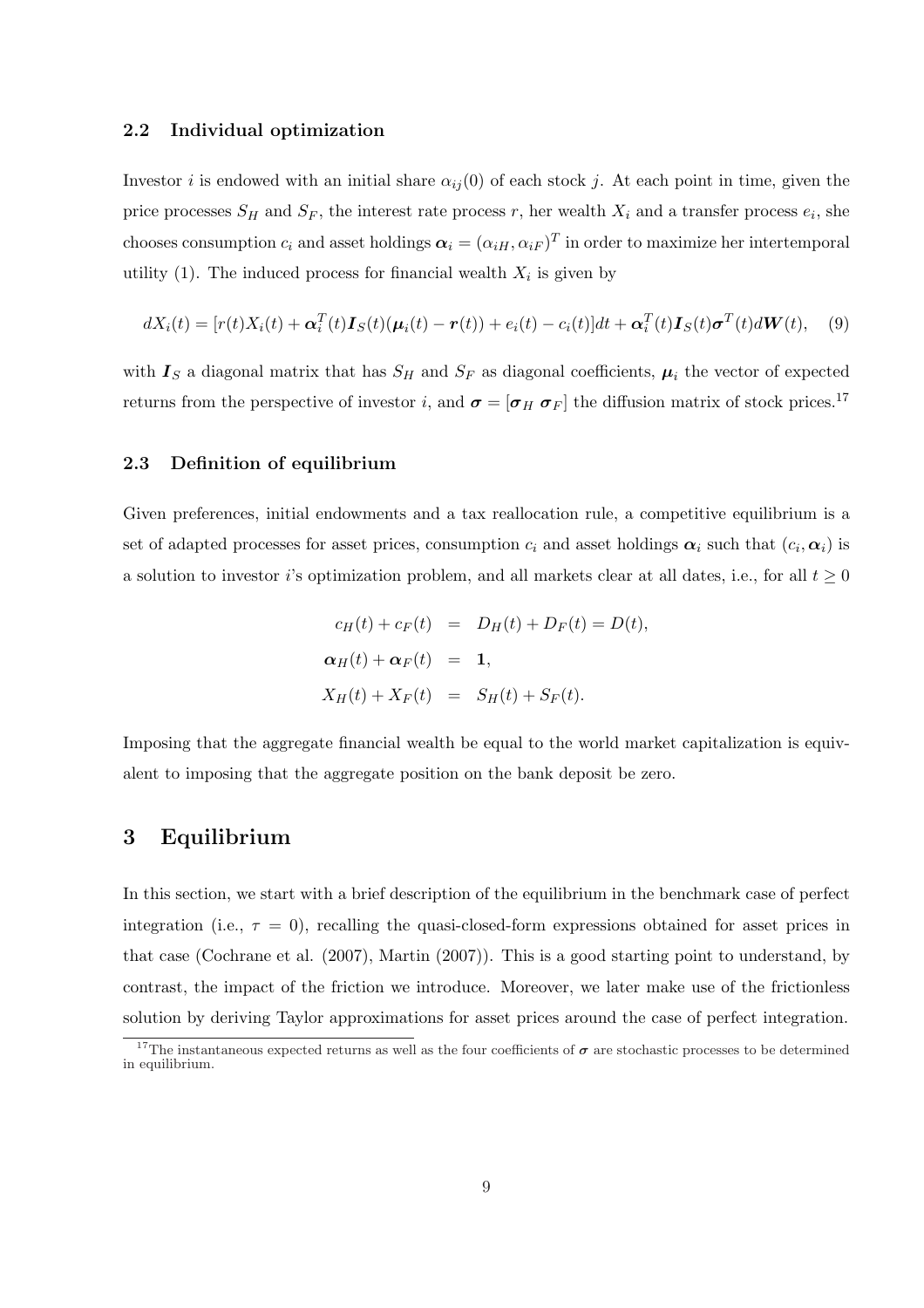#### 3.1 Benchmark case: no friction

When  $\tau = 0$ , all investors face the same opportunity set. Since they have identical preferences, they choose the same portfolio composition – every investor holds the world market portfolio. In this case, one can use the pricing kernel of a logarithmic representative agent consuming the world endowment at every instant to price each asset as the expected present value of appropriately discounted future dividends:

$$
S_{i0}(t) = \mathbb{E}_t \left[ \int_t^{\infty} e^{-\rho(s-t)} \frac{D(t)}{D(s)} D_i(s) ds \right], \qquad i = H, F.
$$

Using the definition of  $\delta$ , one can rewrite the price of each stock as follows:

$$
S_{H0}(t) = D(t)\mathbb{E}_t \left[ \int_t^{\infty} e^{-\rho(s-t)} \delta(s) ds \right],
$$
  
\n
$$
S_{F0}(t) = D(t)\mathbb{E}_t \left[ \int_t^{\infty} e^{-\rho(s-t)} (1 - \delta(s)) ds \right].
$$

Letting  $y_H(\delta) \equiv \mathbb{E} \left[ \int_t^{\infty}$  $\int_t^\infty e^{-\rho(s-t)}\delta(s)ds$  $\delta(t) = \delta$  and  $y_F(\delta) = \frac{1}{\rho} - y_H(\delta)$ , one obtains:

$$
S_{H0}(t) = D(t)y_H(\delta(t)), \qquad (10)
$$

$$
S_{F0}(t) = D(t)y_F(\delta(t)). \qquad (11)
$$

The equation for  $S_{H0}$  says that the price of the home country asset at time t is equal to the world endowment at time  $t$ ,  $D(t)$ , times the conditional expectation at time t of the discounted future values of  $\delta$ . Because  $\delta$  is a Markov process, this conditional expectation can be written as a function  $y_H$  of  $\delta(t)$ . The expression for  $S_{F0}$  is similar, so that both stock prices are functions of only two state variables: D and  $\delta$ . As pointed out by Cochrane et al. (2007), the function  $y_H$ turns out to be the standard hypergeometric function (see details in Appendix A).

The consumption allocation in the benchmark case is straightforward. The relative consumption ratio is constant over time, both agents consuming a constant fraction of the world endowment according to their relative wealth ratio. There is perfect risksharing. Besides, due to the logarithmic utility assumption, both agents' consumption-to-wealth ratios are constant, equal to their common rate of time preference  $\rho$ .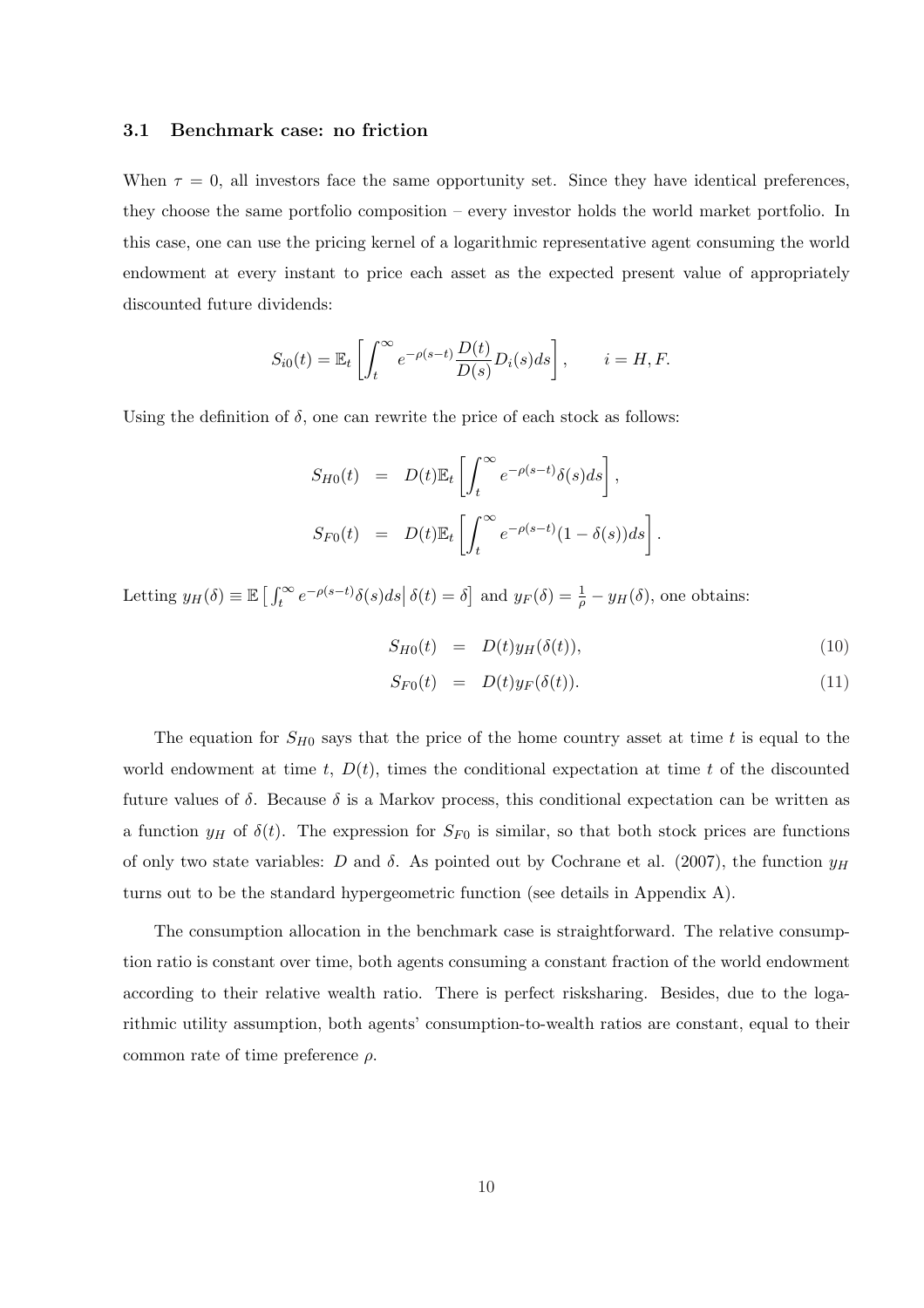### 3.2 Heterogeneity and imperfect risksharing

The immediate impact of a tax on foreign dividends is that all investors do not get the same aftertax returns; in that sense they face different investment opportunities. In the presence of taxes, we have a model with heterogenous investors.<sup>18</sup>

Wedge in perceived expected returns. We will now pin down precisely the heterogeneity among investors, taking the returns on asset  $H$  as an example. The total instantaneous expected payoff on this asset is  $D_H(t)dt + \mathbb{E}_t dS_H(t)$  for a domestic investor and  $(1-\tau)D_H(t)dt + \mathbb{E}_t dS_H(t)$  for a foreign investor. The difference in the expected payoff on asset  $H$  for home and foreign investors comes from the dividends, which are lower for the foreign investor because of the tax. From this, we can define the total instantaneous expected rates of return on asset  $H$ , which we respectively note  $\mu_H$  for the home investor and  $\mu_{F,H}$  for the foreign investor:

$$
\mu_H(t)dt = \mathbb{E}_t \left[ \frac{D_H(t)dt + dS_H(t)}{S_H(t)} \right], \qquad \mu_{F,H}(t)dt = \mathbb{E}_t \left[ \frac{(1-\tau)D_H(t)dt + dS_H(t)}{S_H(t)} \right].
$$

Obviously,  $\mu$ <sub>H</sub> is greater than  $\mu$ <sub>F,H</sub>, the wedge between the two being equal to the tax rate  $\tau$ multiplied by the dividend-price ratio of asset  $H$ :

$$
\mu_H(t) - \mu_{F,H}(t) = \tau \frac{D_H(t)}{S_H(t)}.
$$
\n(12)

Analogously, we get

$$
\mu_F(t) - \mu_{H,F}(t) = \tau \frac{D_F(t)}{S_F(t)},
$$
\n(13)

where  $\mu_{H,F}$  and  $\mu_F$  respectively denote the total instantaneous expected rates of return on asset  $F$  for home and foreign investors. These expressions for the wedges characterize tightly the heterogeneity induced by taxes.

Investor-specific state prices. Investors being heterogenous, we have to solve their individual optimization problems separately. Since both investors face dynamically complete markets, we use the solution technique of Cox and Huang (1989) and Karatzas et al. (1987). Therefore, we introduce the investor-specific (after-tax) market prices of risk  $\theta_H$  and  $\theta_F$ :

$$
\boldsymbol{\theta}_{H}(t) \equiv (\boldsymbol{\sigma}^{T}(t))^{-1} \begin{pmatrix} \mu_{H}(t) - r(t) \\ \mu_{H,F}(t) - r(t) \end{pmatrix}, \qquad \boldsymbol{\theta}_{F}(t) \equiv (\boldsymbol{\sigma}^{T}(t))^{-1} \begin{pmatrix} \mu_{F,H}(t) - r(t) \\ \mu_{F}(t) - r(t) \end{pmatrix}.
$$
 (14)

<sup>&</sup>lt;sup>18</sup>This subsection and the next draw extensively on Basak and Gallmeyer (2003).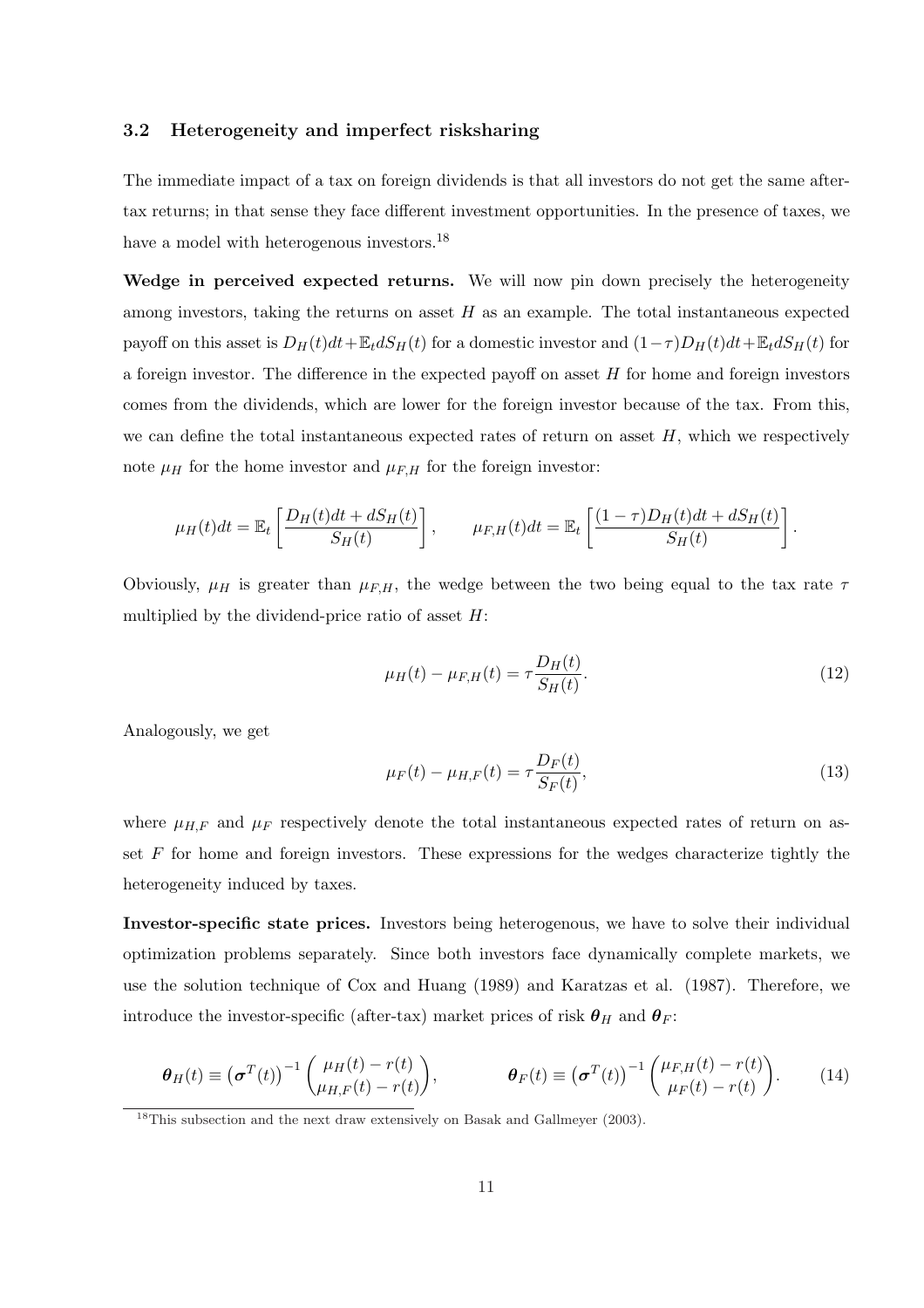The difference between the market prices of risk relevant for the two representative agents follows directly from the wedges characterized in  $(12)$  and  $(13)$ :

$$
\boldsymbol{\theta}_{H}(t) - \boldsymbol{\theta}_{F}(t) = (\boldsymbol{\sigma}^{T}(t))^{-1} \begin{pmatrix} \tau \frac{D_{H}(t)}{S_{H}(t)} \\ -\tau \frac{D_{F}(t)}{S_{F}(t)} \end{pmatrix}.
$$
\n(15)

We can now define investor *i*'s state-price deflator  $\xi_i$  as

$$
\xi_i(t) = \exp\left(-\int_0^t r(s)ds\right) \exp\left(-\int_0^t \theta_i(s)d\mathbf{W}(s) - \frac{1}{2}\int_0^t \theta_i^T(s)\theta_i(s)ds\right), \qquad i = H, F.
$$

 $\xi_i(\omega, t)$  can be understood as the price (faced by agent i) of a security paying dt at time t in state  $\omega$ . Each  $\xi_i$  satisfies the following stochastic differential equation:

$$
\frac{d\xi_i(t)}{\xi_i(t)} = -r(t)dt - \boldsymbol{\theta}_i^T(t)d\boldsymbol{W}(t). \tag{16}
$$

Using these state prices, each individual dynamic optimization problem can be restated as a static problem, which consists in choosing a vector of contingent consumption rates under a single budget constraint:

$$
\max_{\{c_i(t)\}} \quad \mathbb{E}\left[\int_0^\infty e^{-\rho t} \log(c_i(t))dt\right]
$$

subject to

$$
\mathbb{E}\left[\int_0^\infty \xi_i(t)c_i(t)dt\right] \leq X_i(0) + \mathbb{E}\left[\int_0^\infty \xi_i(t)e_i(t)dt\right],
$$

where the initial wealth  $X_i(0)$  depends on the initial distribution of property rights on the equity claims.

**Imperfect risksharing.** Letting  $\Psi_i$  denote the Lagrange multiplier on investor *i*'s budget constraint, the first-order conditions of the above problem can be stated as

$$
e^{-\rho t} \frac{1}{c_i(t)} = \Psi_i \xi_i(t), \quad \forall t, \ \forall i = H, F.
$$
 (17)

This implies

$$
\frac{c_F(t)}{c_H(t)} = \frac{\Psi_H \xi_H(t)}{\Psi_F \xi_F(t)} \equiv \lambda(t), \quad \forall t.
$$
\n(18)

We know from (15) and (16) that  $\xi_H$  and  $\xi_F$  follow different dynamics, therefore (18) implies that the consumption ratio  $c_F/c_H$  is not constant: imperfect risksharing prevails. Using the market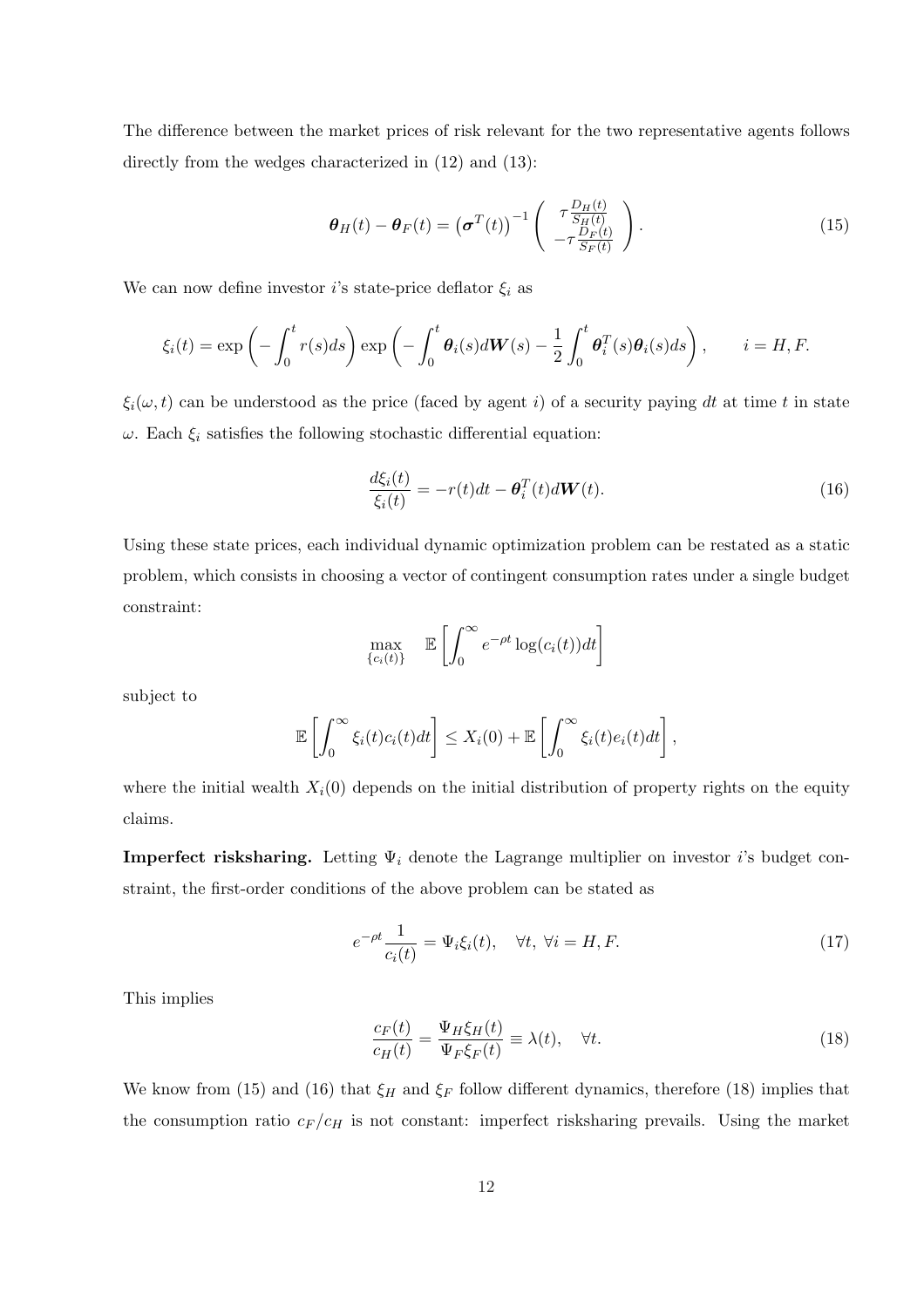clearing condition on the goods market, we can write

$$
c_H(t) = \frac{1}{1 + \lambda(t)} D(t) \quad \text{and} \quad c_F(t) = \frac{\lambda(t)}{1 + \lambda(t)} D(t). \tag{19}
$$

The consumption of each agent is a function of the total endowment D and of  $\lambda$ , which acts as a time-varying relative Pareto-Negishi weight for agent F. This is reminiscent of equilibria under incomplete markets  $\dot{a}$  la Cuoco and He (1994). In our case, markets are complete but the deviation from the Pareto-efficient allocation is induced by asymmetric taxation.

These results have to be contrasted with the case where  $\tau = 0$ . In a frictionless environment, the two investors face the same state prices,  $\xi_H/\xi_F$  is constant, the relative consumption ratio is constant and each agent consumes a constant fraction of the world endowment. In that case,  $\lambda$  is exactly equal to the constant wealth ratio  $X_F / X_H$ . When it comes to asset prices, the impact of the deviation from perfect risksharing which materializes in the time-varying relative weight  $\lambda$  is to increase the volatility of asset returns by adding a source of volatility in the stochastic discount factors and to decrease the correlation between asset returns. The reason for this latter effect is that in the frictionless case, both assets are priced by a same SDF, whereas when  $\tau \neq 0$ , the effective SDFs underlying the pricing of each asset (which can be thought of as linear combinations of the intertemporal rate of substitutions of the two investors, with weights depending on the relative size of their asset holdings) are no longer the same.

### 3.3 Asset prices and relative wealth: an FBSDE problem

When  $\tau \neq 0$ , the distribution of wealth captured by the stochastic weight  $\lambda$  plays as a state variable in addition to D and  $\delta$ . From the expressions for individual consumption given in (19), we can get the pricing kernels of both agents and use them to price the two assets.

Lemma 1. The two asset prices at time t can be written as

$$
S_H(t) = S_H(D(t), \delta(t), \lambda(t)) = D(t) \frac{1}{1 + \lambda(t)} h(\delta(t), \lambda(t))
$$
\n(20)

$$
S_F(t) = S_F(D(t), \delta(t), \lambda(t)) = D(t) \frac{\lambda(t)}{1 + \lambda(t)} f(\delta(t), \lambda(t))
$$
\n(21)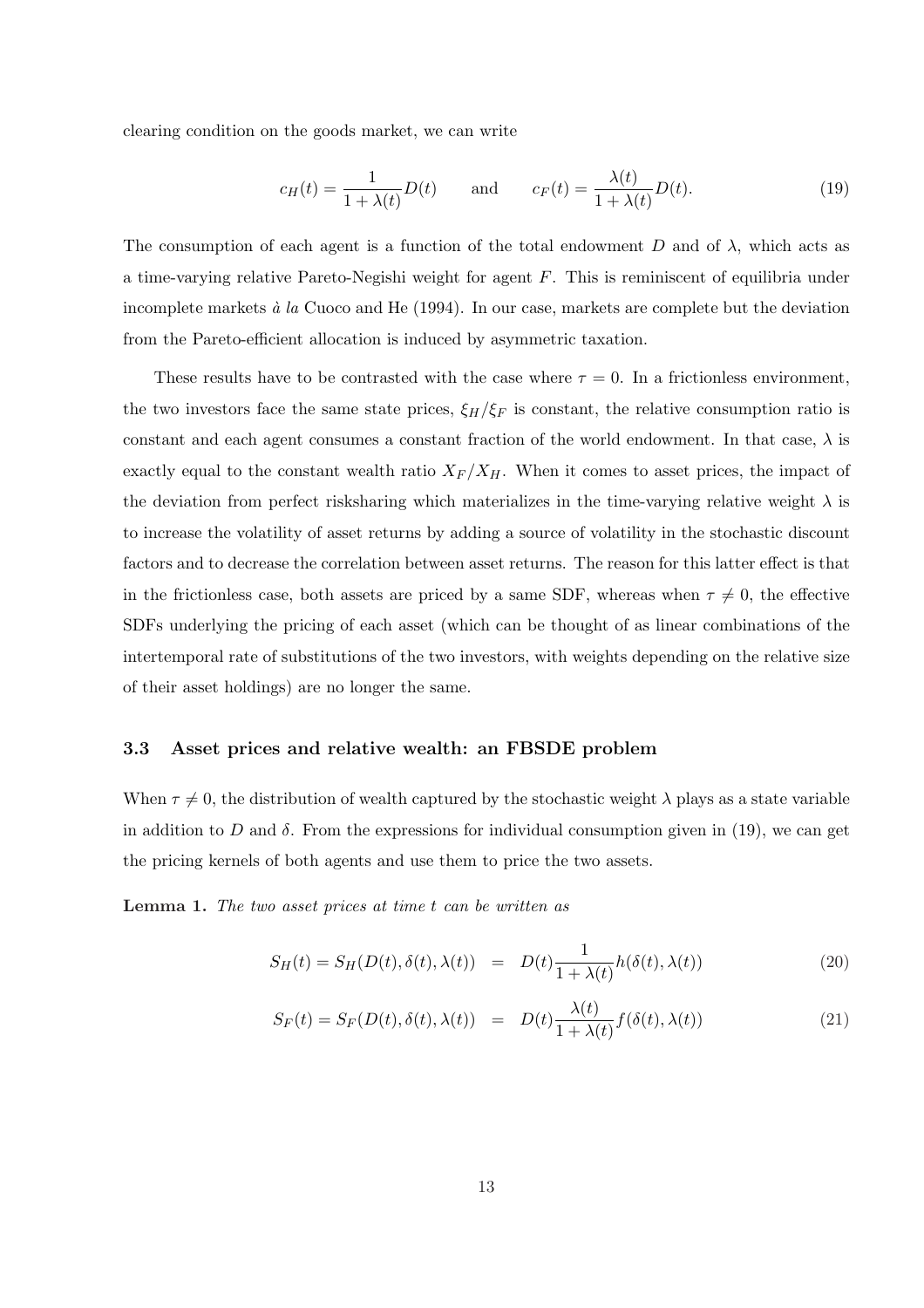where h and f are defined on  $(0, 1) \times (0, \infty)$  as

$$
h(\delta(t), \lambda(t)) \equiv \mathbb{E}_t \left[ \int_t^{\infty} e^{-\rho(s-t)} \left[ 1 + \lambda(s) \right] \delta(s) ds \right], \tag{22}
$$

$$
f(\delta(t), \lambda(t)) \equiv \mathbb{E}_t \left[ \int_t^{\infty} e^{-\rho(s-t)} \left( 1 + \frac{1}{\lambda(s)} \right) (1 - \delta(s)) ds \right]. \tag{23}
$$

Stock prices at time t can be written as functions of  $D(t)$ ,  $\delta(t)$  and  $\lambda(t)$ : this is enough information to form expectations on the future dividends of both assets and on the pricing kernels of both agents. It is noticeable that, though they do not share the same pricing kernels (because risksharing is imperfect), the two investors agree on asset prices. They have to do so and what makes it possible is the fact that they do not face exactly the same assets. Indeed, the dividend flows net of taxes are different for the two investors. Another way to put it is that investors have different perceptions both of dividends and risk: for a given investor, the bad characteristic of an investment abroad in terms of expected returns is exactly compensated by the good diversification property of that investment.

To complete the characterization of equilibrium, we need to determine the functions h and f. The conditional expectations involve future values of  $\delta$  and  $\lambda$ . The process for  $\delta$  is exogenous (Eq. (4)). The dynamic of the relative weight  $\lambda$  is determined endogenously. From the definition of  $\lambda$ in (18) and from the dynamic of  $\xi_i$  in (16), Itô's lemma implies:

$$
\frac{d\lambda(t)}{\lambda(t)} = (\boldsymbol{\theta}_F(t) - \boldsymbol{\theta}_H(t))^T \boldsymbol{\theta}_F(t) dt + (\boldsymbol{\theta}_F(t) - \boldsymbol{\theta}_H(t))^T d\mathbf{W}(t).
$$
\n(24)

The drift and diffusion coefficients driving the dynamics of  $\lambda$  themselves depend on the investorspecific market prices of risk. The latter can be shown to verify the following equilibrium restriction.

Lemma 2. The market prices of risk, as perceived by home and foreign investors, satisfy

$$
\boldsymbol{\theta}_{H}(t) = \boldsymbol{\sigma}_{D}(t) + \tau \frac{\lambda(t)}{1 + \lambda(t)} \left(\boldsymbol{\sigma}^{T}(t)\right)^{-1} \begin{pmatrix} \frac{D_{H}(t)}{S_{H}(t)} \\ -\frac{D_{F}(t)}{S_{F}(t)} \end{pmatrix}, \qquad (25)
$$

$$
\boldsymbol{\theta}_F(t) = \boldsymbol{\sigma}_D(t) + \tau \frac{1}{1 + \lambda(t)} \left( \boldsymbol{\sigma}^T(t) \right)^{-1} \begin{pmatrix} -\frac{D_H(t)}{S_H(t)}\\ \frac{D_F(t)}{S_F(t)} \end{pmatrix} . \tag{26}
$$

In these expressions, the first term corresponds to the market prices of risk in the frictionless case. Indeed, when  $\tau = 0$ , investors face the same market prices of risk, which are equal to  $\sigma_D$ ,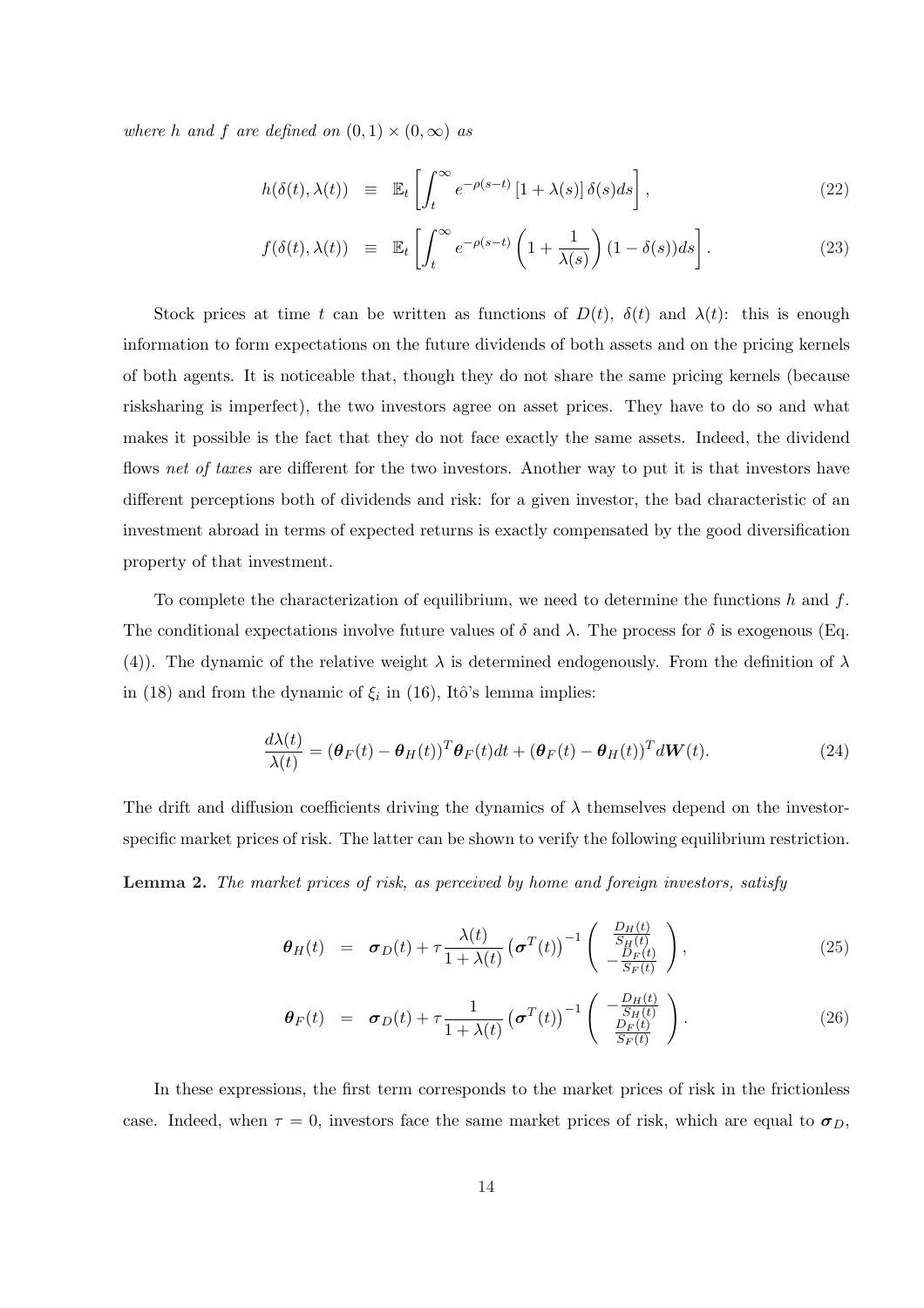the vector of diffusion coefficients in the world endowment process  $(Eq. (3))$ . The second term captures the impact of taxes, interacted with the dividend yields. Using  $(20)-(21)$  and  $(25)-(26)$ , we can rewrite (24) as  $d\lambda/\lambda = \mu_{\lambda} dt + \sigma_{\lambda} dW$ , with

$$
\mu_{\lambda} = \tau \left[ -\frac{\delta(1+\lambda)}{h(\delta,\lambda)} \frac{(1+\lambda)(1-\delta)}{\lambda f(\delta,\lambda)} \right] \sigma^{-1} \sigma_D
$$
  
+ 
$$
\tau^2 \frac{1}{1+\lambda} \left[ -\frac{\delta(1+\lambda)}{h(\delta,\lambda)} \frac{(1+\lambda)(1-\delta)}{\lambda f(\delta,\lambda)} \right] (\sigma^T \sigma)^{-1} \left( \frac{-\frac{\delta(1+\lambda)}{h(\delta,\lambda)}}{\frac{(1+\lambda)(1-\delta)}{\lambda f(\delta,\lambda)}} \right), \tag{27}
$$
  

$$
\sigma_{\lambda} = \tau (\sigma^T)^{-1} \left( \frac{-\frac{\delta(1+\lambda)}{h(\delta,\lambda)}}{\frac{(1+\lambda)(1-\delta)}{\lambda f(\delta,\lambda)}} \right).
$$

In our economy, asset prices depend on the distribution of wealth (captured by  $\lambda$ ) and viceversa. Technically, the infinite-horizon backward SDEs defining h and f are coupled with a forward SDE for  $\lambda$ , so that our pricing problem reduces to a forward-backward SDE problem (Ma and Yong (1999)).

### 3.4 Approximation strategy

Our strategy will be to derive an approximated solution to this problem around the case of perfect financial integration. We use the fact that to  $\mu_{\lambda}$  and  $\sigma_{\lambda}$  are functions of  $\tau$ , which we denote by writing  $\mu_{\lambda}(\delta, \lambda; \tau)$  and  $\sigma_{\lambda}(\delta, \lambda; \tau)$ . In the benchmark frictionless case,  $\lambda$  is constant, so that  $\mu_{\lambda}(\delta, \lambda; 0) = 0$  and  $\sigma_{\lambda}(\delta, \lambda; 0) = 0$  for all  $(\delta, \lambda)$ . For  $\tau$  close to zero, we can therefore derive first-order Taylor expansions for  $\mu_{\lambda}$  and  $\sigma_{\lambda}$  as

$$
\mu_{\lambda}(D,\delta,\lambda;\tau) = \tau \left[ -\frac{\delta}{y_H(\delta)} \frac{1-\delta}{y_F(\delta)} \right] \sigma_0^{-1}(\delta) \sigma_D(\delta) + o(\tau), \tag{29}
$$

$$
\boldsymbol{\sigma}_{\lambda}(D,\delta,\lambda;\tau) = \tau(\boldsymbol{\sigma}_{0}^{T})^{-1}(\delta) \left( \begin{array}{c} -\frac{\delta}{y_{H}(\delta)} \\ \frac{1-\delta}{y_{F}(\delta)} \end{array} \right) + \boldsymbol{o}(\tau). \tag{30}
$$

Subscripts 0 refer to values prevailing when  $\tau = 0$  (see Section 3.1). In particular, the diffusion matrix  $\sigma_0$  is obtained as  $\sigma_0 = [\sigma_{H0} \; \sigma_{F0}],$  with

$$
\boldsymbol{\sigma}_{H0} = \boldsymbol{\sigma}_D + \frac{y'_H}{y_H} \delta \boldsymbol{\sigma}_\delta, \tag{31}
$$

$$
\boldsymbol{\sigma}_{F0} = \boldsymbol{\sigma}_D + \frac{y'_F}{y_F} \delta \boldsymbol{\sigma}_{\delta}.
$$
\n(32)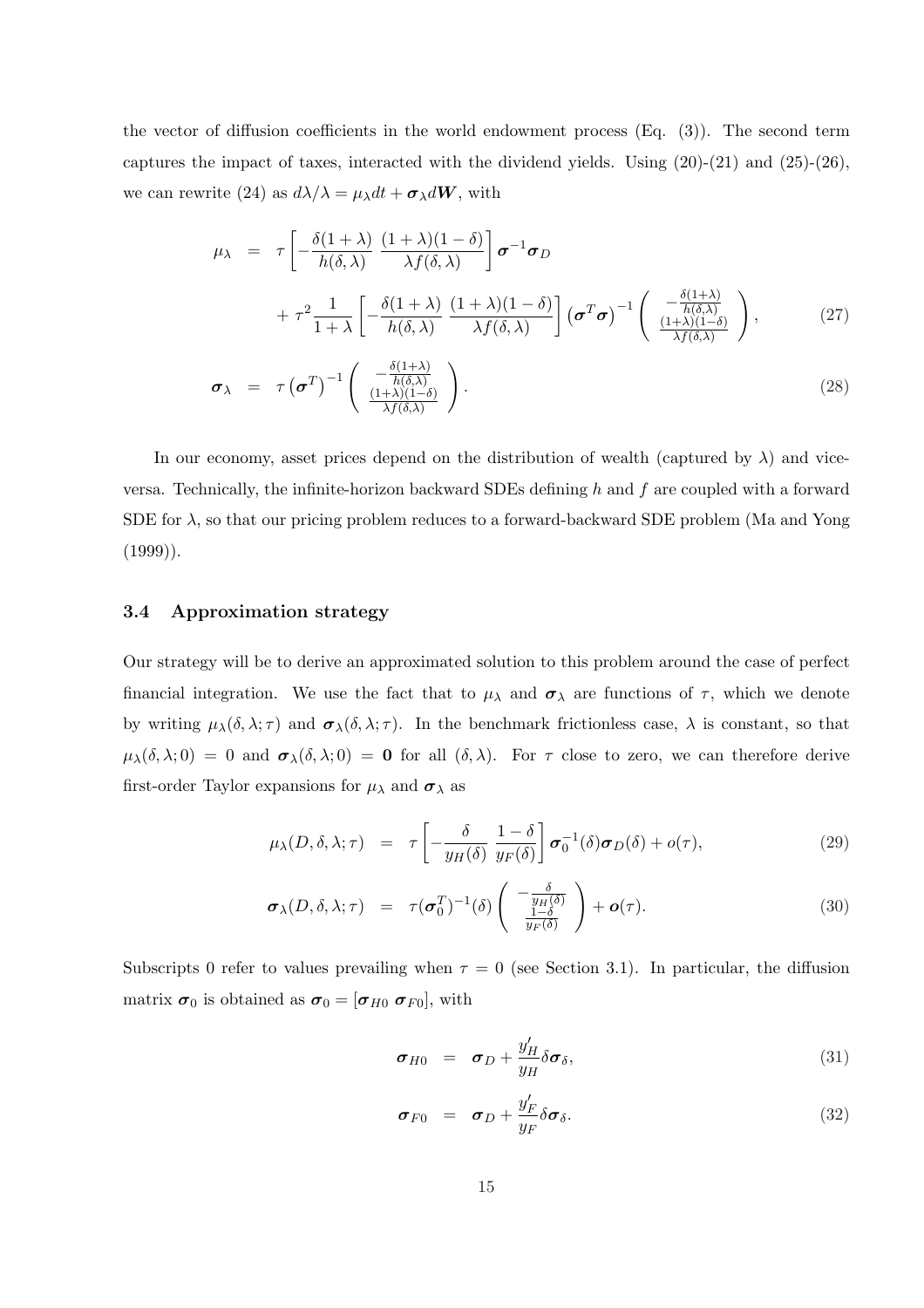In Appendix C, we also obtain second-order approximations for  $\mu_{\lambda}$  and  $\sigma_{\lambda}$ . We use these approximations to derive Taylor expansions in  $\tau$  for the pricing functions h and f.

# 4 Findings

In this section, we give a full description of international financial markets equilibrium in the neighborhood of the frictionless case. Section 4.1 gives first and second order approximations for asset prices. Section 4.2 explores asset returns volatility and cross-country return correlations. Section 4.3 gives expressions for risk premia and the riskfree rate. Finally, we display results on the composition of portfolios in Section 4.4.

## 4.1 Asset prices

**Proposition 1.** To the first order,  $S_H$  and  $S_F$  are given by

$$
S_H(D,\delta,\lambda;\tau) = \left[1 - \tau \frac{\lambda}{1+\lambda}\right] S_{H0}(D,\delta) + o(\tau), \tag{33}
$$

$$
S_F(D, \delta, \lambda; \tau) = \left[1 - \tau \frac{1}{1 + \lambda}\right] S_{F0}(D, \delta) + o(\tau). \tag{34}
$$

The first-order effect of imperfect market integration is to reduce equilibrium asset prices: frictions in financial markets translate into lower prices by reducing expected income streams on domestic shares received by foreigners. Note that the decrease in domestic asset prices is higher when  $\lambda$  is higher. This makes sense since  $\lambda$  is a proxy for the relative wealth of the foreign investors: as  $\lambda$  increases, the relative influence of foreign investors in the pricing of assets becomes higher, which has a negative impact on the domestic asset price, since foreigners are willing to pay a lower price because of the tax they pay on dividends.

**Proposition 2.** Let 
$$
\mathbf{\Gamma} \equiv (\sigma_0^T)^{-1} \begin{pmatrix} -\frac{D_H}{S_{F0}} \\ \frac{D_F}{S_{F0}} \end{pmatrix}
$$
. Second-order approximations for  $S_H$  and  $S_F$  are:

$$
S_H(D, \delta, \lambda; \tau) = \left[1 - \tau \frac{\lambda}{1 + \lambda}\right] S_{H0}(D, \delta) + \tau^2 \frac{\lambda}{(1 + \lambda)^2} D\left[y_H(\delta) + \varphi_H(\delta)\right] + o(\tau^2), \quad (35)
$$

$$
S_F(D,\delta,\lambda;\tau) = \left[1 - \tau \frac{1}{1+\lambda}\right] S_{F0}(D,\delta) + \tau^2 \frac{\lambda}{(1+\lambda)^2} D[y_F(\delta) + \varphi_F(\delta)] + o(\tau^2),\tag{36}
$$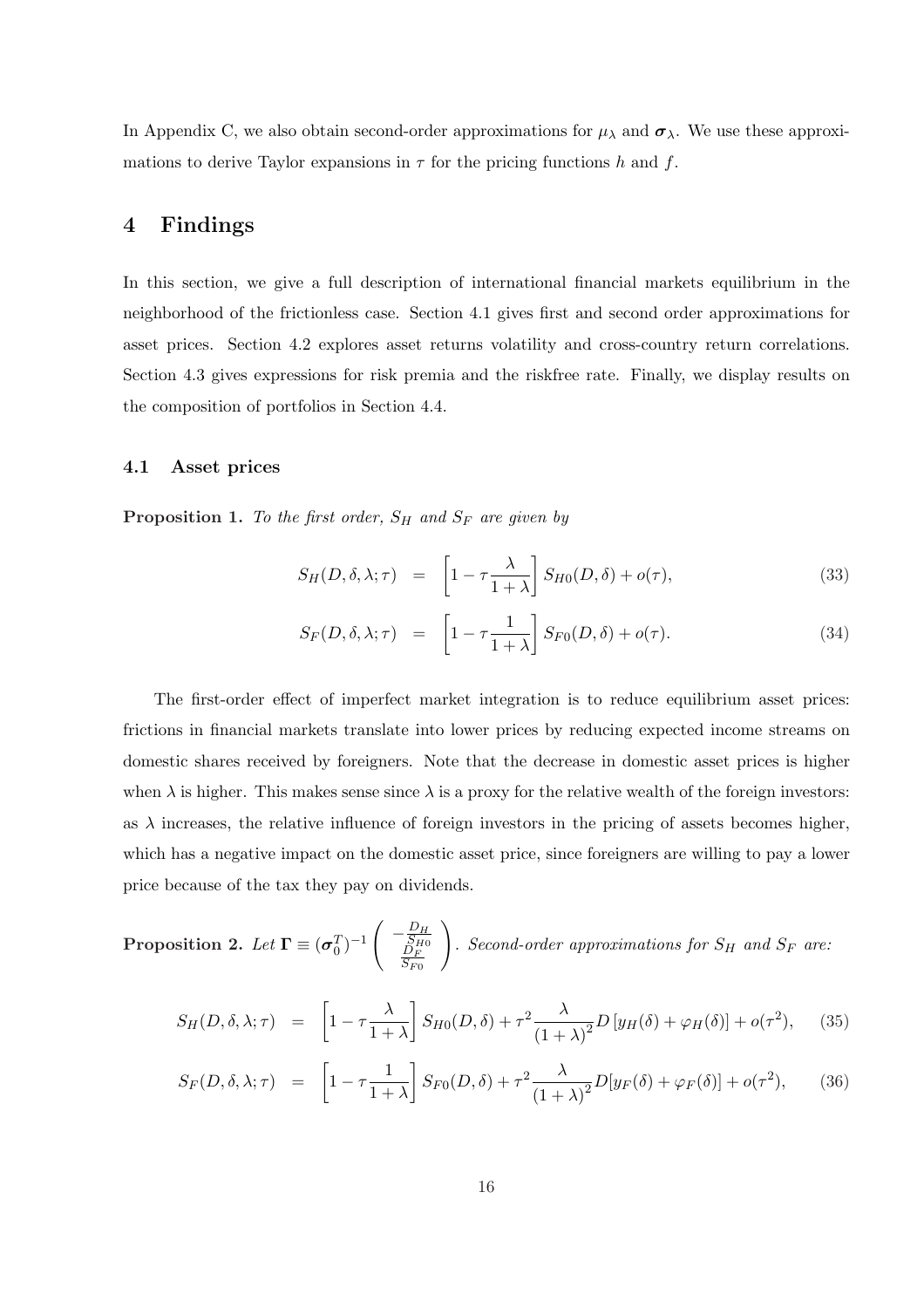where  $\varphi_H$  and  $\varphi_F$  are solutions of the following ODEs <sup>19</sup>

$$
\rho \varphi_H(\delta) - \delta \mu_{\delta}(\delta) \varphi'_H(\delta) - \frac{1}{2} \delta^2 \sigma_{\delta}^T(\delta) \sigma_{\delta}(\delta) \varphi''_H(\delta) = y_H(\delta) \Gamma(\delta) . \Gamma(\delta),
$$
  

$$
\rho \varphi_F(\delta) - \delta \mu_{\delta}(\delta) \varphi'_F(\delta) - \frac{1}{2} \delta^2 \sigma_{\delta}^T(\delta) \sigma_{\delta}(\delta) \varphi''_F(\delta) = y_F(\delta) \Gamma(\delta) . \Gamma(\delta),
$$

with boundary conditions

$$
\varphi_H(0) = 0
$$
  
\n
$$
\varphi_H(1) = \lim_{\delta \to 1} \frac{1}{\rho^2} \mathbf{\Gamma}(\delta) . \mathbf{\Gamma}(\delta)
$$
  
\n
$$
\varphi_F(0) = \lim_{\delta \to 0} \frac{1}{\rho^2} \mathbf{\Gamma}(\delta) . \mathbf{\Gamma}(\delta)
$$
  
\n
$$
\varphi_F(1) = 0.
$$

To make sense of the second-order price effect of integration, one needs to understand the impact of integration on the riskless rate and on the variance-covariance matrix of returns. As we will see, the riskless rate and the return correlation are both decreasing in  $\tau$ , which induces a positive impact on asset prices through the risk-adjusted discount factor.

## 4.2 Volatility and correlation of asset returns

**Proposition 3.** Second-order approximations of asset prices diffusion coefficients  $\sigma_H$  and  $\sigma_F$  are:

$$
\boldsymbol{\sigma}_{H}(\delta,\lambda) = \boldsymbol{\sigma}_{H0}(\delta) + \tau^{2} \frac{\lambda}{(1+\lambda)^{2}} \left\{-\Gamma(\delta) + \left[\frac{\varphi_{H}'(\delta)}{y_{H}(\delta)} - \lambda \frac{y_{H}'(\delta)}{y_{H}(\delta)} - \frac{\varphi_{H}(\delta)y_{H}'(\delta)}{y_{H}^{2}(\delta)}\right] \delta \boldsymbol{\sigma}_{\delta}(\delta)\right\} + \boldsymbol{o}(\tau^{2}),
$$
(37)

$$
\boldsymbol{\sigma}_{F}(\delta,\lambda) = \boldsymbol{\sigma}_{F0}(\delta) + \tau^2 \frac{\lambda}{(1+\lambda)^2} \left\{ \boldsymbol{\Gamma}(\delta) + \left[ \frac{\varphi'_{F}(\delta)}{y_{F}(\delta)} - \frac{1}{\lambda} \frac{y'_{F}(\delta)}{y_{F}(\delta)} - \frac{\varphi_{F}(\delta)y'_{F}(\delta)}{y_{F}^{2}(\delta)} \right] \delta \boldsymbol{\sigma}_{\delta}(\delta) \right\} + \boldsymbol{o}(\tau^2). \tag{38}
$$

We obtain the instantaneous volatility and correlation of asset returns from the instantaneous variance-covariance matrix  $\sigma^T \sigma$ , where  $\sigma = [\sigma_H \ \sigma_F]$ . A noticeable feature of Eqs. (37)-(38) is that withholding taxes have no first-order impact on asset returns second-order moments.

Parameter values. In order to illustrate our results, we will assume symmetric fundamentals, taking the following parameters:  $\rho = 0.04$ ,  $\mu_{D_H} = \mu_{D_F} = 0.025$ ,  $\sigma_{D_H,1} = \sigma_{D_F,2} = 0.145$  and

<sup>&</sup>lt;sup>19</sup>We solve these boundary value problems using Chebychev polynomial approximations.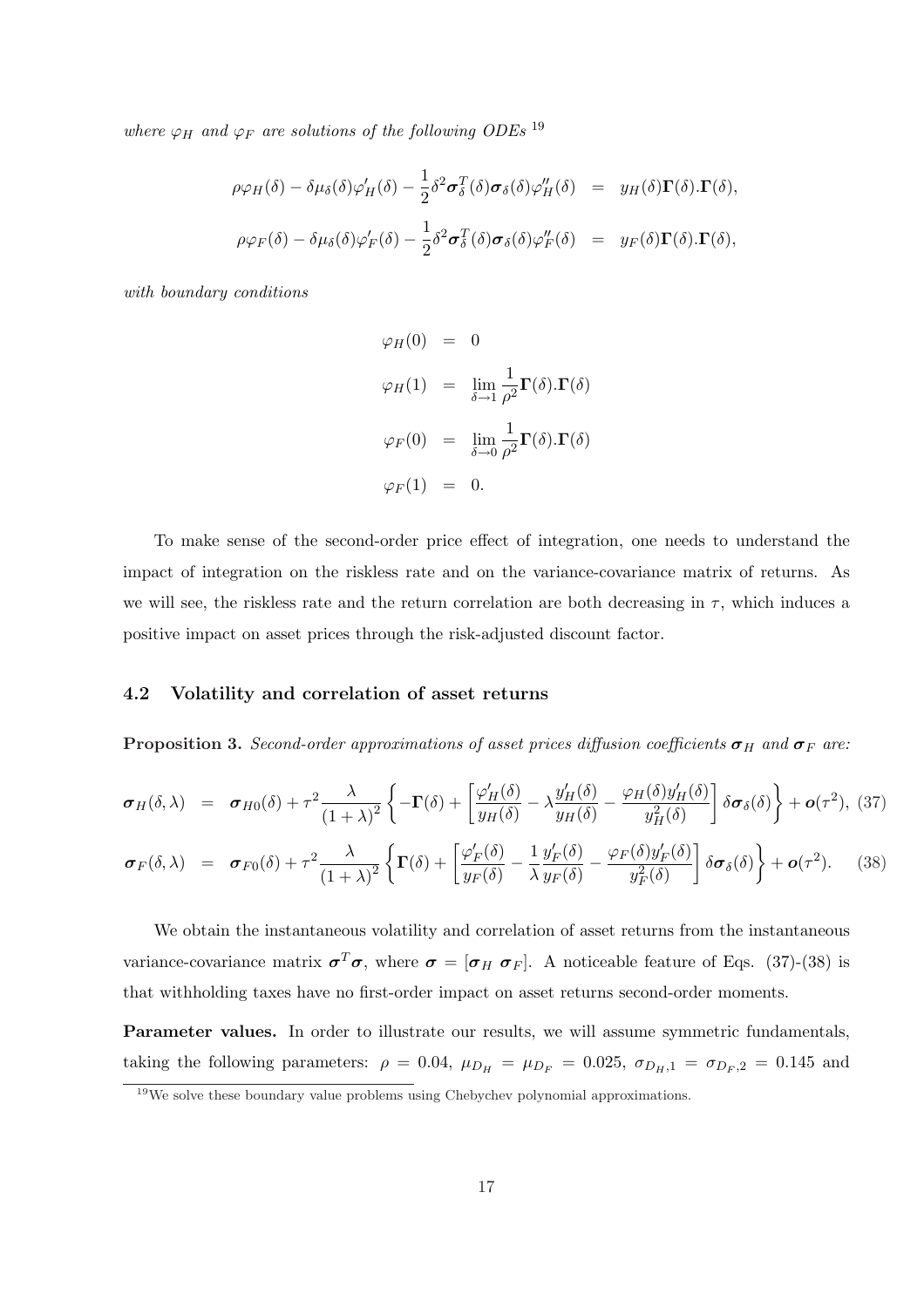$\sigma_{D_H,2} = \sigma_{D_F,1} = 0.039$ .<sup>20</sup> This calibration is meant to match some dimensions of US stock market data: on an annual basis, the S&P500 volatility after World War II is 0.15 and the dividend yield (equal to  $\rho$  in the symmetric case of perfect integration) is around 0.04. Our fundamental correlation  $\eta$  is equal to 0.5, which is consistent with the empirical stock return correlation of 0.58 between the US and a non-US synthetic world index over the period 1980-2000.<sup>21</sup> In what follows, we focus on the impact of  $\tau$  and fix the state variables at  $\delta = 0.5$  and  $\lambda = 1$  (symmetric state).

Impacts of financial integration on return volatility and correlation. As illustrated in Figure 1 and Figure 2, we find that return volatility decreases with financial integration, while return correlation increases. In order to understand the impact of the degree of market integration on the equilibrium correlation of returns, a good starting point is to contrast the two polar case of perfect integration and complete segmentation. When markets are completely segmented, a good dividend shock in one country has no impact on the price of assets in another country. However, the story goes differently when investors can hold assets everywhere. The reason is that following the rise in the domestic price induced by a good domestic shock, the share of asset  $H$  in the world market portfolio increases, making country  $F$ 's asset more appealing because the diversification opportunities it offers are suddenly more valuable. Therefore, the required excess return on asset F decreases and its price increases.<sup>22</sup> For a small but positive  $\tau$ , the same mechanism is at work but dampened due to investors heterogeneity. Indeed, a good shock to  $D_H$  affects each investor differently: the home investor is the most affected since his portfolio is biased towards domestic assets; but because he is reluctant to rebalance his portfolio towards taxed foreign assets, the increase in  $S_F$  is attenuated compared to the case of perfect integration. The result that stock return correlations between countries increase when cross-border impediments to foreign equity holdings are relaxed is consistent with the empirical findings of Bekaert and Harvey (2000) who show that, following episodes of stock market liberalization in emerging countries, the stock market indices of these countries became more correlated with a global index.

## [Figures 1 and 2 here]

**Sensitivity analysis.** Table 1 shows the magnitude of asset return correlation  $\eta_s$  conditional on three structural parameters: the degree of market integration (inversely related to  $\tau$ ), the level of

<sup>&</sup>lt;sup>20</sup>This corresponds to  $\sigma_D = 0.15$  and to a fundamental correlation  $\eta = 0.5$ . This calibration allow us to match the moments of stock returns in the US at the expense of the moments observed for the fundamentals. It is well known that the volatility of stock markets is well above the volatility of GDP.

 $^{21}$ The empirical stock return correlation is calculated using monthly returns in US\$ for both indices.

<sup>&</sup>lt;sup>22</sup>The increase of  $S_H$  is also lower than under full segmentation. Note that this reasoning only holds when the market share of  $H$  is not "too small" to start with.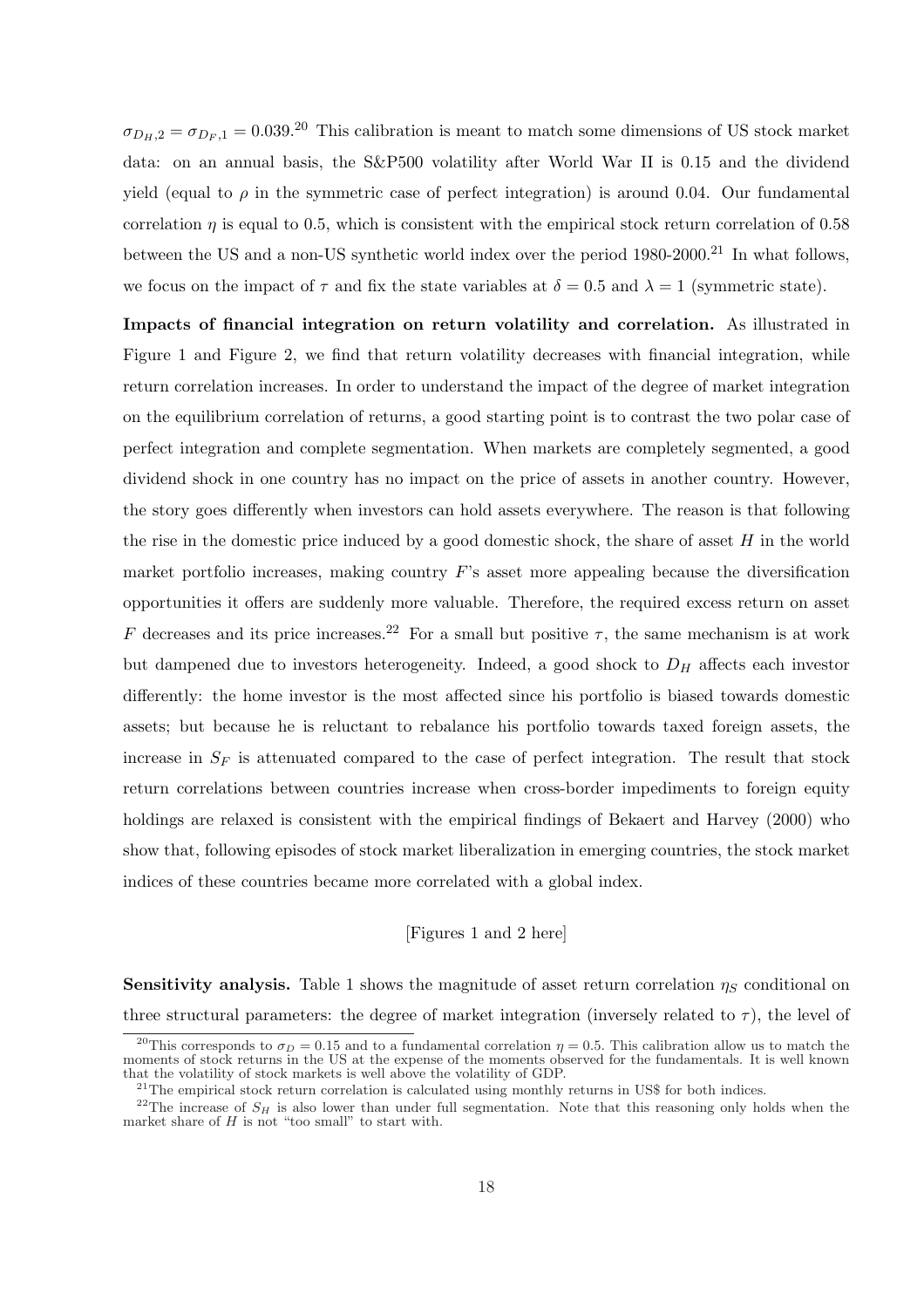fundamental correlation  $\eta$  and the rate of time preference  $\rho$ <sup>23</sup>. For given  $\eta$  and  $\rho$ , the correlation of asset returns is monotonously decreasing in  $\tau$ . It is noticeable that the ratio  $\eta_s/\eta$  decreases with the exogenous level of fundamental correlation: the endogenous component of asset returns comovements becomes relatively less important. This is because when the fundamental correlation is higher, high dividends in one country are often accompanied by high dividends in the other country, reducing the incentives to rebalance the portfolio.

## [Table 1 here]

## 4.3 Risk premia and riskfree rate

**Proposition 4.** To the first order, "before-tax" excess returns on assets  $H$  and  $F$  are

$$
\mu_H - r = \sigma_{H0}.\sigma_D + \tau \frac{\lambda}{1 + \lambda} \frac{D_H}{S_{H0}} + o(\tau), \tag{39}
$$

$$
\mu_F - r = \sigma_{F0}.\sigma_D + \frac{\tau}{1 + \lambda} \frac{D_F}{S_{F0}} + o(\tau). \tag{40}
$$

Proposition 4 is a modified version of the continuous-time consumption-based CAPM. With logarithmic utility, in the benchmark case without taxes, the vector of expected excess returns for the two assets is  $\sigma_0^T \sigma_D$ : the risk premia are equal to the covariance of asset returns with aggregate consumption growth.<sup>24</sup> The first-order impact of  $\tau$  is to drive the risk premia above their benchmark level. This is because both assets are partly held by taxed investors who require a higher pre-tax excess return to compensate for taxation.<sup>25</sup> The prediction that an increase in financial markets integration (a decrease in  $\tau$ ) reduces the required excess return is consistent with the empirical evidence (Bekaert and Harvey (2000), Henry (2000), Chari and Henry (2004)). The term in  $\tau$ that appears in Proposition 4 is interacted with the dividend-price ratio and the relative wealth of countries. This suggests a potential way of testing our international version of the CCAPM, by testing for the significance of a proxy for this term in the pricing equation.

When we go to the second order, two additional effects on the risk premia show up, through the level of asset prices and through asset returns volatilities. First, since dividend-price ratios are

<sup>&</sup>lt;sup>23</sup>The return correlation decreases with the rate of time preference  $\rho$ . When  $\tau = 0$  for instance, inspection of Eqs. (31)-(32) shows that the covariance of returns decreases with  $\rho$  while return volatility increases with  $\rho$ . In the limit case of complete myopia, the portfolio rebalancing behavior that induces extra endogenous comovements between asset prices no longer operates.

 $^{24}$ A nice feature of our model is that it exhibits time-varying risk premia (cf. Cochrane et al. (2007)). But it obviously does a poor job at matching the observed level of equity premium.

<sup>&</sup>lt;sup>25</sup>It is straightforward to see that the presence of taxes lowers the "after-tax" risk premia  $\mu_{H,F} - r$  and  $\mu_{F,H} - r$ .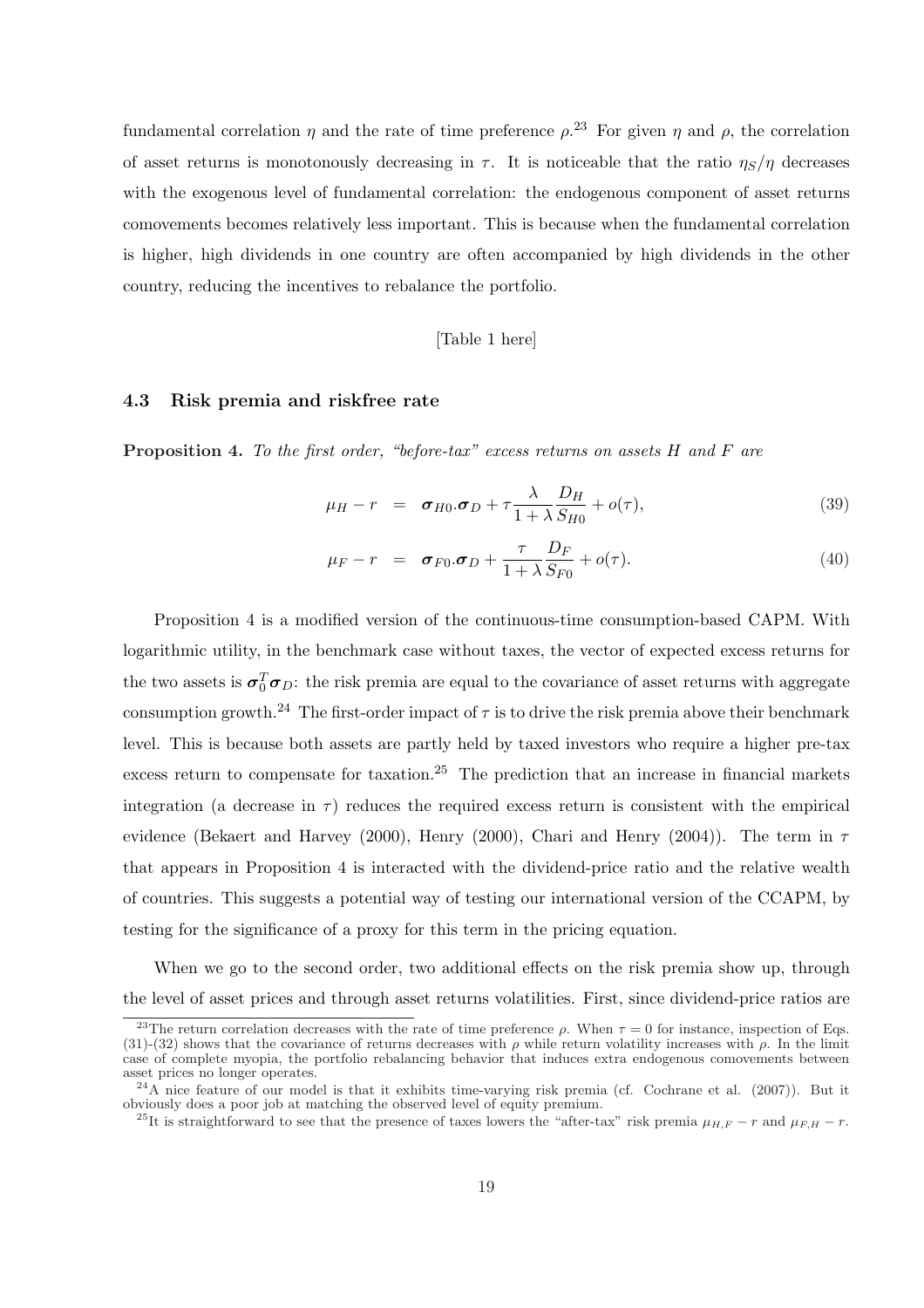higher under imperfect integration, the effect of the friction on the risk premium is amplified.<sup>26</sup> The decrease in the correlation of stock returns with aggregate output plays in the opposite direction, driving the risk premium down.

Proposition 5. The second-order approximation of the riskfree rate is

$$
r = \rho + \mu_D - \sigma_D \cdot \sigma_D - \tau^2 \frac{\lambda}{(1+\lambda)^2} \left[ -\frac{D_H}{S_{H0}} \frac{D_F}{S_{F0}} \right] \left( \sigma_0^T \sigma_0 \right)^{-1} \left( \begin{array}{c} -\frac{D_H}{S_{H0}}\\ \frac{D_F}{S_{F0}} \end{array} \right) + o(\tau^2). \tag{41}
$$

In the fully integrated case  $(\tau = 0)$ , we obtain the standard interest rate formula with logarithmic utility: the riskfree rate is determined by the rate of time preference and by the mean and variance of aggregate consumption growth. When markets are imperfectly integrated, the interest rate is below its level of perfect integration. This can be seen from the fact that  $(\sigma_0^T \sigma_0)^{-1}$  is definite positive and this is to be interpreted as an effect of higher precautionary savings, due to the fact that risksharing is imperfect.

Total cost of capital. A decrease in  $\tau$  causes both an increase in the riskless rate and a decrease in the equilibrium excess returns. Therefore, the overall impact of financial integration on the cost of capital is not clear-cut, depending on the relative strength of these two effects. There could be non-monotonous effects.

## 4.4 Portfolios

We now turn to the extent of international portfolio diversification in our imperfectly integrated financial markets. For that matter, we let  $\pi_{ij} \equiv \frac{\alpha_{ij} S_j}{X_i}$  $\frac{i j S_j}{X_i}$  denote the share of equity j in the wealth of investor i.

Proposition 6. To a first order, portfolio shares are given by

$$
\begin{bmatrix}\n\pi_{HH} \\
\pi_{HF}\n\end{bmatrix} = \boldsymbol{\sigma}_0^{-1} \boldsymbol{\sigma}_D + \tau \frac{\lambda}{1+\lambda} \left(\boldsymbol{\sigma}_0^T \boldsymbol{\sigma}_0\right)^{-1} \begin{bmatrix}\n\frac{D_H}{S_{H0}} \\
-\frac{D_F}{S_{F0}}\n\end{bmatrix} + \boldsymbol{\epsilon}_H + \boldsymbol{o}(\tau),
$$
\n(42)

$$
\begin{bmatrix}\n\pi_{FH} \\
\pi_{FF}\n\end{bmatrix} = \boldsymbol{\sigma}_0^{-1} \boldsymbol{\sigma}_D + \tau \frac{1}{1+\lambda} \left( \boldsymbol{\sigma}_0^T \boldsymbol{\sigma}_0 \right)^{-1} \begin{bmatrix}\n-\frac{D_H}{S_{H0}} \\
\frac{D_F}{S_{F0}}\n\end{bmatrix} + \boldsymbol{\epsilon}_F + \boldsymbol{o}(\tau). \tag{43}
$$

Portfolios can be decomposed into three components. In (42) and (43), the sum of the first two terms approximates  $\sigma^{-1}\theta_i =$  (  $\sigma^T\sigma)^{-1}$  $[\mu_i - r]$ , i.e., the standard portfolio composition of a

 $^{26}$ Basak and Gallmeyer (2003) also note that asymmetric taxation impairs risksharing, which causes an increase in the risk premium.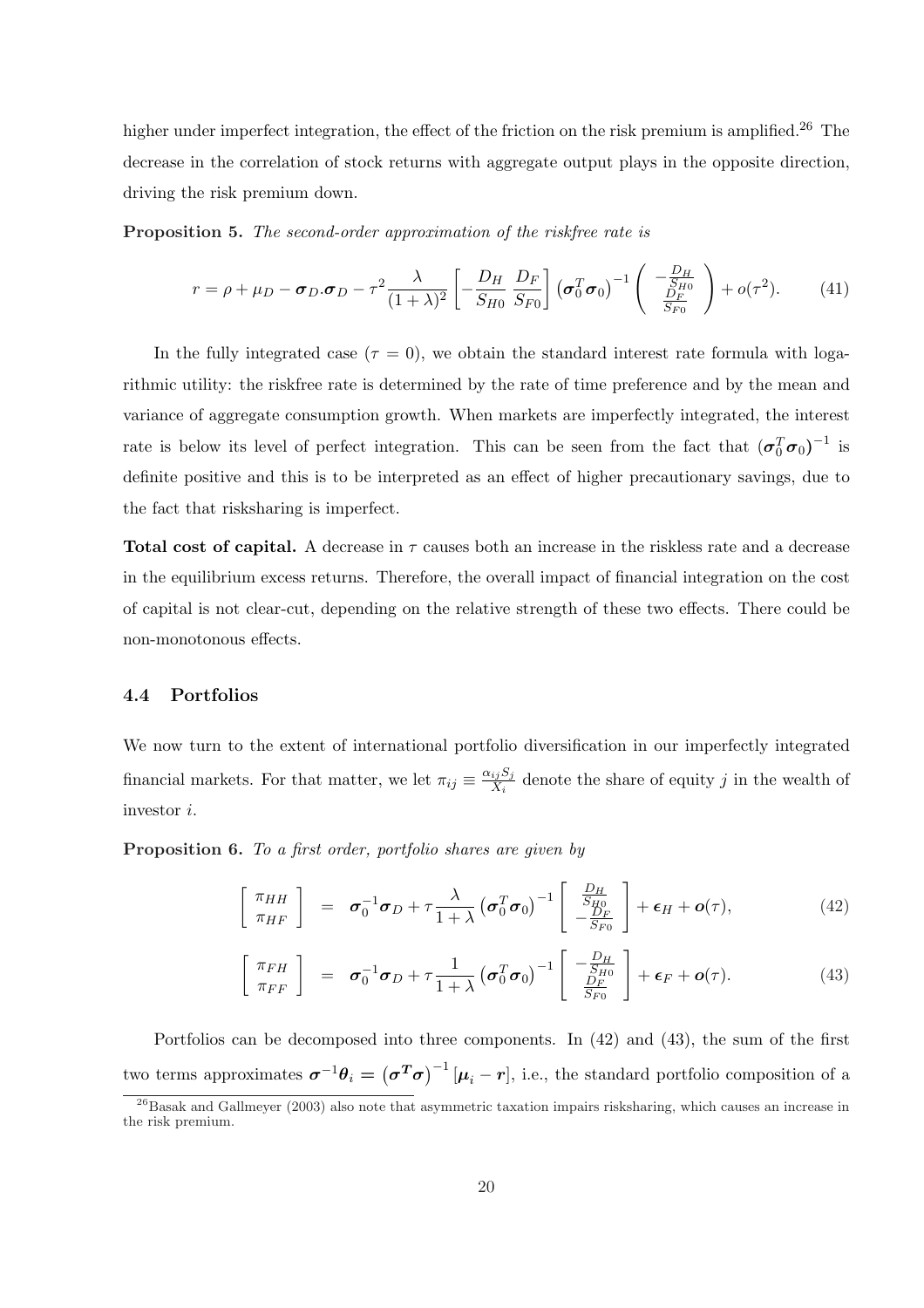logarithmic investor with financial wealth only. The first term,  $\sigma_0^{-1}\sigma_D$ , is the portfolio held by both investors when  $\tau = 0$ . For an investor in country H,  $\tau$  reduces the demand for foreign stocks by reducing after-tax expected returns on these stocks. Symmetrically, due to market clearing,  $\tau$  increases the domestic demand for domestic shares to compensate for the lower demand by foreign investors.<sup>27</sup> The third term  $\epsilon_i$  comes from the redistribution of taxes: for instance, if  $e_H$  is positively correlated with  $D_H$ , this will create a demand for foreign shares in order to hedge this additional income risk. In the Appendix, we derive a first-order approximation for this term in the case where  $e_i = \tau \alpha_{ji} D_i$ . But because this hedging component depends very much on the assumed redistribution scheme and is small when the two countries are not too asymmetric, we neglect the effect of this term in the following expressions.

Let the elements of the variance-covariance matrix of stock returns be denoted as

$$
\boldsymbol{\sigma}^T \boldsymbol{\sigma} \equiv \begin{pmatrix} \sigma_H^2 & \eta_S \sigma_H \sigma_F \\ \eta_S \sigma_H \sigma_F & \sigma_F^2 \end{pmatrix}.
$$

From (42), the portfolio shares of a domestic investor approximately satisfy

$$
\pi_{HH} \simeq \frac{S_{H0}}{S_{H0} + S_{F0}} + \tau \frac{\eta_S}{1 - \eta_S^2} \frac{\lambda}{1 + \lambda} \frac{1}{\sigma_H \sigma_F} \frac{D_F}{S_F} + \frac{\tau}{1 - \eta_S^2} \frac{\lambda}{1 + \lambda} \frac{1}{\sigma_H^2} \frac{D_H}{S_H},\tag{44}
$$

$$
\pi_{HF} \simeq \frac{S_{F0}}{S_{H0} + S_{F0}} - \frac{\tau}{1 - \eta_S^2} \frac{\lambda}{1 + \lambda} \frac{1}{\sigma_F^2} \frac{D_F}{S_F} - \tau \frac{\eta_S}{1 - \eta_S^2} \frac{\lambda}{1 + \lambda} \frac{1}{\sigma_H \sigma_F} \frac{D_H}{S_H}.
$$
(45)

These expressions show explicitly how portfolios deviate from the frictionless world market portfolio. The impact of the friction on portfolios goes through expected returns, both directly and indirectly *via* market clearing. The size of the bias in portfolios is inversely related to  $(1 - \eta_S^2)$ : when assets are closer substitutes, the effect of the friction on equity holdings is amplified.

Comparative statics in a simple symmetric case. In the symmetric case where  $\mu_{D_H} = \mu_{D_F}$ and  $\sigma_H = \sigma_F \equiv \sigma$ , when  $\delta = \frac{1}{2}$  $\frac{1}{2}$ , dividend yields under perfect integration are equal to  $\rho$ , so that

$$
\pi_{HH} \simeq \frac{1}{2} + \tau \frac{\lambda}{1 + \lambda} \frac{\rho}{\sigma^2 (1 - \eta_S)} \quad \text{and} \quad \pi_{HF} \simeq \frac{1}{2} - \tau \frac{\lambda}{1 + \lambda} \frac{\rho}{\sigma^2 (1 - \eta_S)}.
$$

We can derive a number of comparative statics:

$$
\frac{\partial \pi_{HF}}{\partial \tau} = -\frac{\lambda}{1 + \lambda} \frac{\rho}{\sigma^2 (1 - \eta_S)} < 0,\tag{46}
$$

$$
\frac{\partial \pi_{HF}}{\partial \eta_S} = -\tau \frac{\lambda}{1 + \lambda} \frac{\rho}{\sigma^2 (1 - \eta_S)^2} < 0,\tag{47}
$$

 $^{27}$ This general equilibrium effect is relevant empirically. Chan et al. (2005) find that countries imposing high withholding taxes to foreign shareholders exhibit a higher home bias.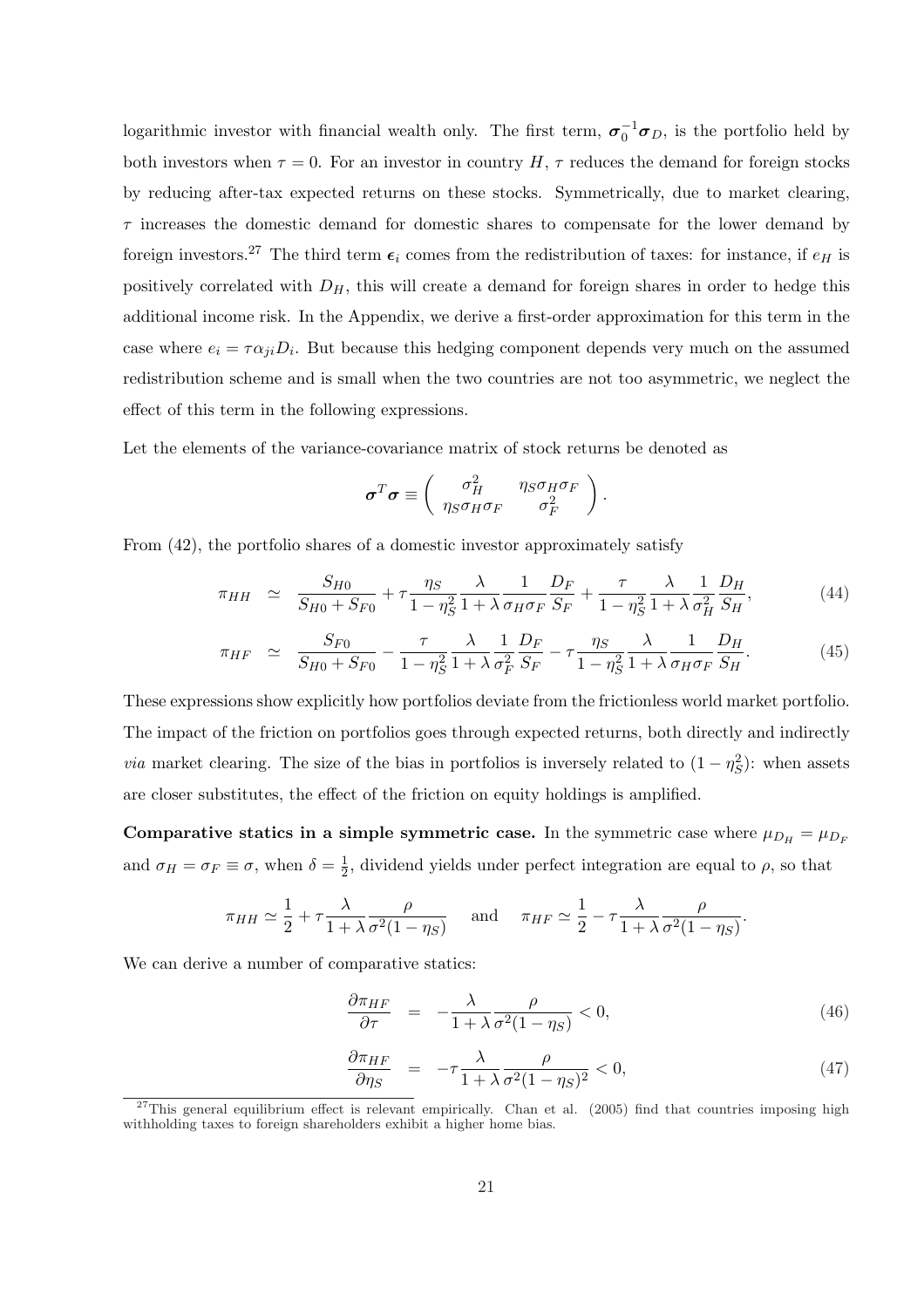and  $\left| \frac{\partial \pi_{HF}}{\partial \tau}\right|$  $\vert$  is increasing in  $\eta_s$ . These expressions capture the impact of frictions, assets substitutability and the interaction of the two on the extent of portfolio diversification. When investments are riskier (higher  $\sigma$ ), the motive for risksharing increases and portfolios are more diversified:

$$
\frac{\partial \pi_{HF}}{\partial \sigma^2} = \tau \frac{\lambda}{1 + \lambda} \frac{\rho}{\sigma^4 (1 - \eta_S)} > 0. \tag{48}
$$

Finally, we get

$$
\frac{\partial \pi_{HH}}{\partial \lambda} = \tau \frac{1}{(1+\lambda)^2} \frac{\rho}{\sigma^2 (1-\eta_S)^2} > 0.
$$
 (49)

A high  $\lambda$  means the relative wealth of foreign investors is high, which strengthens their influence in the pricing of assets and increases the negative impact of the friction on the price of the domestic asset. As a consequence, the larger  $\lambda$ , the lower the price of the domestic asset and the higher the incentive for domestic investors to stay invested domestically.<sup>28</sup>

Level of home bias. For symmetric fundamentals and in the symmetric state  $\delta = 0.5$  and  $\lambda = 1$ , Figure 3 illustrates the share of wealth invested abroad as a function of  $\tau$  and as a function of the fundamental correlation  $\eta$ , taking into account the endogeneity of stock returns first and second moments. For  $\tau = 10\%$  and  $\eta = 0.65$ , we obtain  $\pi_{HF} = 20\%$ : a reasonable level of friction on cross-border equity holdings, coupled with a high level of return correlation, can generate a realistic level of domestic exposure of equity portfolios. In Section 5, we show that, in a setting with two differentiated goods, one can generate high return correlation (and therefore a substantial level of home bias) for a lower value of the fundamental correlation  $\eta$ . Note that our computation also hinges on a low level of risk aversion, which implies a rather high elasticity of asset demands to expected returns.<sup>29</sup>

#### [Figure 3 here]

A gravity equation for bilateral equity holdings. Our model can also be used to give some theoretical ground to the use of gravity equations in empirical work on bilateral equity holdings.

 $^{28}$ This prediction of our model that the home bias in portfolios should be larger in countries whose relative wealth is smaller is consistent with scarce evidence in Chan et al. (2005). The lowest three values taken by their measure of home bias are for US, UK and Japan, and the highest four are for New Zealand, Norway, Portugal and Greece.

 $^{29}$ Assuming power utility with relative risk aversion higher than one would have two effects: (i) for given return correlation, a higher risk aversion would imply more portfolio diversification; (ii) at the same time, decreasing the elasticity of intertemporal substitution would increase return correlation by inducing more common discount factor shocks (Dumas, Harvey and Ruiz (2003)). The latter effect would dampen the impact of higher risk aversion on the extent of portfolio diversification.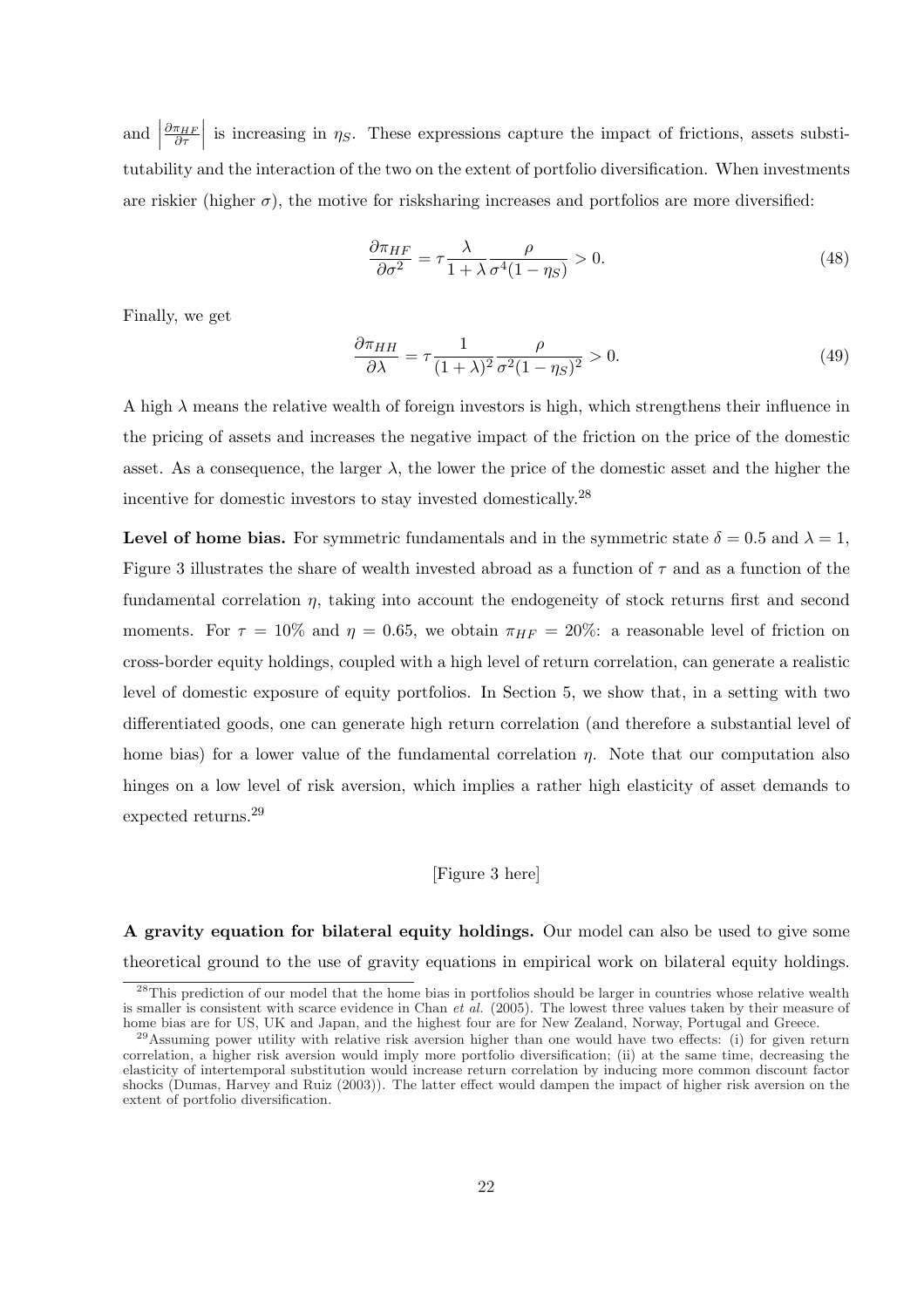Indeed, when we turn from portfolio shares to the value of equity holdings, we have :

$$
\log(\alpha_{HF} S_F) = \log X_H + \log(\rho y_F(\delta)) - \tau \frac{1}{1 - \eta_S^2} \frac{\lambda}{1 + \lambda} \frac{S_H + S_F}{\sigma_F S_F} \left(\frac{1}{\sigma_F} \frac{D_F}{S_F} + \eta_S \frac{1}{\sigma_H} \frac{D_H}{S_H}\right), \quad (50)
$$

where the first two terms are the mass terms in the gravity equation.<sup>30</sup> As shown by Portes and Rey (2005), gravity equations give a good description of patterns of international asset holdings. In their work, they use the market capitalizations of origin and destination countries as proxies for the mass terms of the equation. Our model clarifies which variables should be used: for the origin country, one should use the aggregate wealth, whereas for the destination country, market capitalization can be used as a proxy for the present value of current and future foreign dividend streams. Moreover, Portes and Rey (2005) propose to interact variables capturing financial frictions between countries with the degree of substitutability between assets, which is measured here by ¡  $1 - \eta_S^2$  $\int$ <sup>−1</sup>. Our model provides a theoretical foundation for this procedure.

# 5 Two-good extension

In this section, we extend our analysis to the case where the goods produced in each country are imperfect substitutes. All the findings of Section 4 go through. Indeed, we show that the twogood model is isomorphic to the case of perfect substitutability. However, this specification has the potential to generate realistic portfolio predictions without requiring too high cross-country correlations between endowments. When goods are imperfect substitutes, relative prices depend on relative quantities: the relative price of a good is positively related to its relative scarcity, so that a positive output shock in one country is accompanied by a counteracting relative price change. This "terms of trade effect"makes asset cash flows and asset prices evolutions more synchronized. This mechanism is emphasized in Pavlova and Rigobon (2007).

We assume that each country produces one (tradable) good and the representative agent in each country consumes both goods. Endowments in each country,  $D_H$  and  $D_F$ , follow geometric Brownian motions, as specified in (2). The two representative agents have the same log-CES preferences. Let  $c_{ij,t}$  denote agent i's consumption of goods from country j at date t. Agent i's consumption aggregate at time  $t$  is given by

$$
C_{it} = \left[c_{ii,t}^{\frac{\phi-1}{\phi}} + c_{ij,t}^{\frac{\phi-1}{\phi}}\right]^{\frac{\phi}{\phi-1}}.
$$
\n(51)

 $\frac{30}{30}y_F(\delta) = \mathbb{E}_t \left[ \int_t^{\infty} e^{-\rho(s-t)} (1 - \delta(s)) ds \right]$  captures the present value of country F's contribution to world output.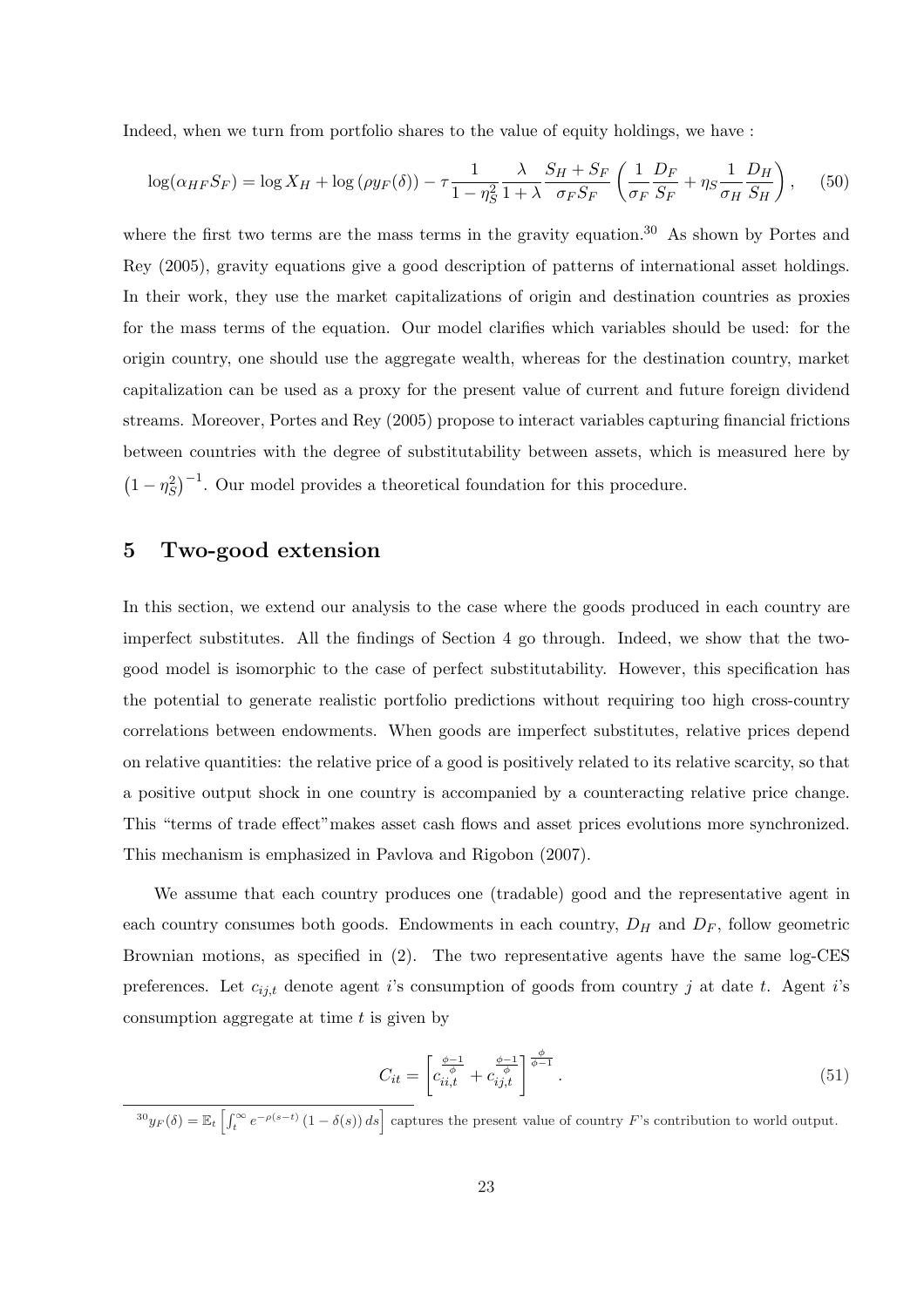The parameter  $\phi > 0$  denotes the elasticity of substitution between Home and Foreign goods  $(\phi = \infty$  corresponds to the one-good case). Agent *i*'s utility at time *t* is

$$
U_{it} = \mathbb{E}_t \left[ \int_t^{\infty} e^{-\rho(s-t)} \log(C_{is}) ds \right]. \tag{52}
$$

Let  $p_{H,t}$  and  $p_{F,t}$  denote the prices of the two goods, normalized by taking the consumption index as numeraire:

$$
\left[p_{H,t}^{1-\phi} + p_{F,t}^{1-\phi}\right]^{\frac{1}{1-\phi}} = 1.
$$
\n(53)

Optimal (intra-temporal) consumption allocation implies

$$
c_{ij} = p_j^{-\phi} C_i, \qquad \text{for all } (i, j). \tag{54}
$$

Resource constraints for the two goods are:

$$
c_{Hj} + c_{Fj} = D_j, \quad j = H, F. \tag{55}
$$

Eqs. (54) and (55) pin down the terms of trade as a function of relative quantities. The ratio of outputs evaluated at market prices (i.e., the ratio of dividend cash-flows paid by the two risky assets) is

$$
\frac{p_H(t)D_H(t)}{p_F(t)D_F(t)} = \left(\frac{D_H(t)}{D_F(t)}\right)^{\frac{\phi-1}{\phi}}.\tag{56}
$$

The strength of the terms of trade effect increases as goods become less substitutable. For an elasticity of substitution below one, the effect is so strong that, following a good domestic shock, the cash-flows of domestic assets are lower than the ones of foreign assets. In the special case of an elasticity of substitution equal to one (i.e., Cobb-Douglas preferences), the change in relative prices exactly compensates the change in relative quantities, so that cash flows on domestic and foreign assets are perfectly correlated. In that case, portfolios are indeterminate (Cole and Obstfeld (1991)). We assume  $\phi \neq 1$  in our analysis.

We redefine the state variable  $D$  as the world endowment in the composite good:

$$
D(t) \equiv \left[ D_{H,t}^{(\phi-1)/\phi} + D_{F,t}^{(\phi-1)/\phi} \right]^{\phi/(\phi-1)}.
$$
\n(57)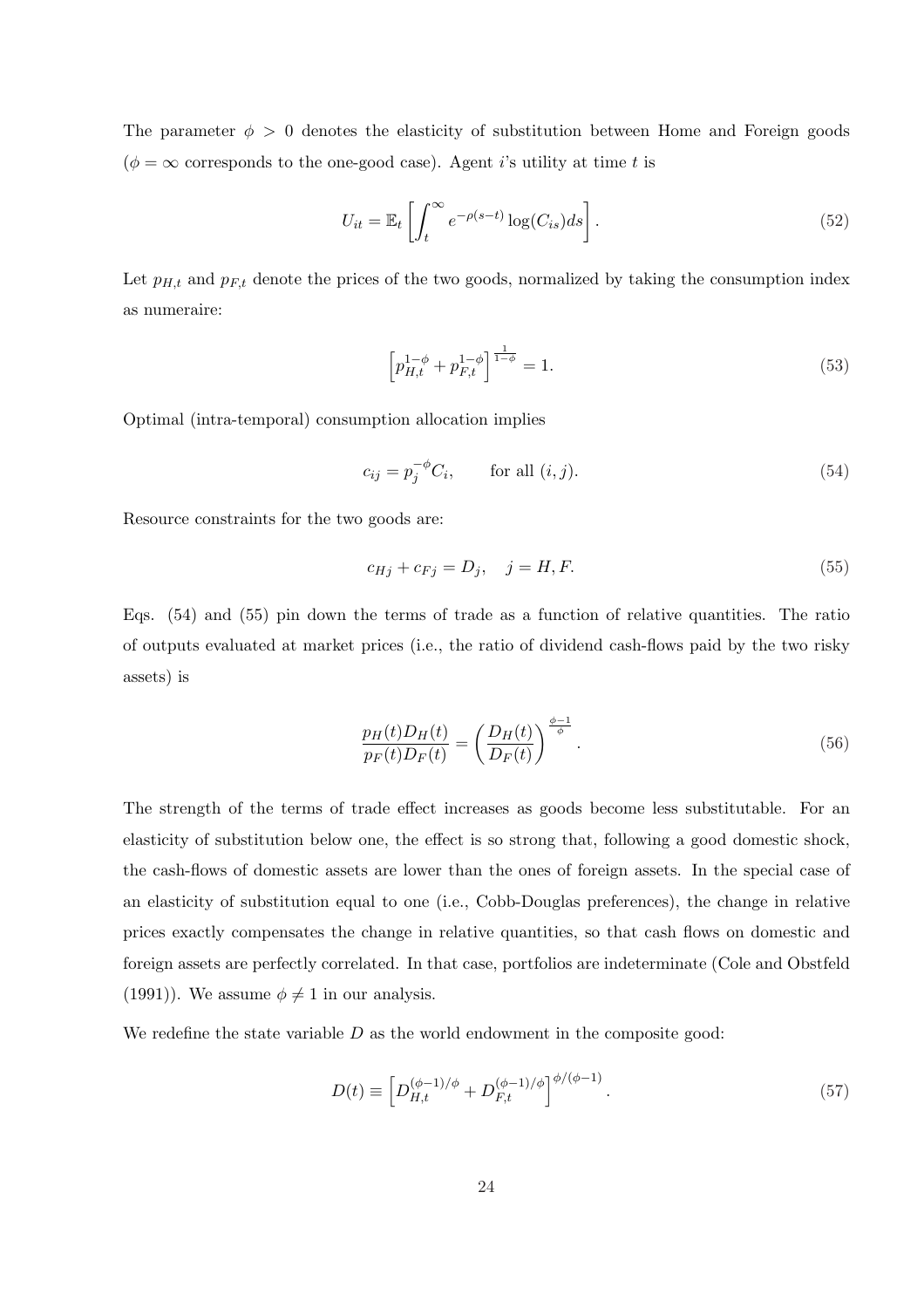Eqs. (54) and (55) imply that, in equilibrium,  $C_H(t) + C_F(t) = D(t)$ . Let  $\lambda(t)$  denote the relative weight of agent  $F$  in consumption, so that

$$
C_H(t) = \frac{1}{1 + \lambda(t)} D(t) \quad \text{and} \quad C_F(t) = \frac{\lambda(t)}{1 + \lambda(t)} D(t). \tag{58}
$$

We redefine the state variable  $\delta$  as  $\delta(t) \equiv \frac{p_H(t)D_H(t)}{D(t)}$  $\frac{D_{H}(t)}{D(t)}$ . In equilibrium,  $p_{H}D_{H} + p_{F}D_{F} = D$ . Together with (56), this implies

$$
\delta(t) = \frac{1}{1 + (D_F(t)/D_H(t))^{\frac{\phi - 1}{\phi}}}.
$$
\n(59)

Lemma 3. In the case of perfect integration with two differentiated goods, asset prices can be expressed as in Cochrane, Longstaff and Santa-Clara (2007):

$$
S_{i0}(t) = D(t)y_i(\delta(t)), \quad i = H, F,
$$
\n
$$
(60)
$$

for newly defined hypergeometric functions  $y_H$  and  $y_F$  (see Appendix for the definition of the parameters of  $y_H$  and  $y_F$  as a function of  $\phi$ ).

From Lemma 3, we can derive the stochastic properties of asset returns for  $\tau = 0$ . Figures 4 and 5 show return volatility and correlation in the symmetric case as a function of the elasticity of substitution  $\phi$  (for orthogonal fundamentals, keeping the same volatility as before). In particular, due to the terms of trade adjustment, stock return correlations can be arbitrarily high for low enough values of  $\phi$ , despite zero fundamental correlation.<sup>31</sup>

## [Figures 4 and 5 here]

**Proposition 7.** For  $\tau > 0$ , the approximate expressions of Section 4 for asset prices and portfolios remain valid, for redefined state variables D and  $\delta$  and pricing functions  $y_H$  and  $y_F$ .

Due to the isomorphy with the case of perfect substitutability, portfolios can be described as in Proposition 6. The key difference with the one-good case is that for small positive values of  $\tau$ a reasonable level of home bias can be obtained without requiring an unrealistically high level of fundamental correlation. Figure 6 shows the level of foreign exposure increasing as a function of the elasticity of substitution, under the assumption that fundamentals are uncorrelated. For reasonable values of  $\phi$  and  $\tau$ , portfolios exhibit a very substantial degree of home bias.

<sup>&</sup>lt;sup>31</sup>Standard estimates of  $\phi$  in the international real business cycle literature are between 0.5 and 2.5 (see for instance Backus, Kehoe and Kydland (1994) and Heathcote and Perri (2002))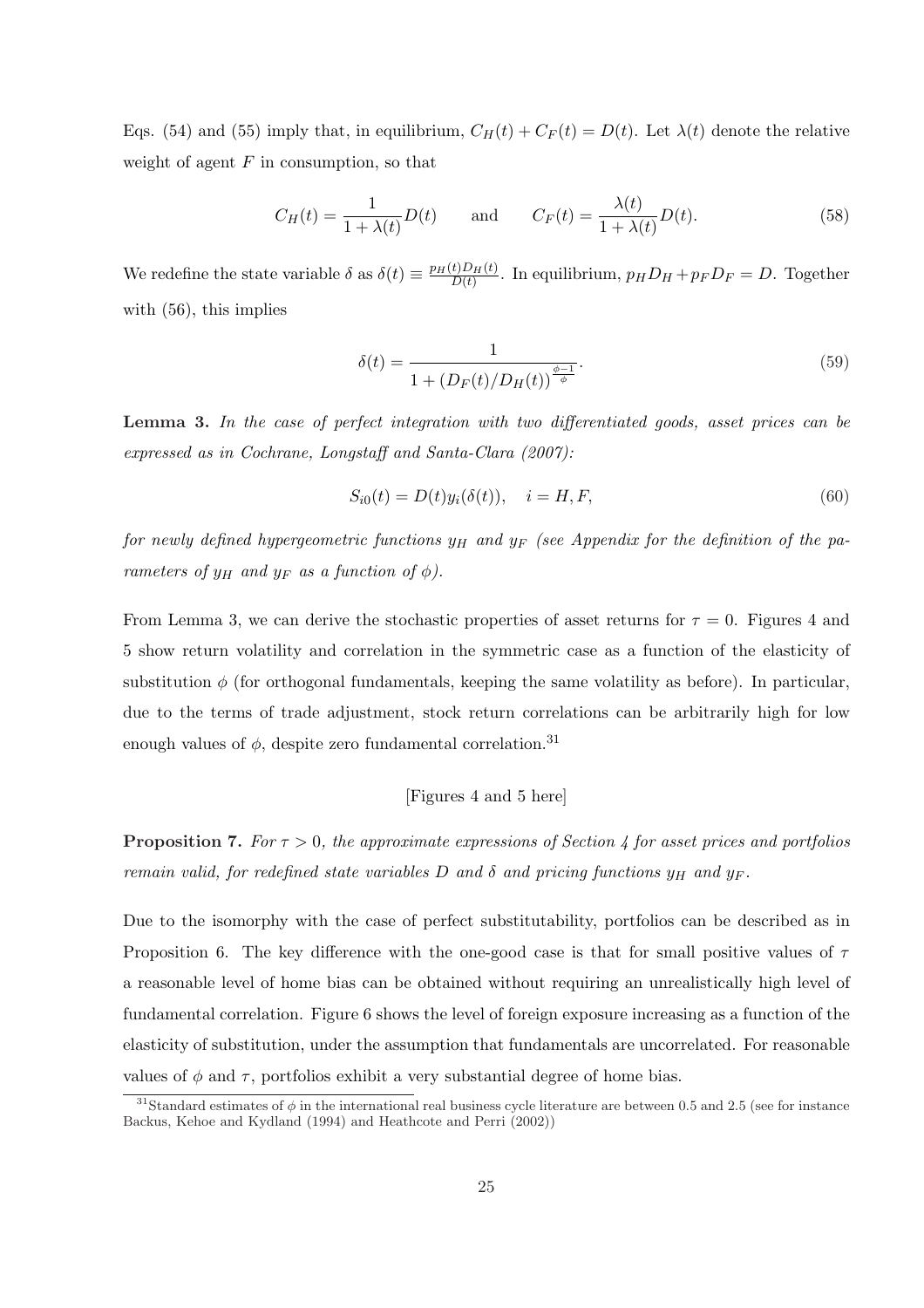## [Figure 6 here]

# 6 Conclusion

Thanks to an original application of approximation techniques, we provided a complete description of equilibrium asset prices and holdings in a dynamic model of imperfectly integrated stock markets. We characterized the effect of integration (understood as a decrease in  $\tau$ ) on asset prices. We showed how the CCAPM is modified relative to the fully-integrated case and how the impact of integration on the cost of capital depends on the respective size of opposite effects on the riskless rate and on the risk premium. We exhibited a second-order effect of integration on asset returns second moments, driven by the fact that impediments to cross-border equity holdings prevent risksharing and make pricing kernels more volatile and less synchronized. In Section 5, we showed that higher return correlation could be obtained, for a given level of fundamental correlation, by decreasing the elasticity of substitution between home and foreign goods, leading to a more pronounced home bias for a given level of financial friction. We find our setup appealing as it is all at once parsimonious and able to account for various dimensions of the data. When attempting to assess the degree of integration empirically, one gets a different impression by looking at different variables: domestic biases in portfolios point to segmentation, whereas institutional measures of financial openness and large capital flows point to a high degree of integration. Our model shades light on the different facets of financial integration.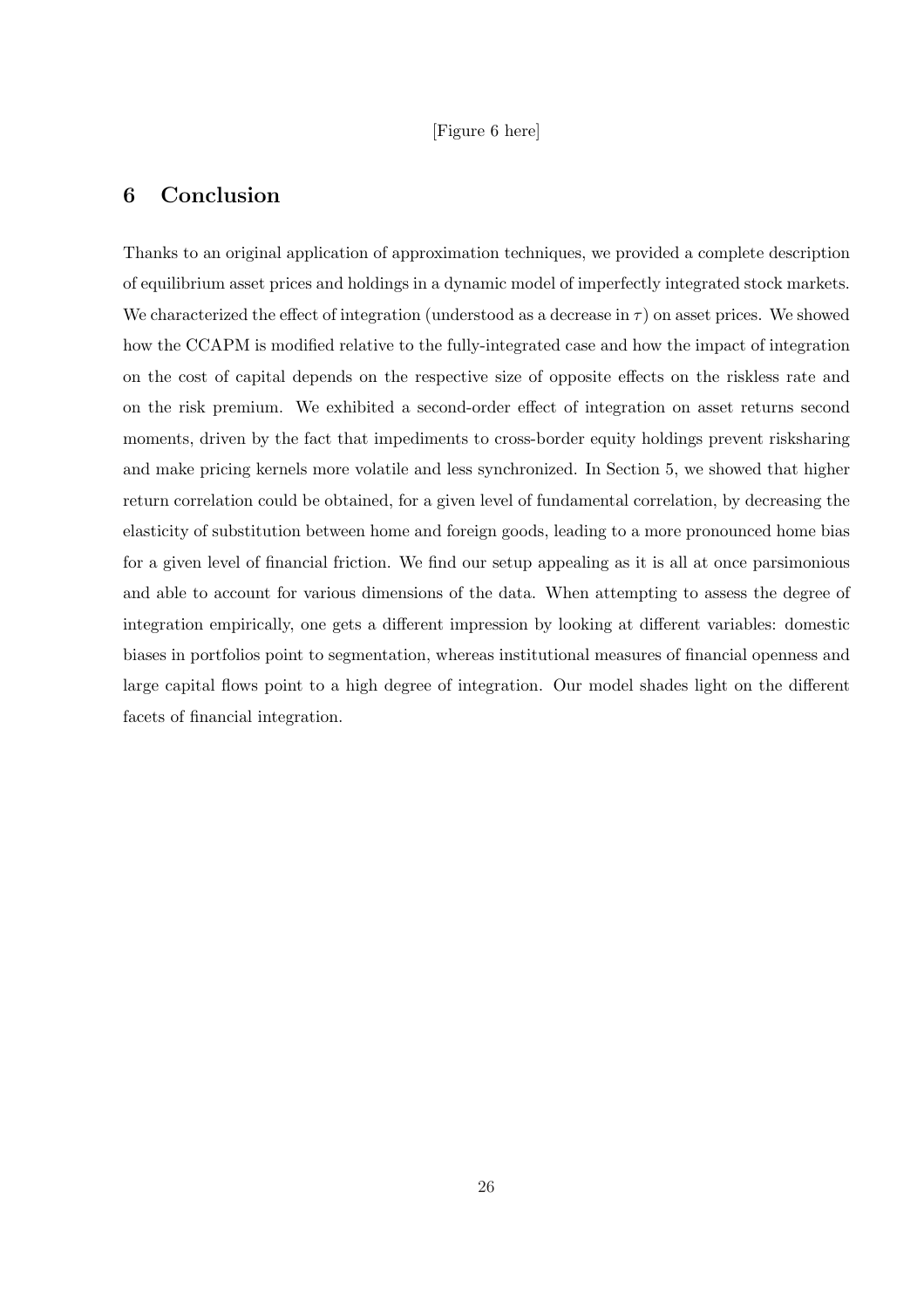# FIGURES AND TABLE



Figure 1: Stock return volatility as a function of  $\tau$  when  $\delta = 0.5$  and  $\lambda = 1$ (calibration :  $\rho = 0.04$ ,  $\mu_{D_H} = \mu_{D_F} = 0.025$ ,  $\sigma_{D_H,1} = \sigma_{D_F,2} = 0.145$ ,  $\sigma_{D_H,2} = \sigma_{D_F,1} = 0.039$ ).



Figure 2: Stock return correlation as a function of  $\tau$  when  $\delta = 0.5$  and  $\lambda = 1$ (calibration :  $\rho = 0.04$ ,  $\mu_{D_H} = \mu_{D_F} = 0.025$ ,  $\sigma_{D_H,1} = \sigma_{D_F,2} = 0.145$ ,  $\sigma_{D_H,2} = \sigma_{D_F,1} = 0.039$ ).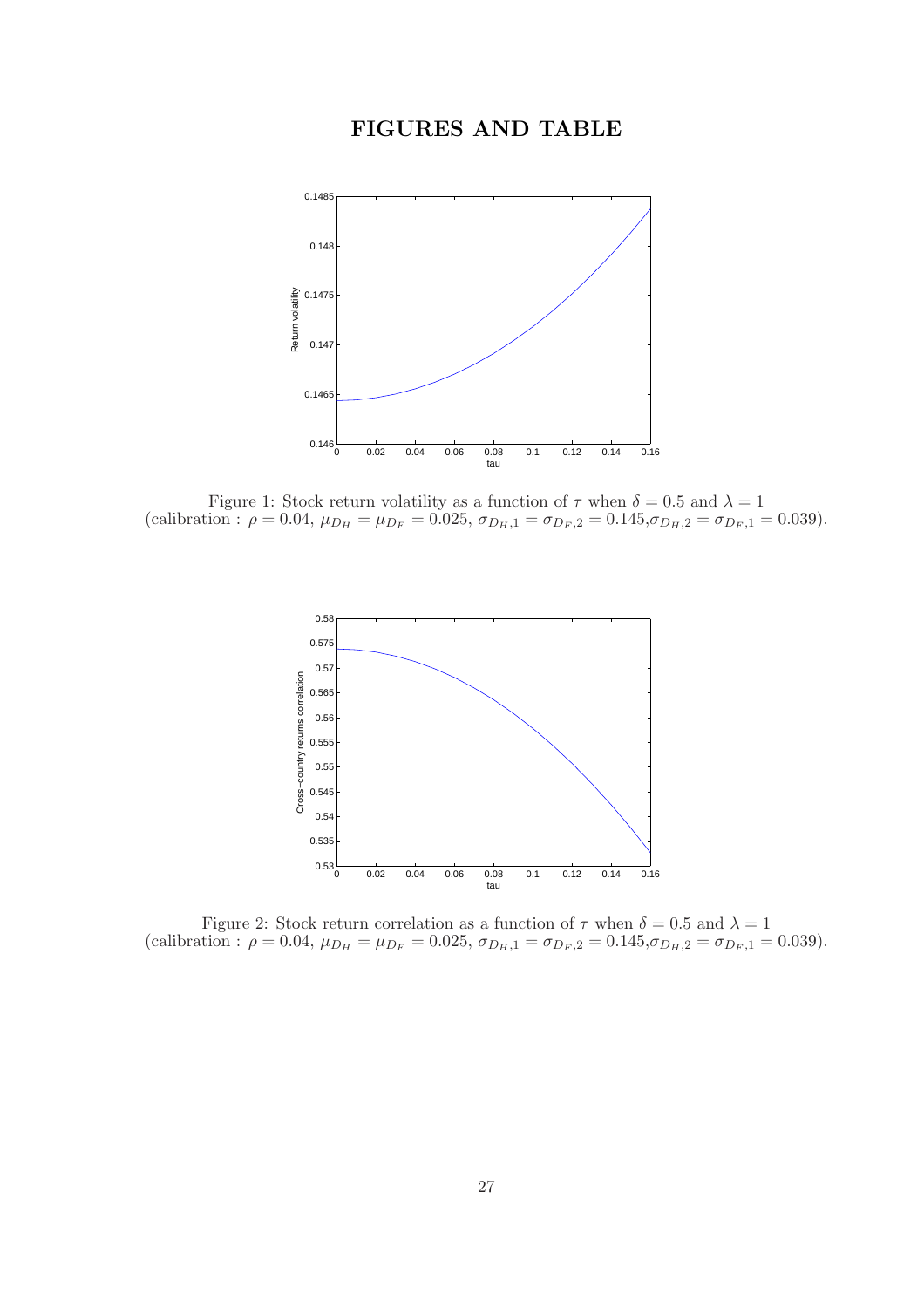

Figure 3: Share of domestic wealth invested abroad as a function of fundamental correlation, for various  $\tau$ , when  $\delta = 0.5$  and  $\lambda = 1$  (calibration:  $\rho = 0.04$ ,  $\mu_{D_H} = \mu_{D_F} = 0.025$ ,  $\sigma_{D_H} = \sigma_{D_F} = 0.15$ )

|               |               | $\eta_S$     |               |               |
|---------------|---------------|--------------|---------------|---------------|
|               |               | $\rho = 0.1$ | $\rho = 0.05$ | $\rho = 0.01$ |
|               | $\tau = 0$    | 0.086        | 0.147         | 0.394         |
| $\eta=0$      | $\tau=5\%$    | 0.080        | 0.143         | 0.393         |
|               | $\tau = 10\%$ | 0.060        | 0.130         | 0.391         |
|               | $\tau=0$      | 0.313        | 0.358         | 0.544         |
| $\eta = 0.25$ | $\tau=5\%$    | 0.305        | 0.353         | 0.542         |
|               | $\tau = 10\%$ | 0.282        | 0.340         | 0.538         |
|               | $\tau=0$      | 0.535        | 0.562         | 0.679         |
| $\eta=0.5$    | $\tau=5\%$    | 0.526        | 0.557         | 0.677         |
|               | $\tau = 10\%$ | 0.501        | 0.543         | 0.672         |

Table 1: Stock return correlation  $\eta_S$  as a function of the fundamental correlation  $\eta$  and  $\tau$ when  $\delta = 0.5$  and  $\lambda = 1$  (fundamental volatility = 0.15).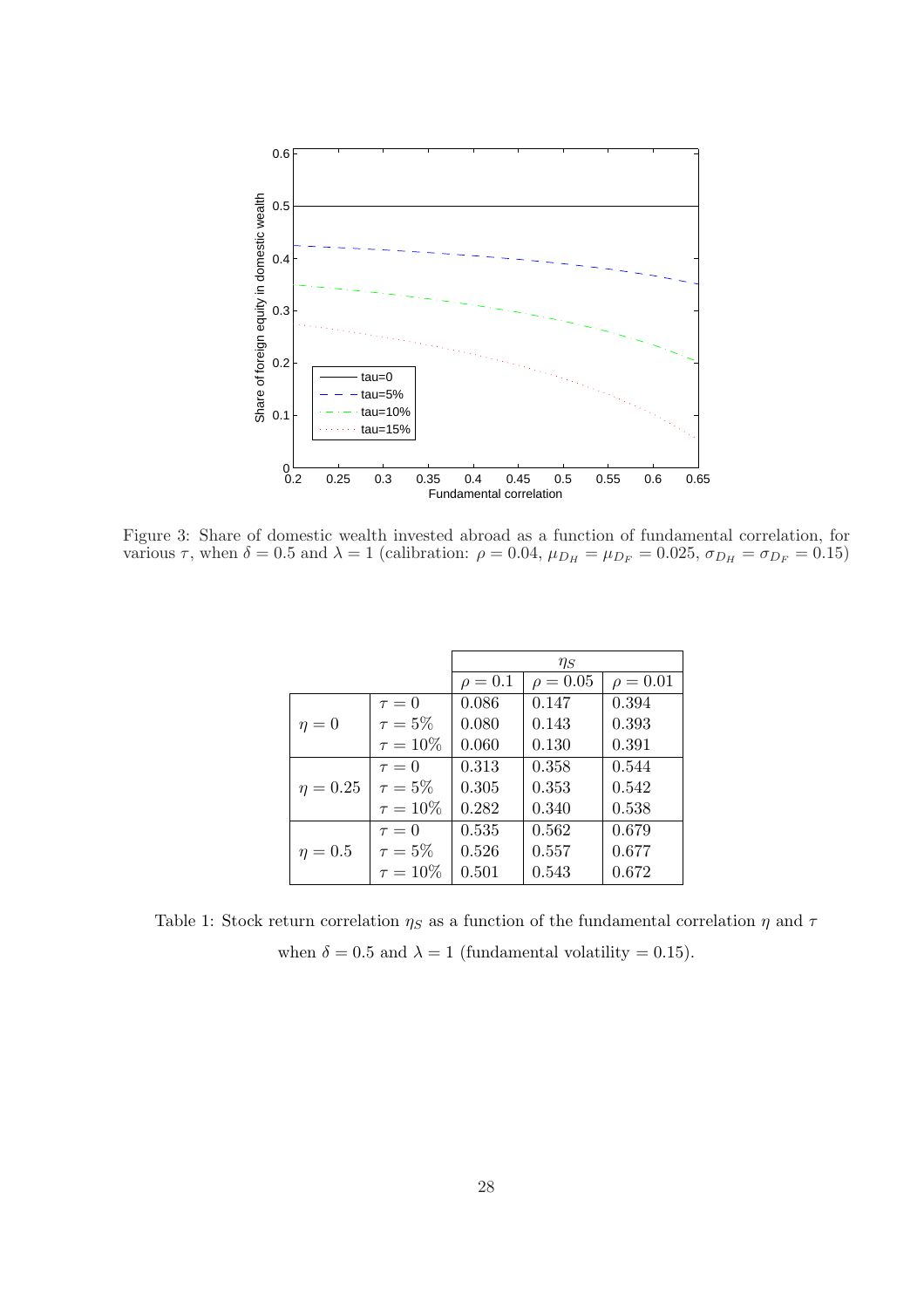

Figure 4: Stock return volatility as a function of the elasticity of substitution  $\phi$  when  $\tau = 0$  and  $\delta = 0.5$  (calibration :  $\rho = 0.04$ ,  $\mu_{D_H} = \mu_{D_F} = 0.025$ ,  $\eta = 0$ , fundamental volatility = 0.15).



Figure 5: Stock return correlation as a function of the elasticity of substitution  $\phi$  when  $\tau = 0$  and  $δ = 0.5$  (calibration :  $ρ = 0.04$ ,  $μ_{D<sub>H</sub>} = μ_{D<sub>F</sub>} = 0.025$ ,  $η = 0$ , fundamental volatility = 0.15).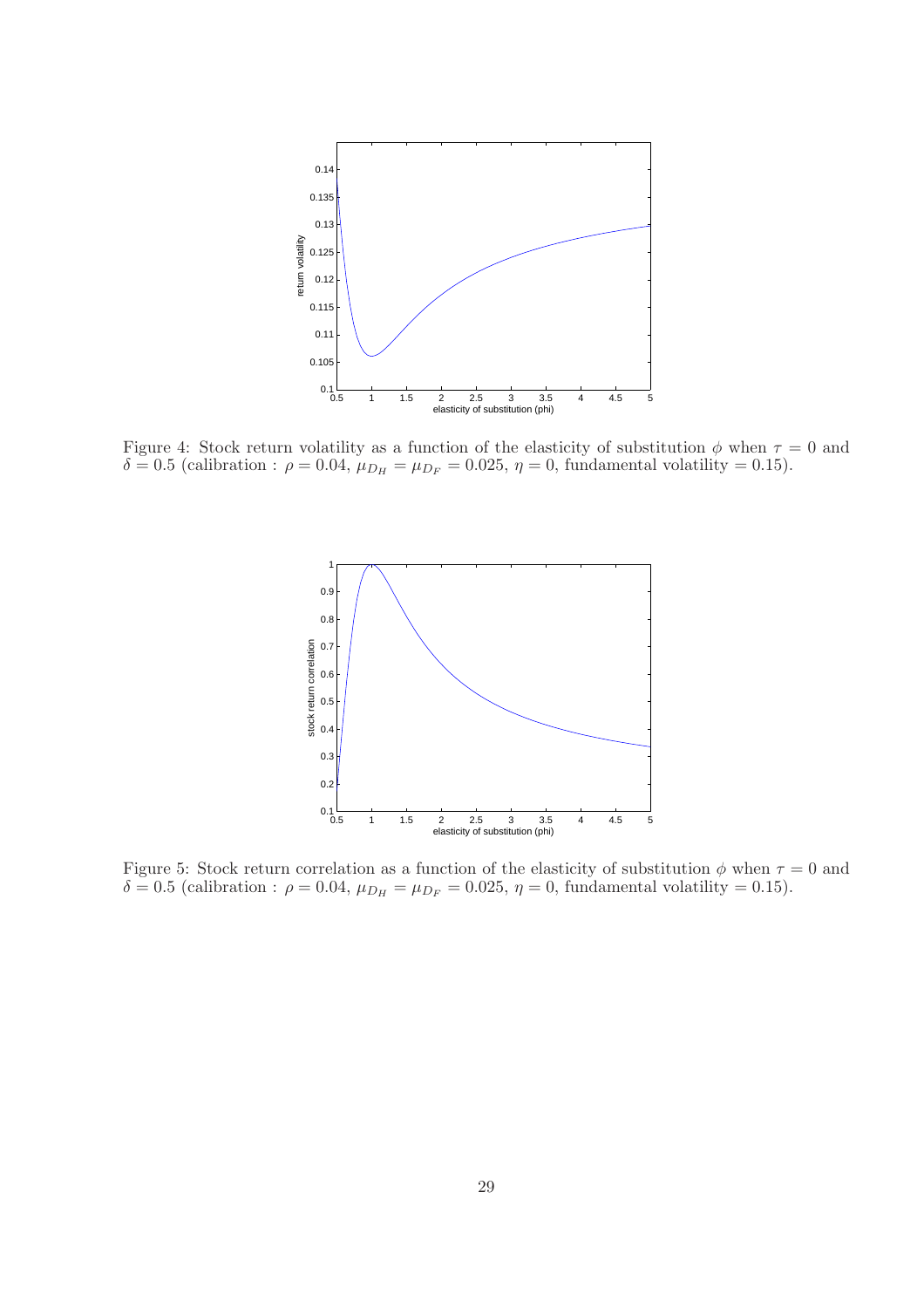

Figure 6: Share of domestic wealth invested abroad as a function of the goods elasticity of substitution, for three values of  $\tau$ , when  $\delta = 0.5$  and  $\lambda = 1$  (calibration:  $\rho = 0.04$ ,  $\mu_{D_H} = \mu_{D_F} = 0.025$ ,  $\eta = 0$ , fundamental volatility 0.15)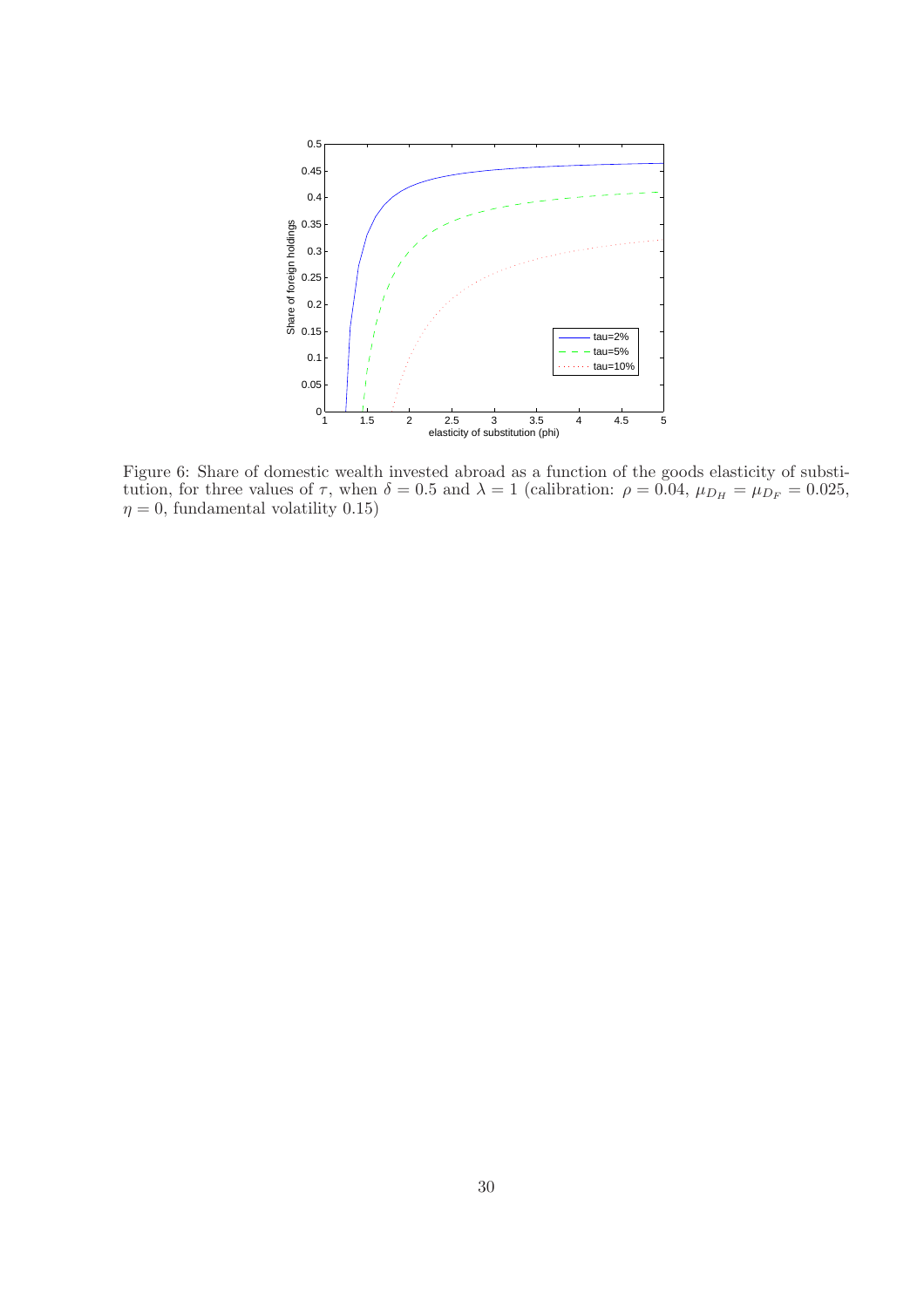# APPENDIX

# A Hypergeometric function

Cochrane et al. (2007) show that

$$
y_H(\delta) \equiv \mathbb{E}_t \left[ \int_t^{\infty} e^{-\rho(s-t)} \delta(s) ds \middle| \delta(t) = \delta \right]
$$
  
= 
$$
\frac{1}{\psi(1-\gamma)} \left( \frac{\delta}{1-\delta} \right) F\left(1, 1-\gamma; 2-\gamma; \frac{\delta}{\delta-1} \right) + \frac{1}{\psi \theta} F\left(1, \theta; 1+\theta; \frac{\delta-1}{\delta} \right),
$$

with  $F$  the standard  $(2,1)$ -hypergeometric function and

$$
\psi = \sqrt{\nu^2 + 2\rho \chi^2},
$$
  

$$
\gamma = \frac{\nu - \psi}{\chi^2},
$$
  

$$
\theta = \frac{\nu + \psi}{\chi^2},
$$

where

$$
\nu = \mu_{D_F} - \mu_{D_H} - \frac{\sigma_{D_{F,1}}^2 + \sigma_{D_{F,2}}^2}{2} + \frac{\sigma_{D_{H,1}}^2 + \sigma_{D_{H,2}}^2}{2},
$$
\n(A-1)\n
$$
\chi^2 = \left(\sigma_{D_{H,1}}^2 + \sigma_{D_{H,2}}^2\right) + \left(\sigma_{D_{F,1}}^2 + \sigma_{D_{F,2}}^2\right) - 2(\sigma_{D_{H,1}}\sigma_{D_{F,1}} + \sigma_{D_{H,2}}\sigma_{D_{F,2}}).
$$
\n(A-2)

In the same way

$$
y_F(\delta) \equiv \mathbb{E}_t \left[ \int_0^\infty e^{-\rho(s-t)} (1 - \delta(s)) ds \middle| \delta(t) = \delta \right]
$$
  
= 
$$
\frac{1}{\psi(1+\theta)} \left( \frac{1-\delta}{\delta} \right) F\left(1, 1+\theta; 2+\theta; \frac{\delta-1}{\delta} \right) - \frac{1}{\psi \gamma} F\left(1, -\gamma; 1-\gamma; \frac{\delta}{\delta-1} \right).
$$

# B Two useful results

Lemma B-1. The functions h and f defined in Section 3.3 are solutions of the following PDE's

$$
\rho h = (1 + \lambda)\delta + \delta \mu_{\delta} h_{\delta} + \lambda \mu_{\lambda} h_{\lambda} + \frac{1}{2} \delta^2 (\sigma_{\delta} \cdot \sigma_{\delta}) h_{\delta \delta} + \frac{1}{2} \lambda^2 (\sigma_{\lambda} \cdot \sigma_{\lambda}) h_{\lambda \lambda} + \delta \lambda (\sigma_{\delta} \cdot \sigma_{\lambda}) h_{\delta \lambda}, \quad (B-1)
$$

$$
\rho f = \frac{1+\lambda}{\lambda}(1-\delta) + \delta\mu_{\delta}f_{\delta} + \lambda\mu_{\lambda}f_{\lambda} + \frac{1}{2}\delta^{2}(\boldsymbol{\sigma}_{\delta}.\boldsymbol{\sigma}_{\delta})f_{\delta\delta} + \frac{1}{2}\lambda^{2}(\boldsymbol{\sigma}_{\lambda}.\boldsymbol{\sigma}_{\lambda})f_{\lambda\lambda} + \delta\lambda(\boldsymbol{\sigma}_{\delta}.\boldsymbol{\sigma}_{\lambda})f_{\delta\lambda}, \quad (B-2)
$$

with  $\mu_{\delta}$ ,  $\sigma_{\delta}$ ,  $\mu_{\lambda}$  and  $\sigma_{\lambda}$  defined in (5)-(6) and (27)-(28).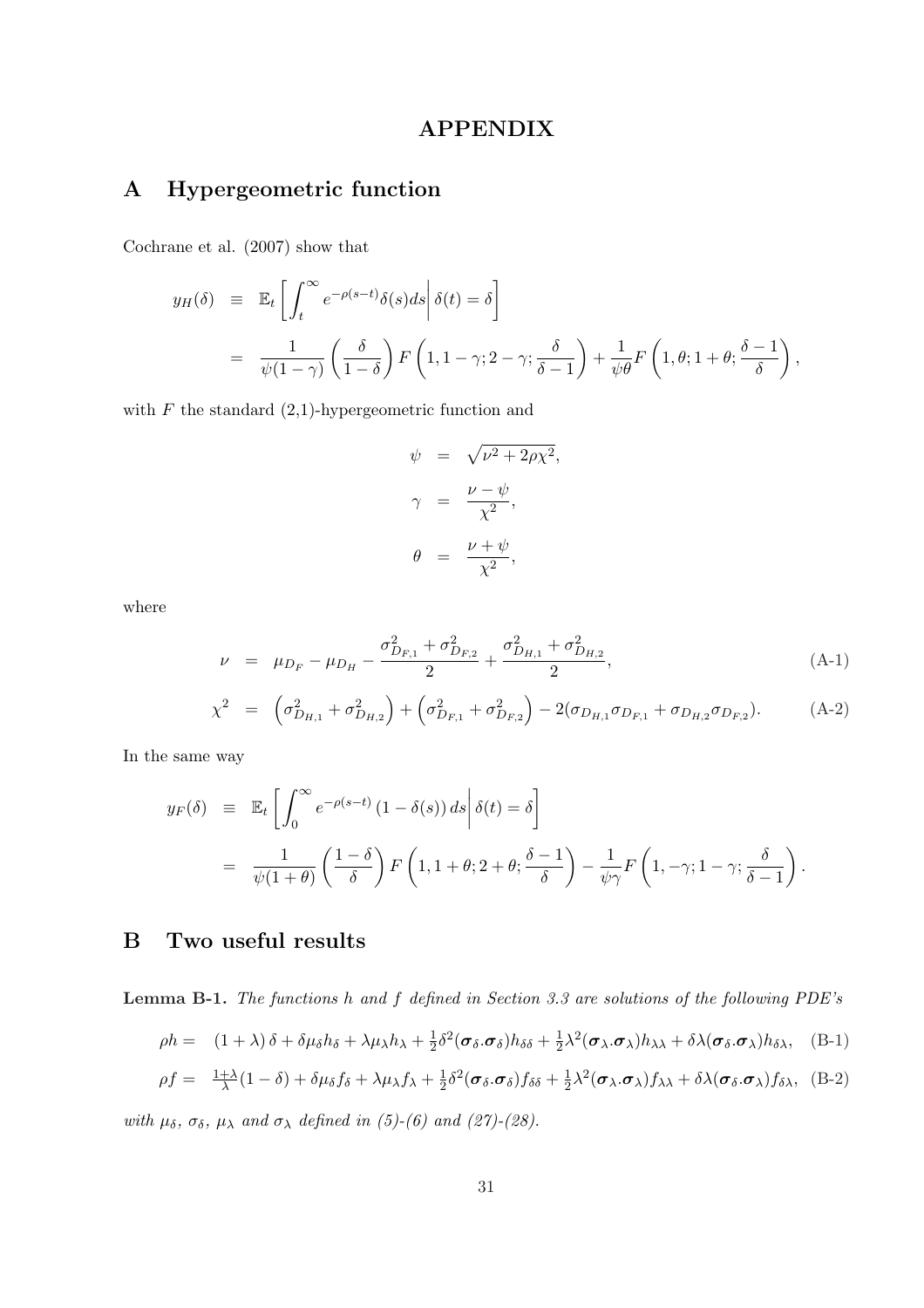**Proof:** We apply Feynmac-Kac formula to h and f.

Lemma B-2.  $\sigma_H$  and  $\sigma_F$  must verify

$$
h\boldsymbol{\sigma}_H = h\boldsymbol{\sigma}_D + \lambda \left(h_{\lambda} - \frac{h}{1+\lambda}\right)\boldsymbol{\sigma}_{\lambda} + \delta h_{\delta}\boldsymbol{\sigma}_{\delta}, \tag{B-3}
$$

$$
f\boldsymbol{\sigma}_F = f\boldsymbol{\sigma}_D + \lambda \left( f_{\lambda} + \frac{f}{\lambda(1+\lambda)} \right) \boldsymbol{\sigma}_{\lambda} + \delta f_{\delta} \boldsymbol{\sigma}_{\delta}.
$$
 (B-4)

**Proof:** We apply Itô's lemma to  $S_H(t) = \frac{D(t)}{1+\lambda(t)}h(\delta(t),\lambda(t))$  and  $S_F(t) = D(t)\frac{\lambda(t)}{1+\lambda(t)}$  $\frac{\lambda(t)}{1+\lambda(t)}f(\delta(t),\lambda(t)),$ and we identify the diffusion terms. П

# C Proofs

**Proof of Lemma 1:** We use the stochastic discount factor of investor  $H$  to price asset  $H$  and respectively for asset  $F$ . We obtain:

$$
S_H(t) = \mathbb{E}_t \left[ \int_t^{\infty} e^{-\rho(s-t)} \frac{c_H(t)}{c_H(s)} D_H(s) ds \right] = \frac{D(t)}{1 + \lambda(t)} \mathbb{E}_t \left[ \int_t^{\infty} e^{-\rho(s-t)} \left[ 1 + \lambda(s) \right] \delta(s) ds \right],
$$
  
\n
$$
S_F(t) = \mathbb{E}_t \left[ \int_t^{\infty} e^{-\rho(s-t)} \frac{c_F(t)}{c_F(s)} D_F(s) ds \right] = \frac{\lambda(t) D(t)}{1 + \lambda(t)} \mathbb{E}_t \left[ \int_t^{\infty} e^{-\rho(s-t)} \frac{1 + \lambda(s)}{\lambda(s)} (1 - \delta(s)) ds \right].
$$

The conditional expectations that appear in these two equations can be written as two functions  $h$ and f of  $\delta(t)$  and  $\lambda(t)$ . П

Proof of Lemma 2: The outline of the proof is as follows: start from first-order condition (17) and apply Itô's lemma to identify individual consumption volatility. Then use market clearing for goods to identify aggregate consumption volatility and derive an equilibrium condition on the market prices of risk.

Applying Itô's lemma on both sides of  $(17)$  implies

$$
-\rho e^{-\rho t} \frac{1}{c_i(t)} dt - e^{-\rho t} \frac{1}{c_i(t)^2} dc_i + e^{-\rho t} \frac{1}{c_i(t)^3} dc_i^2 = -\Psi_i \xi_i(t) [r(t)dt + \boldsymbol{\theta}_i^T(t) d\boldsymbol{W}(t)]. \tag{C-1}
$$

We define  $\mu_{c_i}$  and  $\sigma_{c_i}$  such that

$$
\frac{dc_i}{c_i} = \mu_{c_i} dt + \sigma_{c_i}^T dW, \qquad i = H, F.
$$
\n(C-2)

П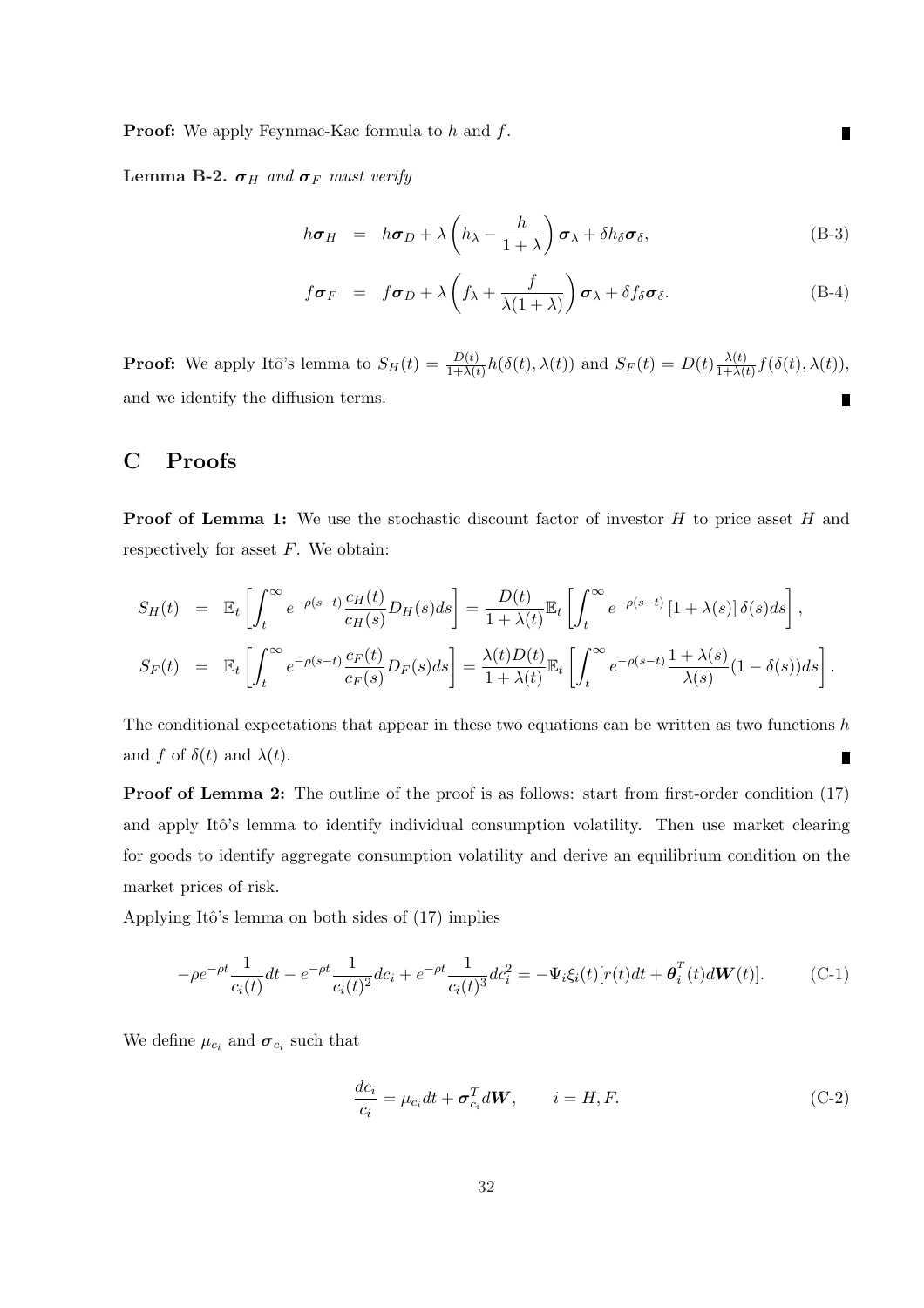Identifying diffusion terms in (C-1) implies

$$
-e^{-\rho t}\frac{1}{c_i(t)}\boldsymbol{\sigma}_{c_i}(t) = -\Psi_H \xi_i(t)\boldsymbol{\theta}_i(t)
$$
\n(C-3)

$$
\Rightarrow -e^{-\rho t} \frac{1}{c_i(t)} \sigma_{c_i}(t) = -e^{-\rho t} \frac{1}{c_i(t)} \theta_i(t) \quad \text{(using Eq. (17))} \tag{C-4}
$$

$$
\Rightarrow \boldsymbol{\sigma}_{c_i}(t) = \boldsymbol{\theta}_i(t), \qquad i = H, F. \tag{C-5}
$$

Market clearing  $(c_H + c_F = D)$  implies

$$
c_H \sigma_{c_H} + c_F \sigma_{c_F} = D \sigma_D \tag{C-6}
$$

$$
\Rightarrow c_H(t)\boldsymbol{\theta}_H(t) + c_F(t)\boldsymbol{\theta}_F(t) = D(t)[\delta(t)\boldsymbol{\sigma}_{D_H} + (1-\delta(t))\boldsymbol{\sigma}_{D_F}].
$$
 (C-7)

Solving Eqs. (15) and (C-7) for  $\theta_H$  and  $\theta_F$ , we obtain the expressions given in Lemma 2.  $\blacksquare$ **Proof of Proposition 1:** From  $d\lambda/\lambda = \mu_{\lambda}dt + \sigma_{\lambda}^{T}dW$ , we obtain for  $s > t$ 

$$
\lambda(s) = \lambda(t) \exp \left\{ \int_t^s \left[ \mu_\lambda - \frac{1}{2} \boldsymbol{\sigma}_\lambda \cdot \boldsymbol{\sigma}_\lambda \right] du + \int_t^s \boldsymbol{\sigma}_\lambda^T dW_u \right\}.
$$

Let  $\Gamma(\delta) \equiv (\sigma_0^T)^{-1}$  $-\frac{D_H}{S_{H}R}$  $\overline{S_{H0}}$  $D_{F}$  $\overline{S_{F0}}$  $\overline{I}$ . This two-dimensional vector can be obtained as a function of  $\delta$  using the hypergeometric function. We can rewrite (29) and (30) as

$$
\mu_{\lambda} = \tau \mathbf{\Gamma}(\delta) . \sigma_D(\delta) + o(\tau),
$$
  

$$
\sigma_{\lambda} = \tau \mathbf{\Gamma}(\delta) + o(\tau).
$$

**Lemma C-1.** The first-order approximation of  $\mu_{\lambda}$  can be written as  $\mu_{\lambda} = \tau \rho (1 - 2\delta) + o(\tau)$ .

**Proof:** From the definition of  $\Gamma$ , we have

$$
\boldsymbol{\Gamma}.\boldsymbol{\sigma}_D = \left[ -\left(\frac{D_H}{S_H}\right)_0 \quad \left(\frac{D_F}{S_F}\right)_0 \right] \boldsymbol{\sigma}_0^{-1} \boldsymbol{\sigma}_D.
$$

The vector  $\sigma_0^{-1}\sigma_D$  is exactly the vector of stock holdings of a representative agent in an equilibrium without frictions, which in turn must be equal to the market portfolio. Therefore:

$$
\mathbf{\Gamma}.\boldsymbol{\sigma}_D = \left[ -\left(\frac{D_H}{S_H}\right)_0 \quad \left(\frac{D_F}{S_F}\right)_0 \right] \left[ \begin{array}{c} \left(\frac{S_H}{S_H + S_F}\right)_0\\ \left(\frac{S_F}{S_H + S_F}\right)_0 \end{array} \right].
$$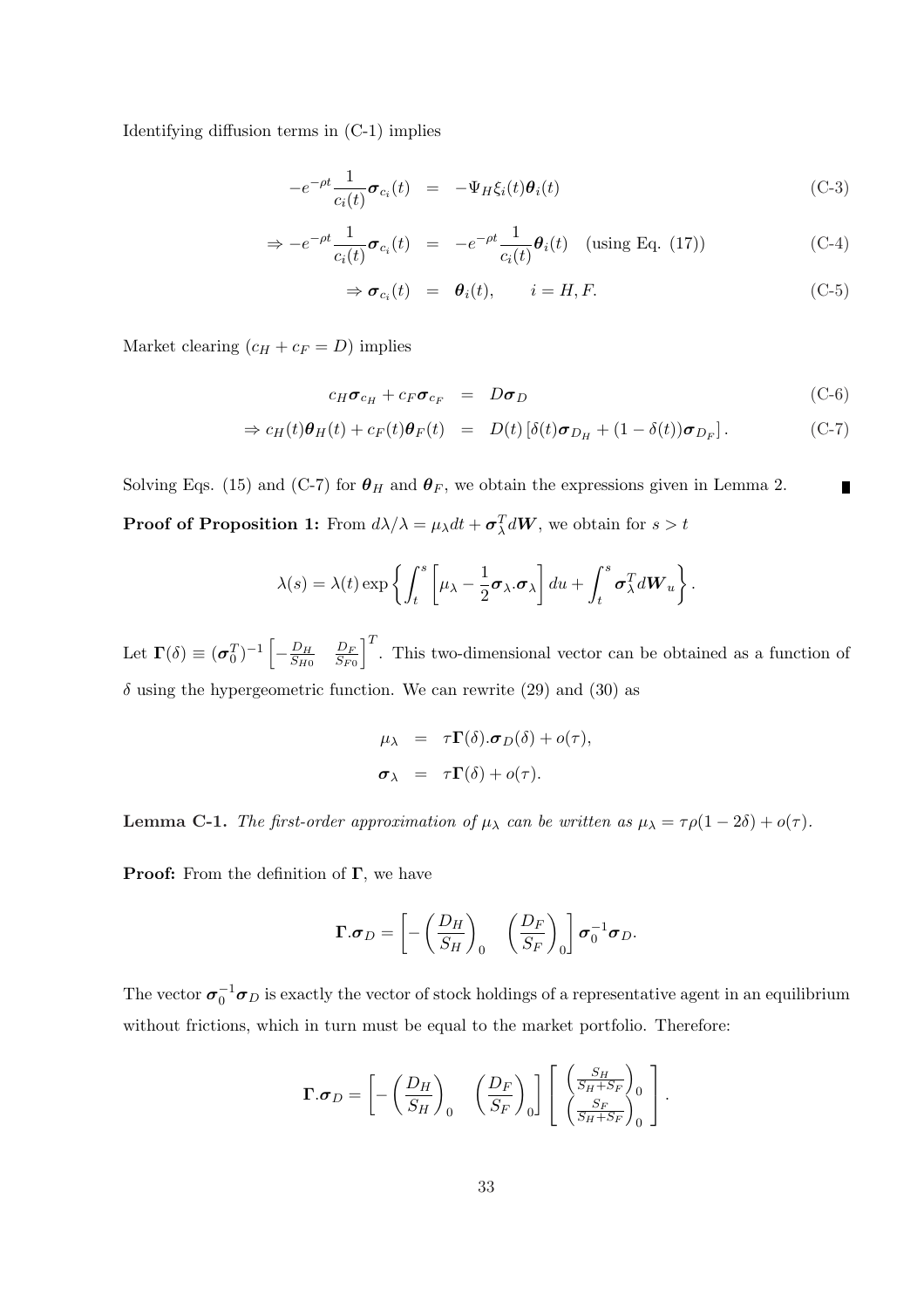Then, using 
$$
(S_H + S_F)_0 = (X_H + X_F)_0 = \frac{D}{\rho}
$$
, we get  $\Gamma \cdot \sigma_D = \rho(1 - 2\delta)$ .

Therefore, introducing  $g(\delta) = \rho(1 - 2\delta)$ , we can write

$$
\lambda(s) = \lambda(t) \exp \left\{ \tau \left[ \int_t^s g(\delta_u) du + \int_t^s \mathbf{\Gamma}(\delta_u) . d\mathbf{W}_u \right] + o(\tau) \right\}
$$
  
\n
$$
\Rightarrow \lambda(s) = \lambda(t) \left[ 1 + \tau \int_t^s g(\delta_u) du + \tau \int_t^s \mathbf{\Gamma}(\delta_u) . d\mathbf{W}_u \right] + o(\tau)
$$
  
\n
$$
\Rightarrow h(\delta(t), \lambda(t)) = \mathbb{E}_t \left\{ \int_t^\infty e^{-\rho(s-t)} \left[ 1 + \lambda(t) + \tau \lambda(t) \int_t^s g(\delta_u) du + \tau \lambda(t) \int_t^s \mathbf{\Gamma}(\delta_u) . d\mathbf{W}_u + o(\tau) \right] \delta_s ds \right\}
$$
  
\n
$$
= (1 + \lambda(t)) \mathbb{E}_t \left[ \int_t^\infty e^{-\rho(s-t)} \delta_s ds \right] - \tau \lambda(t) H(\delta(t)) + o(\tau)
$$
  
\n
$$
= (1 + \lambda(t)) y_H(\delta(t)) - \tau \lambda(t) H(\delta(t)) + o(\tau), \qquad (C-8)
$$

with  $H(t) \equiv -\mathbb{E}_t \left[ \int_t^{\infty}$  $\int_t^\infty e^{-\rho(s-t)} \left[ \int_t^s \right]$  $\int_t^s g(\delta_u)du + \int_t^s$  $\int_t^s \boldsymbol{\Gamma}(\delta_u) . d\boldsymbol{W}_u$  $\delta_s ds$ . Therefore, ·  $\overline{a}$ 

$$
S_H(D_t, \delta_t, \lambda_t; \tau) = D_t \left[ y_H(\delta_t) - \tau \frac{\lambda_t}{1 + \lambda_t} H(\delta_t) \right] + o(\tau).
$$

In the same way, we get  ${\cal S}_F$  as

$$
S_F(D_t, \delta_t, \lambda_t; \tau) = D_t \left[ y_F(\delta_t) - \tau \frac{1}{1 + \lambda_t} F(\delta_t) \right] + o(\tau).
$$

**Lemma C-2.** The functions  $H$  and  $F$  must satisfy the following boundary value problems

$$
\rho H - \delta \mu_{\delta} H' - \frac{1}{2} \delta^2 (\sigma_{\delta} . \sigma_{\delta}) H'' = \delta
$$
  

$$
H(0) = 0
$$
  

$$
H(1) = 1/\rho
$$

$$
\rho F - \delta \mu_{\delta} F' - \frac{1}{2} \delta^2 (\sigma_{\delta} . \sigma_{\delta}) F'' = 1 - \delta
$$
  

$$
F(0) = 1/\rho
$$
  

$$
F(1) = 0.
$$

Proof: We can substitute (C-8) in Eq. (B-1). At the same time, Feynmac-Kac formula applied to  $y_H$  implies  $\rho y_H = \delta + \delta \mu_\delta y_H' + \frac{1}{2}$  $\frac{1}{2}\delta^2(\sigma_{\delta}.\sigma_{\delta})y''_H$ . By difference, we obtain:

$$
\rho H(\delta) - \delta \mu_{\delta} H'(\delta) - \frac{1}{2} \delta^2 (\sigma_{\delta} \cdot \sigma_{\delta}) H''(\delta) = -\rho (1 - 2\delta) y_H(\delta) - \delta (\sigma_{\delta}(\delta) \cdot \Gamma(\delta)) y'_H(\delta).
$$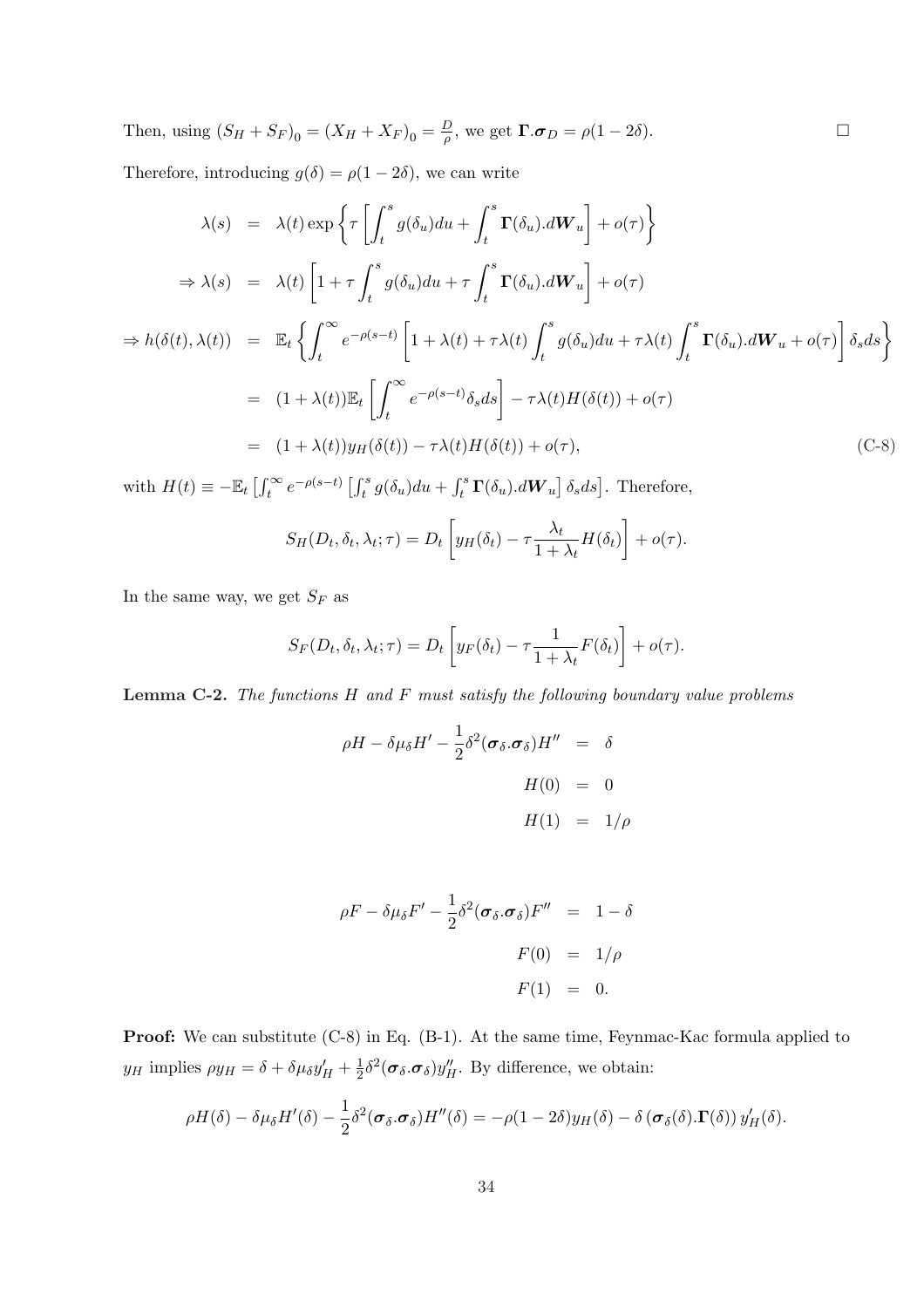The first boundary condition follows from the fact that given the nature of the dividend process

$$
S_H(D,0,\lambda) = 0.
$$

The second boundary condition follows from the fact that

$$
\lim_{\lambda \to \infty} S_H(D, 1, \lambda) = \frac{(1 - \tau)D}{\rho}.
$$

Indeed, when  $\delta$  goes to 1 and  $\lambda$  goes to infinity, the economy tends to an economy with one tree only  $(D = D_H)$  and one investor located in the foreign country, thus facing an after-tax dividend stream  $(1 - \tau)D$ . In the same way, we characterize the foreign asset price through a function F solution of the PDE

$$
\rho F - \delta \mu_{\delta} F' - \frac{1}{2} \delta^2 (\sigma_{\delta} . \sigma_{\delta}) F'' = \rho (1 - 2 \delta) y_F + (\sigma_{\delta} . \mathbf{\Gamma}) y'_F,
$$

with analogous boundary conditions.

We now prove that the non-homogenous terms in the above PDEs can be rewritten as

$$
-\rho(1-2\delta)y_H - \delta(\boldsymbol{\sigma}_{\delta}.\boldsymbol{\Gamma})y'_H = \delta,
$$
  

$$
\rho(1-2\delta)y_F + \delta(\boldsymbol{\sigma}_{\delta}.\boldsymbol{\Gamma})y'_F = 1-\delta.
$$

We start from  $(31)-(32)$  to write

$$
\sigma_0^{-1} \sigma_{H0} = \sigma_0^{-1} \sigma_D + \delta \frac{y'_H}{y_H} \sigma_0^{-1} \sigma_\delta
$$
  

$$
= \begin{bmatrix} \left(\frac{S_H}{S_H + S_F}\right)_0\\ \left(\frac{S_F}{S_H + S_F}\right)_0 \end{bmatrix} + \delta \frac{y'_H}{y_H} \sigma_0^{-1} \sigma_\delta,
$$

where the second equality follows from the fact that in the equilibrium without frictions  $\sigma_0^{-1}\sigma_D$ is exactly the vector of stock holdings of a representative agent, which must be equal to the market portfolio. Symmetrically,

$$
\boldsymbol{\sigma}_0^{-1}\boldsymbol{\sigma}_{F0} = \left[ \begin{array}{c} \left(\frac{S_H}{S_H+S_F}\right)_0\\ \left(\frac{S_F}{S_H+S_F}\right)_0 \end{array} \right] + \delta \frac{y_F'}{y_F} \boldsymbol{\sigma}_0^{-1} \boldsymbol{\sigma}_{\delta}.
$$

Then, since  $\boldsymbol{\sigma}_0 = [\boldsymbol{\sigma}_{H0} \ \boldsymbol{\sigma}_{F0}],$  we have

$$
\boldsymbol{\sigma}_0^{-1}\boldsymbol{\sigma}_0 = \begin{bmatrix} \left(\frac{S_H}{S_H + S_F}\right)_0 & \left(\frac{S_H}{S_H + S_F}\right)_0\\ \left(\frac{S_F}{S_H + S_F}\right)_0 & \left(\frac{S_F}{S_H + S_F}\right)_0 \end{bmatrix} + \begin{bmatrix} \delta \frac{y'_H}{y_H} \boldsymbol{\sigma}_0^{-1} \boldsymbol{\sigma}_\delta & \delta \frac{y'_F}{y_F} \boldsymbol{\sigma}_0^{-1} \boldsymbol{\sigma}_\delta \end{bmatrix} = \boldsymbol{I}_2.
$$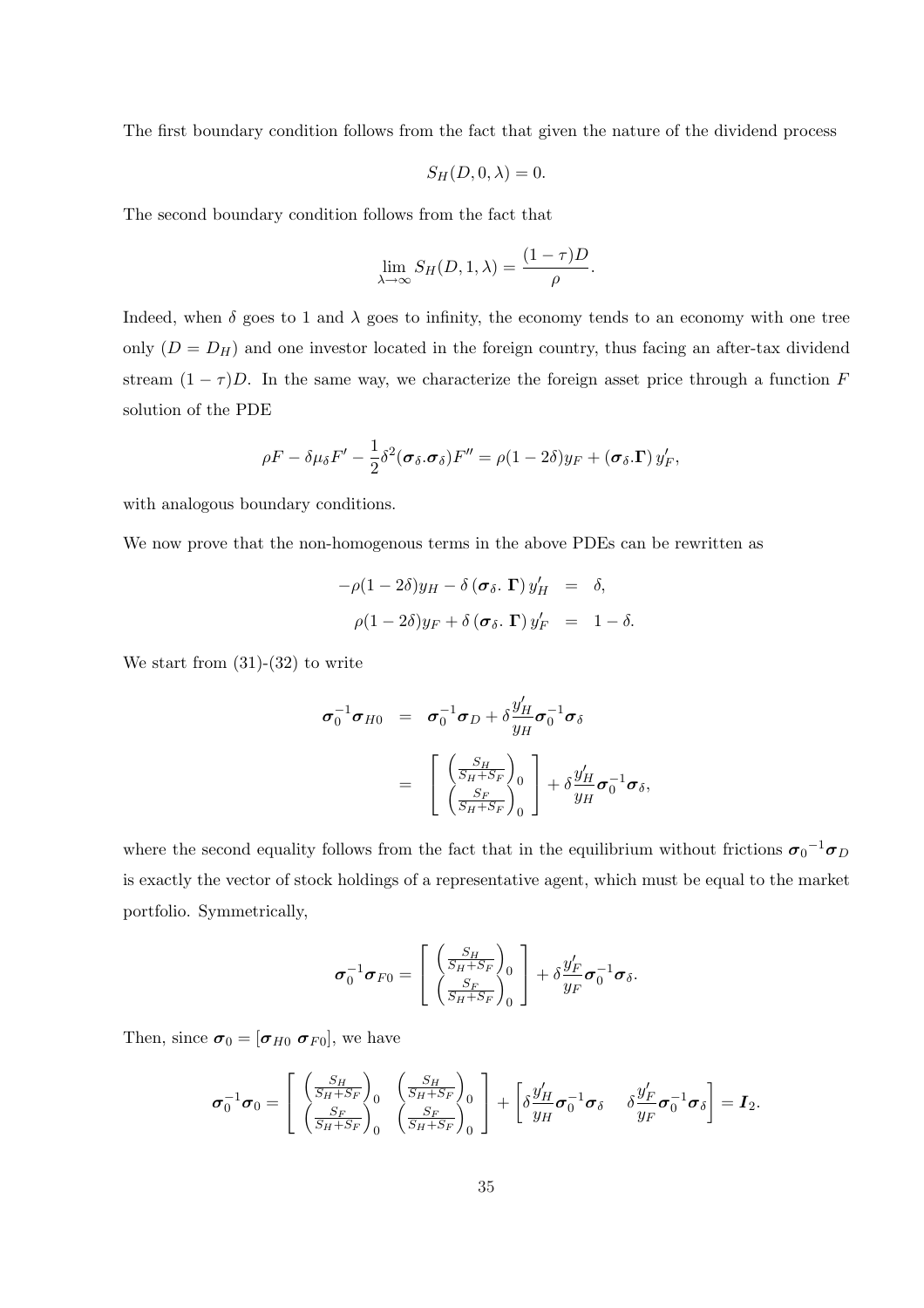Pre-multiplying both sides by  $\left[-\frac{D_H}{2\mu}\right]$  $\overline{S_{H0}}$  $D_F$  $\overline{S_{F0}}$ i and using the definition of  $\Gamma$ , we get

$$
[\rho(1-2\delta) \quad \rho(1-2\delta)] + \left[\delta(\boldsymbol{\sigma}_{\delta}.\mathbf{\Gamma})\frac{y'_H}{y_H} \quad \delta(\boldsymbol{\sigma}_{\delta}.\mathbf{\Gamma})\frac{y'_F}{y_F}\right] = \left[-\frac{D_H}{S_{H0}} \quad \frac{D_F}{S_{F0}}\right]
$$
  
\n
$$
\Rightarrow \left[\rho(1-2\delta)y_H + \delta(\boldsymbol{\sigma}_{\delta}.\mathbf{\Gamma})y'_H \quad \rho(1-2\delta)y_F + \delta(\boldsymbol{\sigma}_{\delta}.\mathbf{\Gamma})y'_F\right] = \left[-\frac{D_H}{S_{H0}}y_H \quad \frac{D_F}{S_{F0}}y_F\right]
$$
  
\n
$$
= \left[-\delta \quad 1-\delta\right].
$$

It is immediate that  $y_H$  and  $y_F$  are solutions of the boundary value problems stated in Lemma C-2. Therefore,

$$
S_H(D, \delta, \lambda; \tau) = D_t \left[ 1 - \tau \frac{\lambda}{1 + \lambda} \right] y_H(\delta) + o(\tau),
$$
  

$$
S_F(D, \delta, \lambda; \tau) = D_t \left[ 1 - \tau \frac{1}{1 + \lambda} \right] y_F(\delta) + o(\tau).
$$

 $\Box$ 

Proof of Proposition 2: Let  $\Omega \equiv \frac{1}{1+\epsilon}$  $1+\lambda$ ¡  $\pmb{\sigma}^T_0$  $\sqrt{-1}$  |  $-\frac{D_H}{S_{H}R}$  $\overline{S_{H0}}$  $D_F$  $\overline{S_{F0}}$  $\overline{I}$ . We first show that

$$
\mu_{\lambda} = \tau \rho (1 - 2\delta) + \tau^2 \left[ \frac{\rho}{1 + \lambda} - \rho \delta + \frac{1}{1 + \lambda} (\Gamma . \Gamma) \right] + o(\tau^2), \tag{C-9}
$$

$$
\boldsymbol{\sigma}_{\lambda} = \tau \mathbf{\Gamma} + \tau^2 \boldsymbol{\Omega} + o(\tau^2). \tag{C-10}
$$

First-order approximations for dividend yields are

$$
\frac{D_H}{S_H} = \frac{D_H}{D} \frac{D}{S_H} = \frac{D_H}{D} \frac{1}{\left(1 - \tau \frac{\lambda}{1 + \lambda}\right) y_H(\delta) + o(\tau)}
$$

$$
= \frac{D_H}{D} \frac{1}{y_H(\delta)} \frac{1}{1 - \tau \frac{\lambda}{1 + \lambda} + o(\tau)}
$$

$$
= \frac{D_H}{D y_H(\delta)} \left(1 + \tau \frac{\lambda}{1 + \lambda} + o(\tau)\right)
$$

$$
= \frac{D_H}{S_{H0}} \left(1 + \tau \frac{\lambda}{1 + \lambda}\right) + o(\tau),
$$

and in the same way

$$
\frac{D_F}{S_F} = \frac{D_F}{S_{F0}} \left( 1 + \frac{\tau}{1 + \lambda} \right) + o(\tau).
$$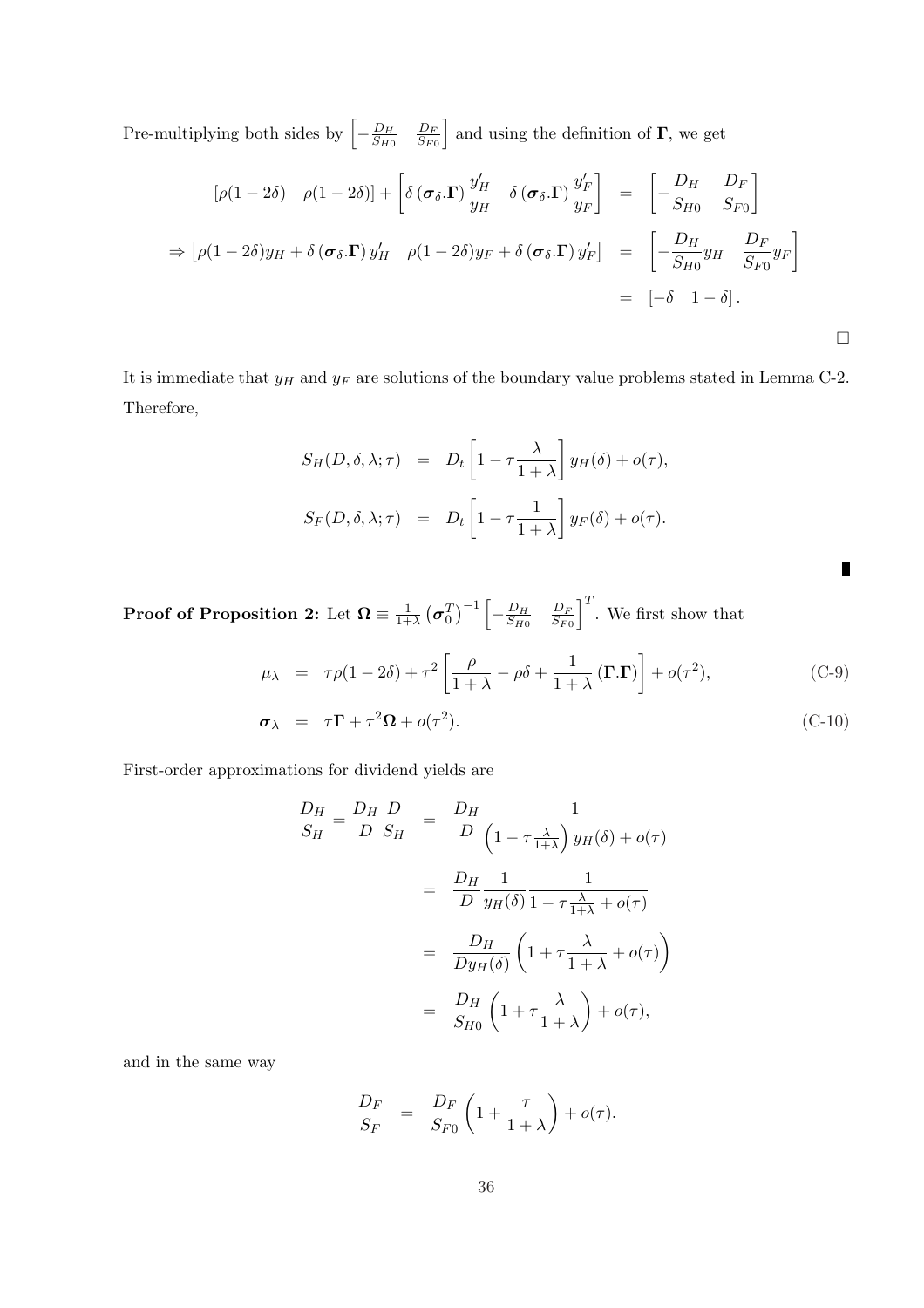We therefore obtain the second-order approximation of  $\sigma_{\lambda}$ , Eq. (C-10):

$$
\sigma_{\lambda} = \tau (\sigma^T)^{-1} \begin{pmatrix} -\frac{D_H}{SH} \\ \frac{D_F}{S_F} \end{pmatrix}
$$

$$
= \tau \Gamma + \tau^2 \Omega + o(\tau^2),
$$

as well as the second-order approximation of  $\mu_{\lambda}$ :

$$
\mu_{\lambda} \equiv \sigma_{\lambda}.\sigma_D + \frac{1}{1+\lambda} \sigma_{\lambda}.\sigma_{\lambda}
$$
  
=  $\tau(\mathbf{\Gamma}.\sigma_D) + \tau^2 (\mathbf{\Omega}.\sigma_D) + \tau^2 \frac{1}{1+\lambda} (\mathbf{\Gamma}.\mathbf{\Gamma}) + o(\tau^2).$ 

(C-9) follows from the last equation by substituting in  $\Gamma.\boldsymbol{\sigma}_D = \rho(1-2\delta)$  and  $\Omega.\boldsymbol{\sigma}_D = \frac{\rho}{1+\lambda} - \rho\delta$ .

Like in the proof of Proposition 1, we can now use (C-9) and (C-10) in the computation of the conditional expectation  $\mathbb{E} \left[ \int_t^{\infty}$  $\int_t^{\infty} e^{-\rho(s-t)} [1 + \lambda(s)] \delta(s) ds | \delta(t) = \delta, \lambda(t) = \lambda$ ¤ . Then, it appears that h can be written as follows, for some function  $\Phi_H$  to be determined:

$$
h(\delta, \lambda; \tau) = (1 + \lambda) y_H(\delta) - \tau \lambda y_H(\delta) + \tau^2 \lambda \Phi_H(\delta, \lambda) + o(\tau^2). \tag{C-11}
$$

We can substitute (C-11) in Eq. (B-1). By equalizing terms in  $\tau^2$ , we obtain a PDE for  $\Phi_H$ :

$$
\rho \Phi_H - \delta \mu_\delta \frac{\partial \Phi_H}{\partial \delta} - \frac{1}{2} \delta^2 (\sigma_\delta \cdot \sigma_\delta) \frac{\partial^2 \Phi_H}{\partial \delta^2} = \frac{1}{1+\lambda} \delta + \frac{1}{1+\lambda} (\mathbf{\Gamma}.\mathbf{\Gamma}) y_H.
$$
 (C-12)

To obtain the non-homogenous term in (C-12), we used:

$$
-\rho(1-2\delta)y_H - \delta(\boldsymbol{\sigma}_{\delta}.\boldsymbol{\Gamma})y'_H = \delta,
$$
  

$$
\left(\frac{\rho}{1+\lambda} - \rho\delta\right)y_H + \delta(\boldsymbol{\sigma}_{\delta}.\boldsymbol{\Omega})y'_H = -\frac{\lambda}{1+\lambda}\delta.
$$

From (C-12), using the fact that  $\rho y_H = \delta + \delta \mu_{\delta} y'_H + \frac{1}{2}$  $\frac{1}{2}\delta^2(\sigma_\delta^T\sigma_\delta)y_H''$ , one can infer that there exists a function  $\varphi_H$  such that  $\Phi_H(\delta,\lambda) = \frac{1}{1+\lambda} \left[ y_H(\delta) + \varphi_H(\delta) \right]$ , with the function  $\varphi_H$  verifying:

$$
\rho \varphi_H - \delta \mu_\delta \varphi'_H - \frac{1}{2} \delta^2 (\boldsymbol{\sigma}_\delta \boldsymbol{\sigma}_\delta) \varphi''_H = (\boldsymbol{\Gamma} . \boldsymbol{\Gamma}) y_H.
$$

Respectively for  $f$ , we can show that

$$
f(\delta, \lambda; \tau) = \frac{1 + \lambda}{\lambda} y_F(\delta) - \frac{\tau}{\lambda} y_F(\delta) + \frac{\tau^2}{\lambda} \Phi_F(\delta, \lambda) + o(\tau^2), \tag{C-13}
$$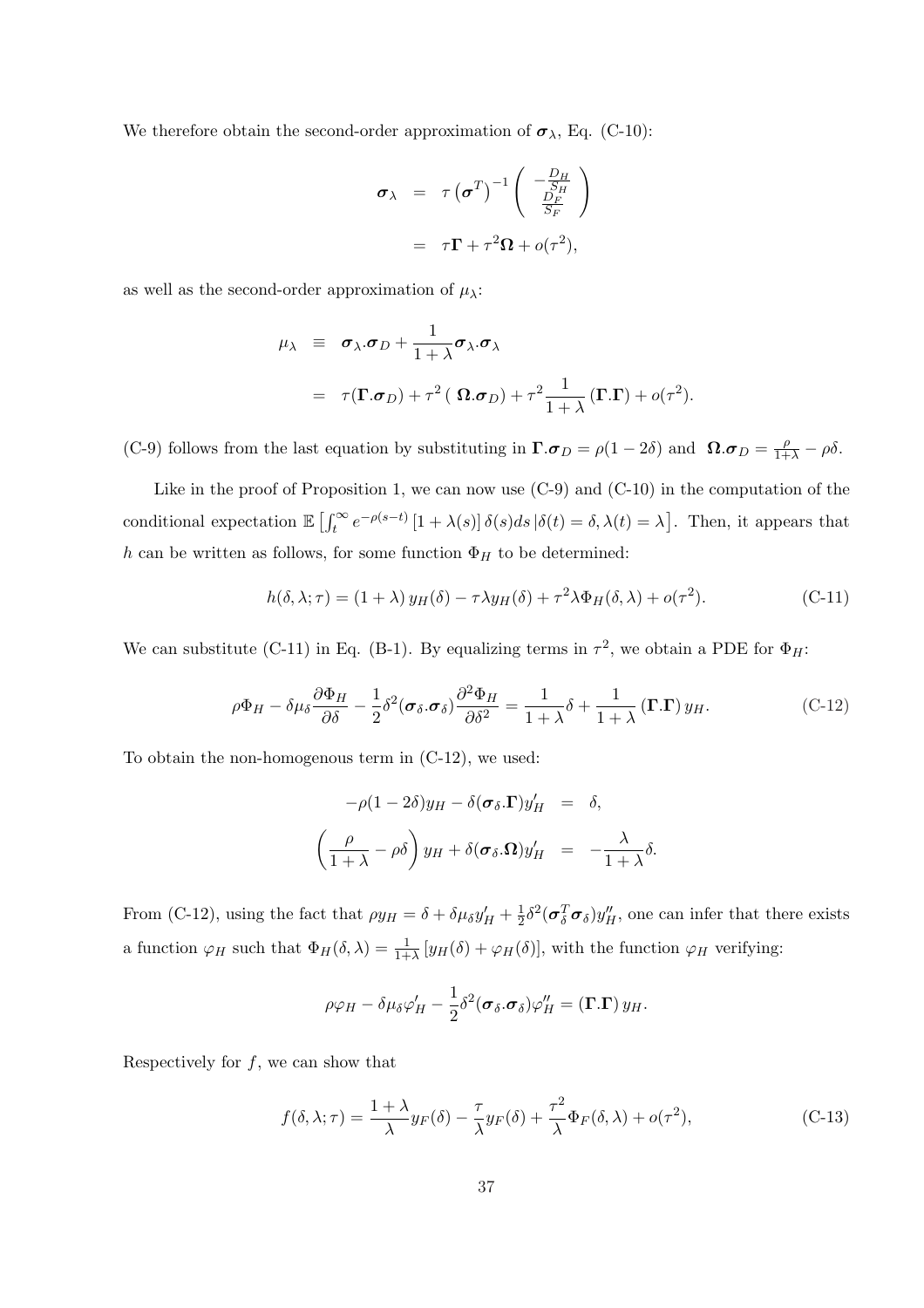with  $\Phi_F$  satisfying the following PDE

$$
\rho\Phi_F - \delta\mu_\delta \frac{\partial \Phi_F}{\partial \delta} - \frac{1}{2}\delta^2(\boldsymbol{\sigma}_\delta \cdot \boldsymbol{\sigma}_\delta) \frac{\partial^2 \Phi_F}{\partial \delta^2} = (1-\delta)\frac{\lambda}{1+\lambda} + \frac{\lambda}{1+\lambda}(\boldsymbol{\Gamma}.\boldsymbol{\Gamma})y_F.
$$

Furthermore, we can show that  $\Phi_F(\delta, \lambda) = \frac{\lambda}{1+\lambda} [y_F(\delta) + \varphi_F(\delta)]$ , where  $\varphi_F$  is solution of the ODE

$$
\rho \varphi_F(\delta) - \delta \mu_{\delta}(\delta) \varphi'_F(\delta) - \frac{1}{2} \delta^2(\boldsymbol{\sigma}_{\delta}(\delta). \boldsymbol{\sigma}_{\delta}(\delta)) \varphi''_F(\delta) = (\boldsymbol{\Gamma}(\delta). \boldsymbol{\Gamma}(\delta)) y_F(\delta).
$$

Therefore, at this stage, we can write

$$
S_H(D, \delta, \lambda; \tau) = D \left[ y_H(\delta) \left( 1 - \tau \frac{\lambda}{1 + \lambda} + \tau^2 \frac{\lambda}{(1 + \lambda)^2} \right) + \tau^2 \frac{\lambda}{(1 + \lambda)^2} \varphi_H(\delta) \right] + o(\tau^2),
$$
  

$$
S_F(D, \delta, \lambda; \tau) = D \left[ y_F(\delta) \left( 1 - \tau \frac{1}{1 + \lambda} + \tau^2 \frac{\lambda}{(1 + \lambda)^2} \right) + \tau^2 \frac{\lambda}{(1 + \lambda)^2} \varphi_F(\delta) \right] + o(\tau^2).
$$

We now turn to the determination of boundary conditions for  $\varphi_H$  and  $\varphi_F$ . The conditions  $\varphi_H(0) = \varphi_F(1) = 0$  are required since the price of assets yielding zero payoff must be null. The derivation of the other two boundary conditions ( $\varphi_H(1)$  and  $\varphi_F(0)$ ) is more subtle. When  $\delta \to 1$ ,  $S_H(t)$  tends to

$$
\frac{D_H(t)}{1+\lambda(t)}\mathbb{E}\left[\left.\int_t^\infty e^{-\rho(s-t)}\left[1+\lambda(s)\right]ds\right|\lambda(t)\right].
$$

Let  $V(\lambda_t; \tau) \equiv \mathbb{E} \left[ \int_t^{\infty}$  $\int_t^{\infty} e^{-\rho(s-t)} [1 + \lambda(s)] ds |\lambda(t)|$ ], so that  $\lim_{\delta \to 1} S_H(D, \delta, \lambda; \tau) = \frac{D}{1+\lambda} V(\lambda_t; \tau)$ . Applying the Feynman-Kac formula to V gives:

$$
\rho V(\lambda) = (1 + \lambda) + \lambda \bar{\mu}_{\lambda} V'(\lambda) + \frac{1}{2} \lambda^2 \bar{\sigma}_{\lambda} \bar{\sigma}_{\lambda} V''(\lambda), \tag{C-14}
$$

where 
$$
\bar{\mu}_{\lambda} = \lim_{\delta \to 1} \mu_{\lambda} = -\tau \rho + \tau^2 \left[ -\frac{\lambda \rho}{1 + \lambda} + \frac{1}{1 + \lambda} (\mathbf{\Gamma}(1). \mathbf{\Gamma}(1)) \right],
$$
  
\n
$$
\bar{\sigma}_{\lambda} = \lim_{\delta \to 1} \sigma_{\lambda} = \tau \mathbf{\Gamma}(1) + \tau^2 \Omega(1).
$$

We know that up to the second order in  $\tau$ :

$$
h(\delta,\lambda) = (1+\lambda) y_H(\delta) - \tau \lambda y_H(\delta) + \tau^2 \frac{\lambda}{1+\lambda} \left[ y_H(\delta) + \varphi_H(\delta) \right]. \tag{C-15}
$$

Taking the limit when  $\delta$  goes to 1, we get

$$
\lim_{\delta \to 1} h(\delta, \lambda) = V(\lambda) = \frac{1}{\rho} \left[ 1 + \lambda - \tau \lambda + \tau^2 \frac{\lambda}{(1 + \lambda)} + \tau^2 \frac{\lambda}{(1 + \lambda)} \rho \varphi_H(1) \right].
$$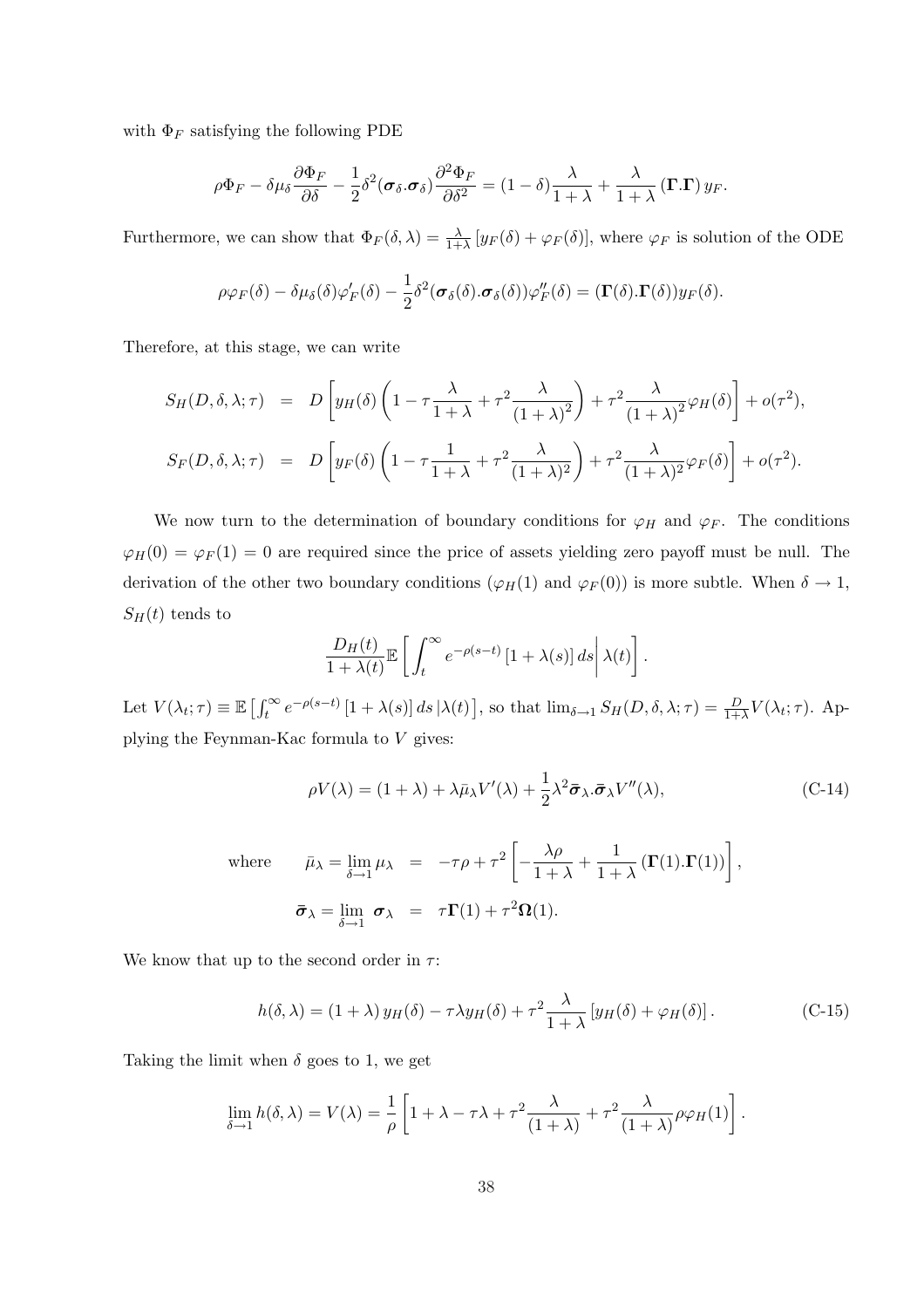From this, we can compute  $V'(\lambda)$  and  $V''(\lambda)$  and plug the expressions for V and its derivatives in (C-14). Then, identifying terms in  $\tau^2$ , we get:

$$
\varphi_H(1) = \frac{1}{\rho^2}(\mathbf{\Gamma}(1).\mathbf{\Gamma}(1)).
$$

In the same way, we obtain the boundary condition  $\varphi_F(0) = \frac{1}{\rho} + \frac{1}{\rho^2}$  $\frac{1}{\rho^2}(\boldsymbol{\Gamma}(0).\boldsymbol{\Gamma}(0)).$ 

**Proof of Proposition 3:** We start from the expression for  $\sigma_H$  given in Lemma B-2

$$
\boldsymbol{\sigma}_H = \boldsymbol{\sigma}_D + \delta \frac{h_\delta}{h} \boldsymbol{\sigma}_\delta + \lambda \left(\frac{h_\lambda}{h} - \frac{1}{1+\lambda}\right) \boldsymbol{\sigma}_\lambda.
$$

From  $(C-15)$ , we get the following second-order approximations:

$$
\frac{1}{h} = \frac{1}{(1+\lambda)y_H} \left[ 1 + \tau \frac{\lambda}{1+\lambda} - \tau^2 \frac{\lambda}{(1+\lambda)^2} \left( 1 + \frac{\varphi_H}{y_H} \right) \right] + o(\tau^2),
$$
\n
$$
h_{\delta} = (1+\lambda) y_H' - \tau \lambda y_H' + \tau^2 \frac{\lambda}{1+\lambda} \left( y_H' + \varphi_H' \right) + o(\tau^2),
$$
\n
$$
h_{\lambda} = y_H - \tau y_H + \tau^2 \frac{\varphi_H + y_H}{(1+\lambda)^2} + o(\tau^2).
$$

Using (C-10), we obtain the second-order approximation for  $\sigma_H$ :

$$
\boldsymbol{\sigma}_H = \boldsymbol{\sigma}_{H0} + \tau^2 \frac{\lambda}{(1+\lambda)^2} \left\{-\boldsymbol{\Gamma} + \left[\frac{\varphi'_H}{y_H} - \lambda \frac{y'_H}{y_H} - \frac{\varphi_H y'_H}{(y_H)^2}\right] \delta \boldsymbol{\sigma}_{\delta}\right\} + o(\tau^2).
$$

We derive the second-order approximation for  $\sigma_F$  in the same way.

**Proof of Proposition 4:** Let  $\mu_i - r$  denote the vector of after-tax expected returns from the perspective of investor *i*. By definition of  $\theta_i$  in (14), we have  $\mu_i - r = \sigma^T \theta_i$ . Then, Lemma 2 implies:

$$
\mu_H - r = \sigma^T \sigma_D + \tau \frac{\lambda}{1 + \lambda} \begin{pmatrix} \frac{D_H}{S_H}, \\ -\frac{D_F}{S_F} \end{pmatrix}
$$
  

$$
\mu_F - r = \sigma^T \sigma_D + \tau \frac{1}{1 + \lambda} \begin{pmatrix} -\frac{D_H}{S_H} \\ \frac{D_F}{S_F} \end{pmatrix}.
$$

The before-tax risk premia are given by the upper element of  $\mu_H - r$  and by the lower element of  $\mu_F$  – r. The Taylor expansions follow immediately. Г

 $\blacksquare$ 

 $\blacksquare$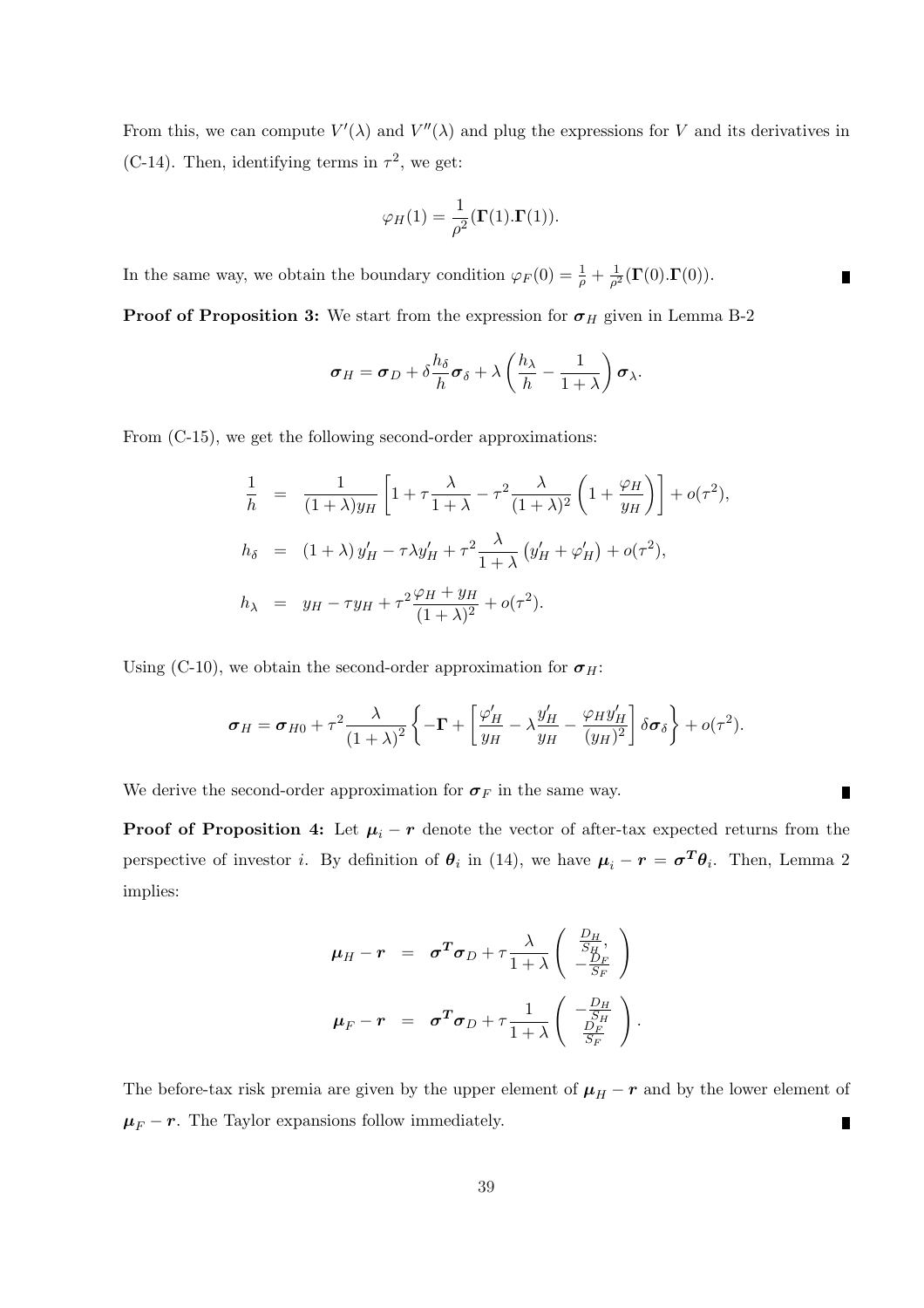Proof of Proposition 5: We apply Itô's lemma to both sides of (17) and equalize the drift coefficients (the notations  $\mu_{c_i}$  and  $\sigma_{c_i}$  were introduced in (C-2)). We obtain

$$
-\rho \frac{1}{c_i(t)} - \frac{1}{c_i(t)} \mu_{c_i}(t) + \frac{1}{c_i(t)} (\boldsymbol{\sigma}_{c_i}(t).\boldsymbol{\sigma}_{c_i}(t)) = -\frac{1}{c_i(t)} r(t).
$$

Using  $\boldsymbol{\sigma}_{c_i} = \boldsymbol{\theta}_i$ , this can be written

$$
r(t) = \rho + \mu_{c_i}(t) - \theta_i(t).\theta_i(t), \quad i = H, F.
$$
\n(C-16)

Summing over  $i = H, F$ , we get:

$$
r(t) = \rho + \frac{1}{2} \left( \mu_{c_H}(t) + \mu_{c_F}(t) \right) - \frac{1}{2} \left( \boldsymbol{\theta}_H(t) . \boldsymbol{\theta}_H(t) + \boldsymbol{\theta}_F(t) . \boldsymbol{\theta}_F(t) \right).
$$

Next, we obtain an expression for  $\mu_{c_H}$  by applying Itô's lemma to  $c_H = D/(1 + \lambda)$  and we use the market clearing condition  $\mu_{c_H} c_H + \mu_{c_F} c_F = \mu_D D$  to get:

$$
r = \rho + \mu_D + \frac{1}{2} \frac{\lambda - 1}{1 + \lambda} \left( -\mu_\lambda + \frac{\lambda}{1 + \lambda} \boldsymbol{\sigma}_\lambda \cdot \boldsymbol{\sigma}_\lambda - \boldsymbol{\sigma}_\lambda \cdot \boldsymbol{\sigma}_D \right) - \frac{1}{2} \left[ \boldsymbol{\theta}_H \cdot \boldsymbol{\theta}_H + \boldsymbol{\theta}_F \cdot \boldsymbol{\theta}_F \right].
$$

The last term can be rewritten using the expressions for  $\theta_H$  and  $\theta_F$  given in Lemma 2. Finally, using (27) and (28), a bit of algebra yields the following (exact) expression for the riskfree rate:

$$
r(t) = \rho + \mu_D - \sigma_D \cdot \sigma_D - \tau^2 \frac{\lambda}{(1+\lambda)^2} \left[ \frac{D_H}{S_H} - \frac{D_F}{S_F} \right] (\sigma^T \sigma)^{-1} \left[ \begin{array}{c} \frac{D_H}{S_H} \\ -\frac{D_F}{S_F} \end{array} \right].
$$

The Taylor expansion follows immediately.

**Proof of Proposition 6:** We start from the intertemporal budget constraint of agent  $i$  at time  $t$ 

$$
\xi_i(t)X_i(t) = \mathbb{E}_t \left[ \int_t^{\infty} \xi_i(s)(c_i(s) - e_i(s))ds \right]
$$
  
\n
$$
\Rightarrow X_i(t) = \mathbb{E}_t \left[ \int_t^{\infty} \frac{\xi_i(s)}{\xi_i(t)} (c_i(s) - e_i(s))ds \right]
$$
  
\n
$$
= \mathbb{E}_t \left[ \int_t^{\infty} e^{-\rho(s-t)} \frac{c_i(t)}{c_i(s)} (c_i(s) - e_i(s))ds \right]
$$
  
\n
$$
= c_i(t) \mathbb{E}_t \left[ \int_t^{\infty} e^{-\rho(s-t)} \left( 1 - \frac{e_i(s)}{c_i(s)} \right) ds \right]
$$
  
\n
$$
= c_i(t) \left[ \frac{1}{\rho} - \mathbb{E}_t \int_t^{\infty} e^{-\rho(s-t)} \frac{e_i(s)}{c_i(s)} ds \right], \quad i = H, F.
$$
 (C-17)

 $\blacksquare$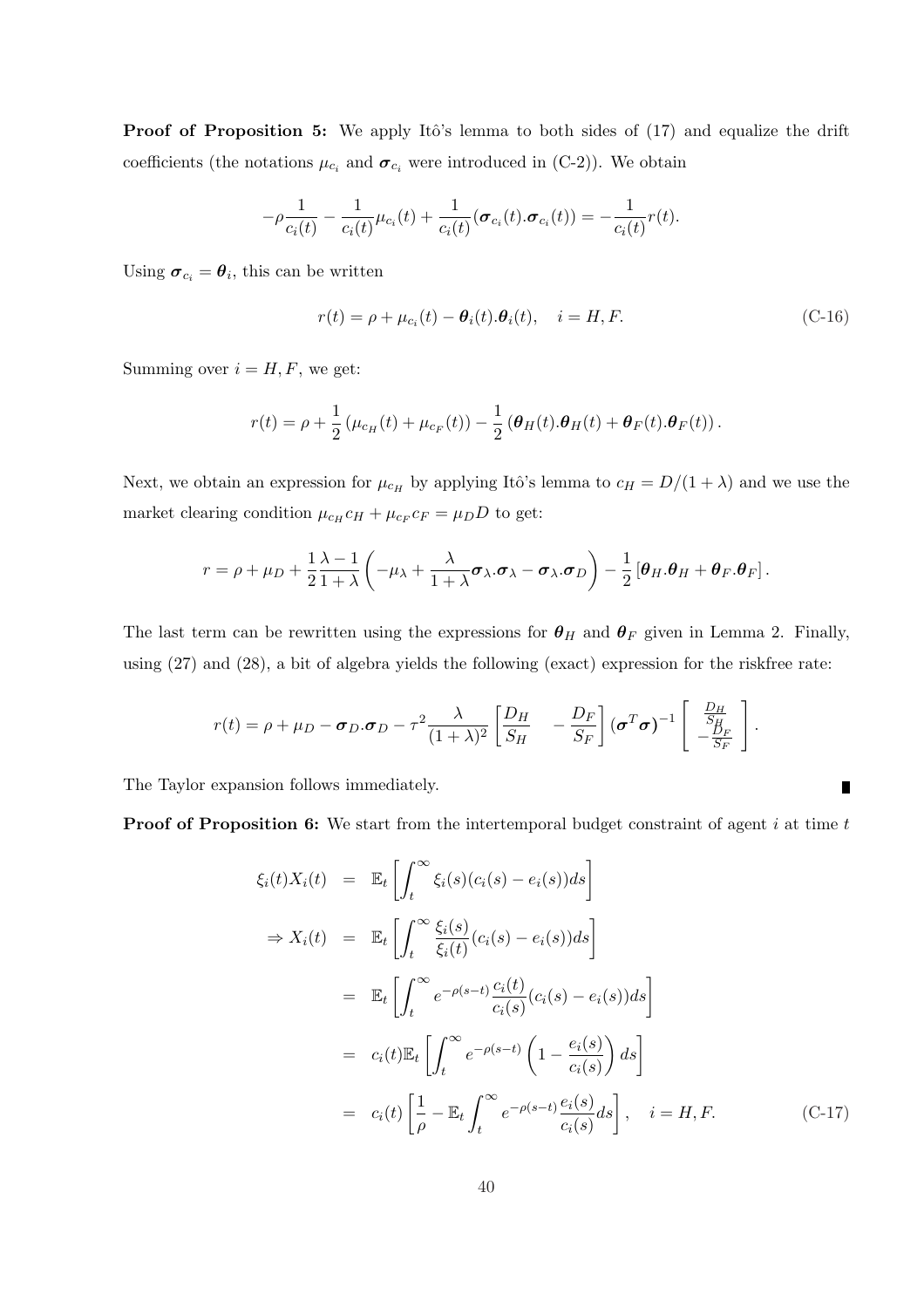Since lump-sum transfers are proportional to  $\tau$ , we can introduce  $u_H$  such that

$$
X_H(t) = c_H(t) \left[ \frac{1}{\rho} - \tau u_H(t) \right]
$$
  
= 
$$
\frac{1}{\rho} \frac{D(t)}{1 + \lambda(t)} [1 - \tau \rho u_H(t)].
$$

Itô's lemma implies that, if we write  $dX_H/X_H = \mu_{X_H} dt + \sigma_{X_H} dW$ , we have

$$
\boldsymbol{\sigma}_{X_H} = \boldsymbol{\sigma}_D - \frac{\lambda}{1+\lambda} \boldsymbol{\sigma}_\lambda + \tau \boldsymbol{\sigma}_e,
$$

where  $\sigma_e$  is related to the redistribution term  $u_H$ . This allows us to identify the diffusion term in  $(9)$  and to deduce the composition of investor H's portfolio:

$$
\begin{bmatrix}\n\frac{\alpha_{HH}S_H}{X_H} \\
\frac{\alpha_{HF}S_F}{X_H}\n\end{bmatrix} = \sigma^{-1}\sigma_D - \frac{\lambda}{1+\lambda}\sigma^{-1}\sigma_{\lambda} + \underbrace{\tau\sigma^{-1}\sigma_{e}}_{\equiv \epsilon_H}
$$
\n
$$
= \sigma^{-1}\sigma_D + \tau\frac{\lambda}{1+\lambda}(\sigma^T\sigma)^{-1}\begin{bmatrix} \frac{D_H}{S_H} \\ -\frac{D_F}{S_F} \end{bmatrix} + \epsilon_H
$$
\n
$$
= \sigma^{-1}\theta_H + \epsilon_H.
$$

We obtain investor  $F$ 's portfolio in the same way and the Taylor approximations follow immediately.

In the case  $e_H = \tau \alpha_{FH} D_H$ , we approximate the hedging component  $\epsilon_H$  as follows. We write

$$
e_H = \tau \alpha_{FH} D_H = \tau \frac{D_H}{S_H} \alpha_{FH} S_H
$$
  

$$
= \tau \frac{D_H}{S_{H0}} \frac{S_{H0}}{S_{H0} + S_{F0}} X_F + o(\tau)
$$
  

$$
= \tau \frac{D_H}{S_{H0} + S_{F0}} X_F + o(\tau)
$$
  

$$
= \tau \frac{D_H}{D} \frac{D}{S_{H0} + S_{F0}} X_F + o(\tau)
$$
  

$$
= \tau \delta \rho X_F + o(\tau).
$$

Therefore, (C-17) becomes

$$
X_H(t) = c_H(t) \left[ \frac{1}{\rho} - \tau \mathbb{E}_t \int_t^{\infty} e^{-\rho(s-t)} \delta(s) \frac{\rho X_F(s)}{c_H(s)} ds \right] + o(\tau)
$$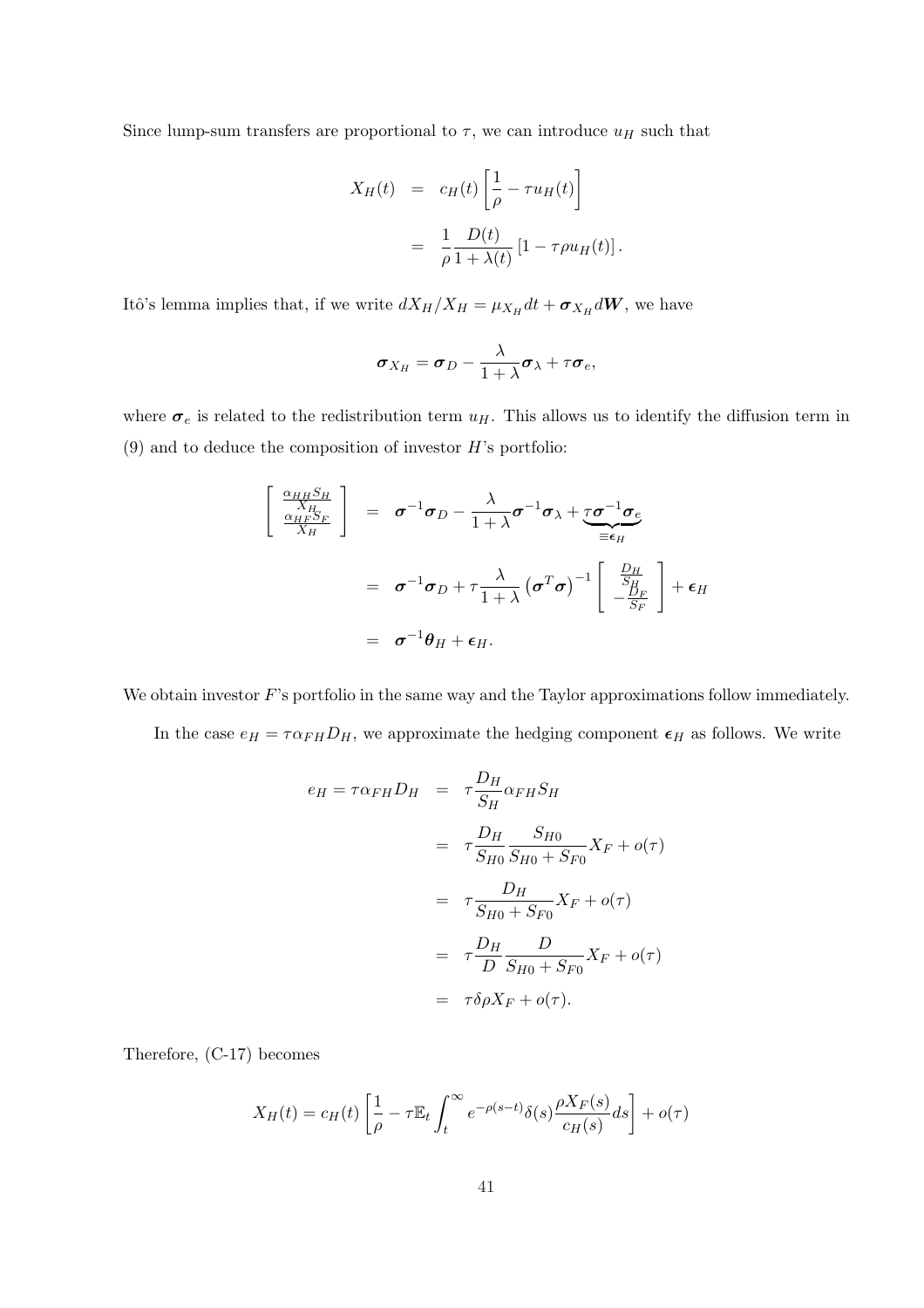Since  $X_F = \lambda X_H + o(1)$  and  $c_H = \rho X_H + o(1)$ , we have  $\frac{\rho X_F}{c_H} = \lambda + o(1)$ . Besides, for  $s > t$ ,  $\lambda(s) = \lambda(t) + o(1)$ . Therefore, we get

$$
X_H(t) = c_H(t) \left[ \frac{1}{\rho} - \tau \lambda_t \mathbb{E}_t \int_t^{\infty} e^{-\rho(s-t)} \delta(s) ds \right] + o(\tau)
$$
  
= 
$$
\frac{D(t)}{1 + \lambda_t} \left[ \frac{1}{\rho} - \tau \lambda_t y_H(\delta(t)) \right] + o(\tau).
$$

This expression allows us to identify the wealth diffusion and to deduce the portfolio composition from (9). We obtain

$$
\epsilon_H = \tau \lambda \frac{y_H y_F}{(y_H + y_F)^2} \begin{bmatrix} -1 \\ 1 \end{bmatrix}.
$$

.

Respectively,  $\epsilon_F = \tau \frac{1}{\lambda}$  $rac{1}{\lambda} \frac{y_H y_F}{(y_H + y_F)}$  $\frac{1}{(y_H+y_F)^2}$ · 1 −1  $\overline{a}$ 

Proof of Lemma 3: The domestic asset price is

$$
S_H(t) = \mathbb{E}_t \left[ \int_t^{\infty} e^{-\rho(s-t)} \frac{D(t)}{D(s)} p_H(s) D_H(s) ds \right]
$$
 (C-18)

$$
= D(t)\mathbb{E}_t \left[ \int_t^\infty e^{-\rho(s-t)} \delta(s) ds \right]. \tag{C-19}
$$

 $\blacksquare$ 

As recalled in Appendix A, the above expectation can be written as  $y_H(\delta(t))$ , for some hypergeometric function  $y_H$ . However, because the drift and diffusion of  $\delta$  as defined in Section 5 differ from those given in (5)-(6), the parameters of the hypergeometric function have to be modified accordingly. This is done by setting

$$
\nu = \frac{\phi - 1}{\phi} \left[ \mu_{D_F} - \mu_{D_H} - \frac{\sigma_{D_{F,1}}^2 + \sigma_{D_{F,2}}^2}{2} + \frac{\sigma_{D_{H,1}}^2 + \sigma_{D_{H,2}}^2}{2} \right],
$$
\n
$$
\chi^2 = \left( \frac{\phi - 1}{\phi} \right)^2 \left[ \left( \sigma_{D_{H,1}}^2 + \sigma_{D_{H,2}}^2 \right) + \left( \sigma_{D_{F,1}}^2 + \sigma_{D_{F,2}}^2 \right) - 2(\sigma_{D_{H,1}} \sigma_{D_{F,1}} + \sigma_{D_{H,2}} \sigma_{D_{F,2}}) \right].
$$

The price of the foreign asset can be written as  $S_F(t) = D(t)y_F(\delta(t))$ , where  $y_F(\delta) = \frac{1}{\rho} - y_H(\delta)$ .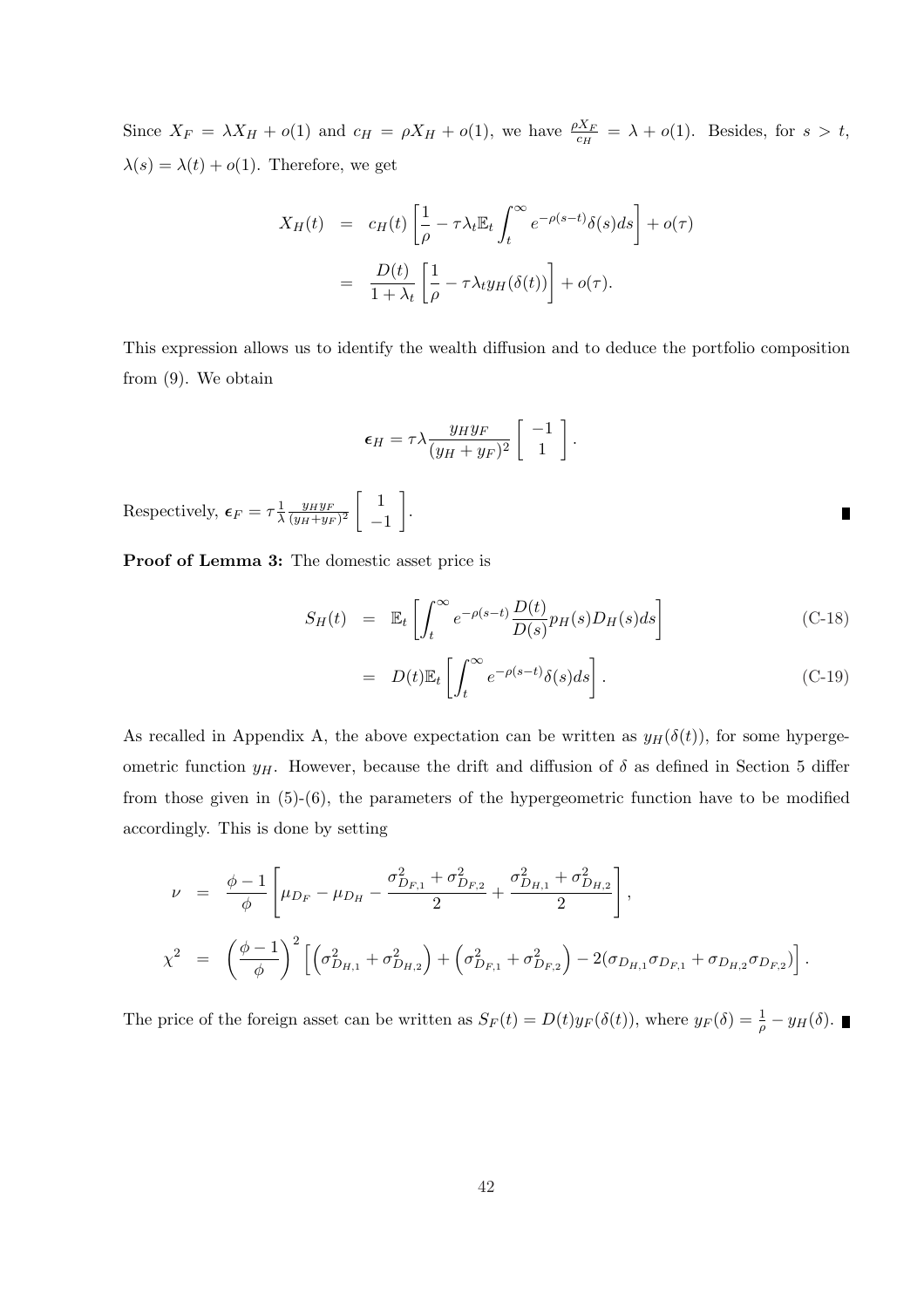Proof of Proposition 7: Asset prices are

$$
S_H(t) = \mathbb{E}_t \left[ \int_t^{\infty} e^{-\rho(s-t)} \frac{C_H(t)}{C_H(s)} p_H(s) D_H(s) ds \right]
$$
  
\n
$$
= \frac{D(t)}{1 + \lambda(t)} \mathbb{E}_t \left[ \int_t^{\infty} e^{-\rho(s-t)} (1 + \lambda(s)) \delta(s) ds \right],
$$
  
\n
$$
S_F(t) = \mathbb{E}_t \left[ \int_t^{\infty} e^{-\rho(s-t)} \frac{C_F(t)}{C_F(s)} p_F(s) D_F(s) ds \right]
$$
  
\n
$$
= \frac{\lambda(t) D(t)}{1 + \lambda(t)} \mathbb{E}_t \left[ \int_t^{\infty} e^{-\rho(s-t)} \left( 1 + \frac{1}{\lambda(s)} \right) (1 - \delta(s)) ds \right].
$$
 (C-21)

Therefore, our approximations of the pricing functions  $h$  and  $f$  (defined in Lemma 1) allow us to characterize the equilibrium of the two-good version of the model.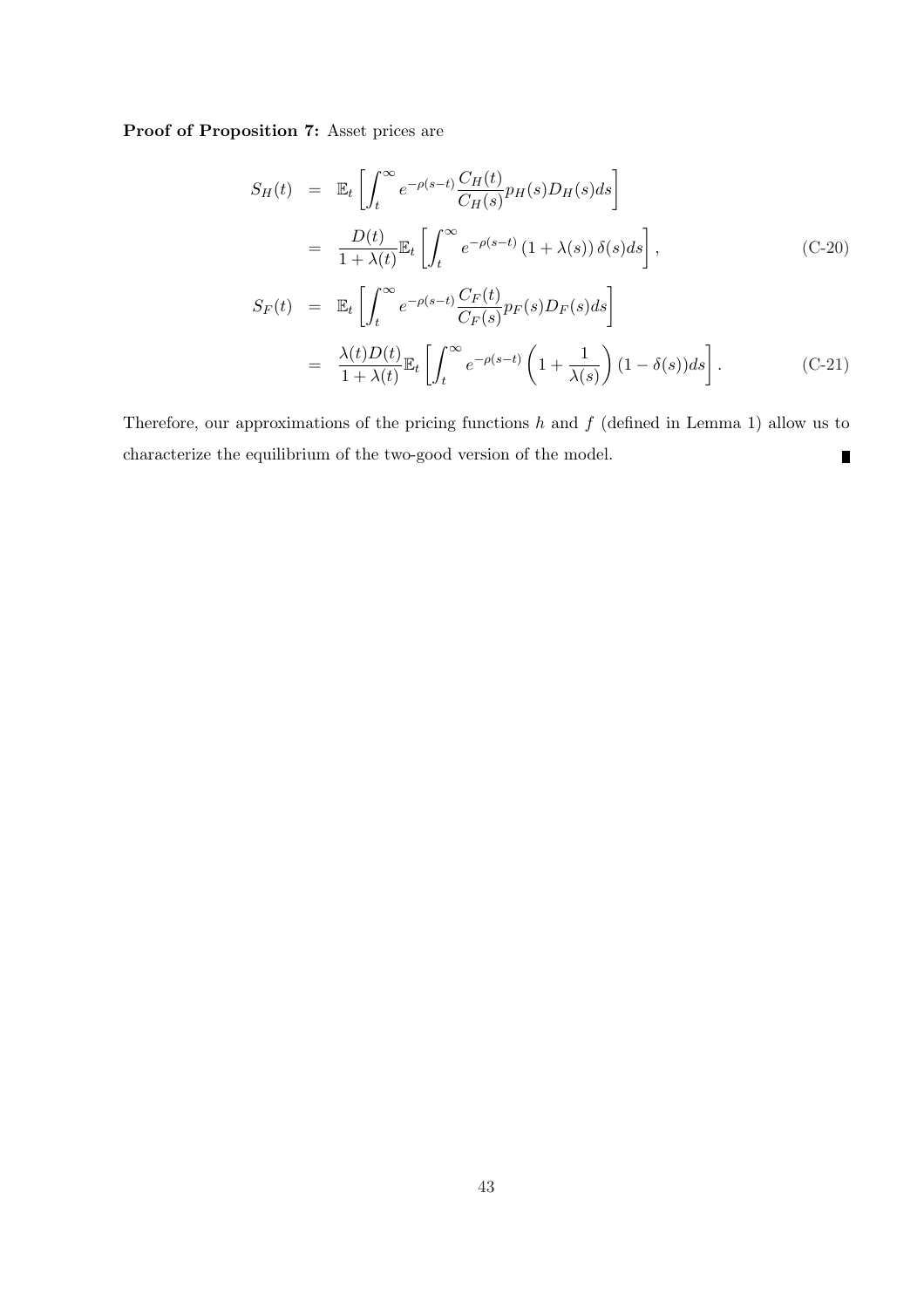# References

- [1] Adler, M., and B. Dumas, 1983, "International Portfolio Choice and Corporation Finance: A Synthesis,"Journal of Finance, 38, 925-984.
- [2] Aviat, A., and N. Coeurdacier, 2007, "The Geography of Trade in Goods and Asset Holdings,"Journal of International Economics, 71, 22-51.
- [3] Basak, S., and D. Cuoco, 1998, "An Equilibrium Model with Restricted Stock Market Participation,"Review of Financial Studies, 11, 309-341.
- [4] Backus, D. K., P. J. Kehoe and F. E. Kydland, 1994, "Dynamics of the Trade Balance and the Terms of Trade: The J-Curve?," American Economic Review, 84(1), 84–103.
- [5] Basak, S., and M. Gallmeyer, 2003, "Capital Market Equilibrium with Differential Taxation,"European Finance Review, 7, 121-159.
- [6] Baxter, M., and U. Jermann, 1997, "The International Portfolio Diversification Puzzle is Worse Than You Think,"American Economic Review, 87, 170-180.
- [7] Baxter, M., U. Jermann and R. King, 1998, "Nontraded Goods, Nontraded Factors, and International Non-Diversifcation,"Journal of International Economics, 44, 211-29.
- [8] Bekaert, G., and C. Harvey, 1995, "Time-Varying World Market Integration,"Journal of Finance, 50, 403-444.
- [9] Bekaert, G., and C. Harvey, 2000, "Foreign Speculators and Emerging Equity Markets,"Journal of Finance, 55, 564-614.
- [10] Bhamra, H.S., 2004, "International Stock Market Integration: A Dynamic General Equilibrium Approach,"Unpublished Working Paper, London Business School.
- [11] Black, F., 1974, "International Capital Market Equilibrium with Investment Barriers," Journal of Financial Economics, 1, 337-352.
- [12] Bottazzi, L., P. Pesenti and E. van Wincoop, 1996, "Wages, Profits and the International Portfolio Puzzle,"European Economic Review, 40, 219-254.
- [13] Chan, K., V. Covrig and L. Ng, 2005, "What Determines the Domestic and Foreign Bias? Evidence from Mutual Fund Equity Allocations Worldwide,"Journal of Finance, 60, 1495- 1534.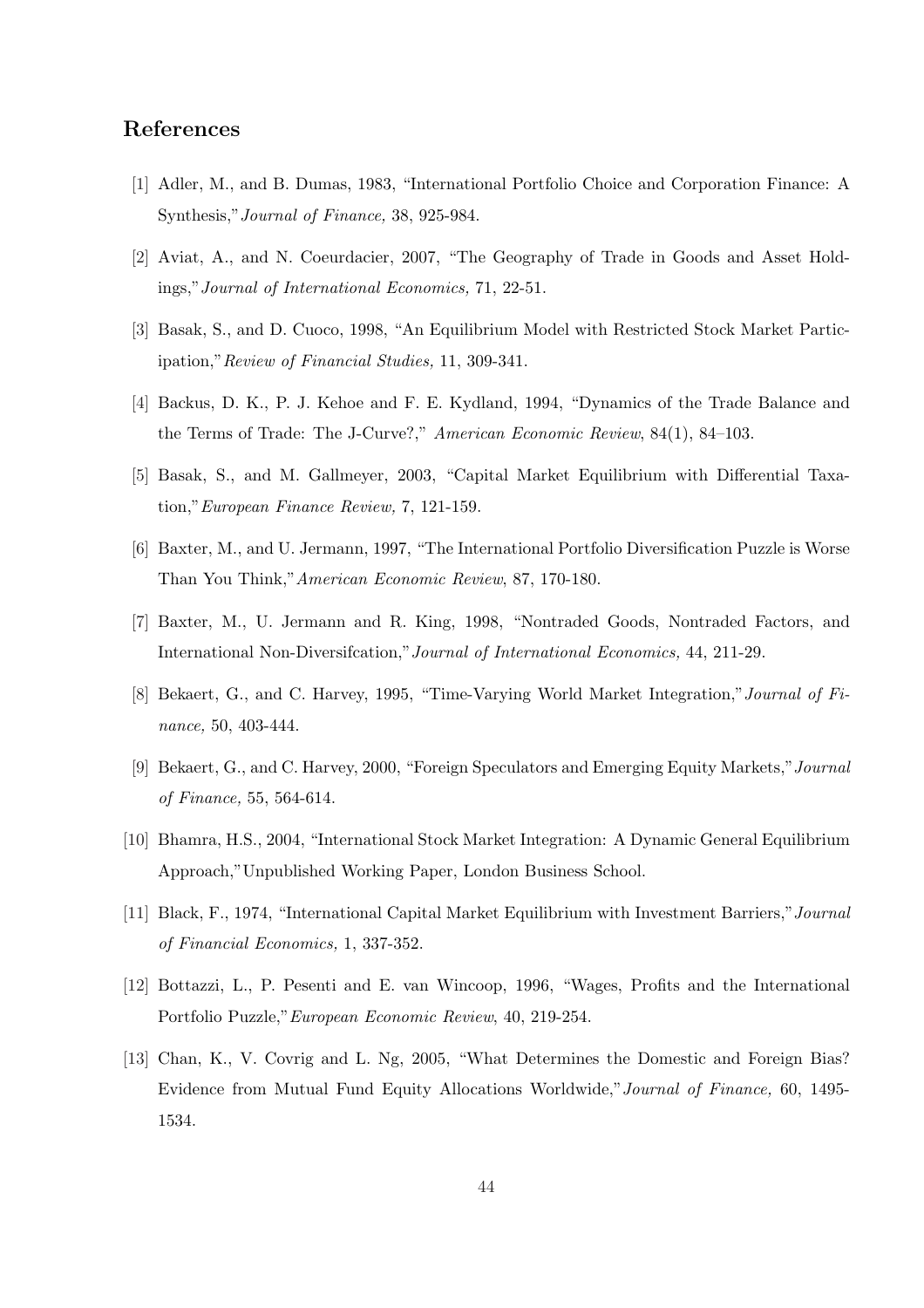- [14] Chari, K., and P. Henry, 2004, "Risk-Sharing and Asset Prices: Evidence from a Natural Experiment,"Journal of Finance, 59, 1295-1325.
- [15] Cochrane, J., F. Longstaff and P. Santa Clara, 2007, "Two Trees,"Review of Financial Studies, Forthcoming.
- [16] Coeurdacier, N., 2008, "Do Trade Costs in Goods Market Lead to Home Bias in Equities?,"Journal of International Economics, Forthcoming.
- [17] Coeurdacier, N., and S. Guibaud, 2007, "International Portfolio Diversification Is Better Than You Think,"Unpublished Working Paper, London Business School.
- [18] Cole, H., and M. Obstfeld, 1991, "Commodity Trade and International Risk Sharing : How Much Do Financial Markets Matter?,"Journal of Monetary Economics, 28, 3-24.
- [19] Constantinides, G., 1986, "Capital Market Equilibrium with Transaction Costs,"Journal of Political Economy, 94, 842-862.
- [20] Cooper, I., and E. Kaplanis, 1994, "Home Bias in Equity Portfolios, Inflation Hedging, and International Capital Market Equilibrium,"Review of Financial Studies, 7, 45-60.
- [21] Cox, J.C., and C.F. Huang, 1989, "Optimal Consumption and Portfolio Policies when Asset Prices Follow a Diffusion Process,"Journal of Economic Theory, 49, 33-83.
- [22] Cuoco, D., and H. He, 1994, "Dynamic Equilibrium in Infinite-Dimensional Economies with Incomplete Financial Markets,"Unpublished Working Paper, University of Pennsylvania.
- [23] Devereux, M., and A. Sutherland, 2006, "Solving for Country Portfolios in Open Economy Macro Models," Unpublished Working Paper, University of British Columbia.
- [24] Duffie, D., 1996, Dynamic Asset Pricing, Princeton University Press.
- [25] Dumas, B., 1992, "Dynamic Equilibrium and the Real Exchange Rate in a Spatially Separated World,"Review of Financial Studies, 5, 153-180.
- [26] Dumas, B., R. Harvey and P. Ruiz, 2003, "Are Correlation of Stock Returns Justified by Subsequent Changes in National Outputs?,"Journal of International Money and Finance, 22, 777-811.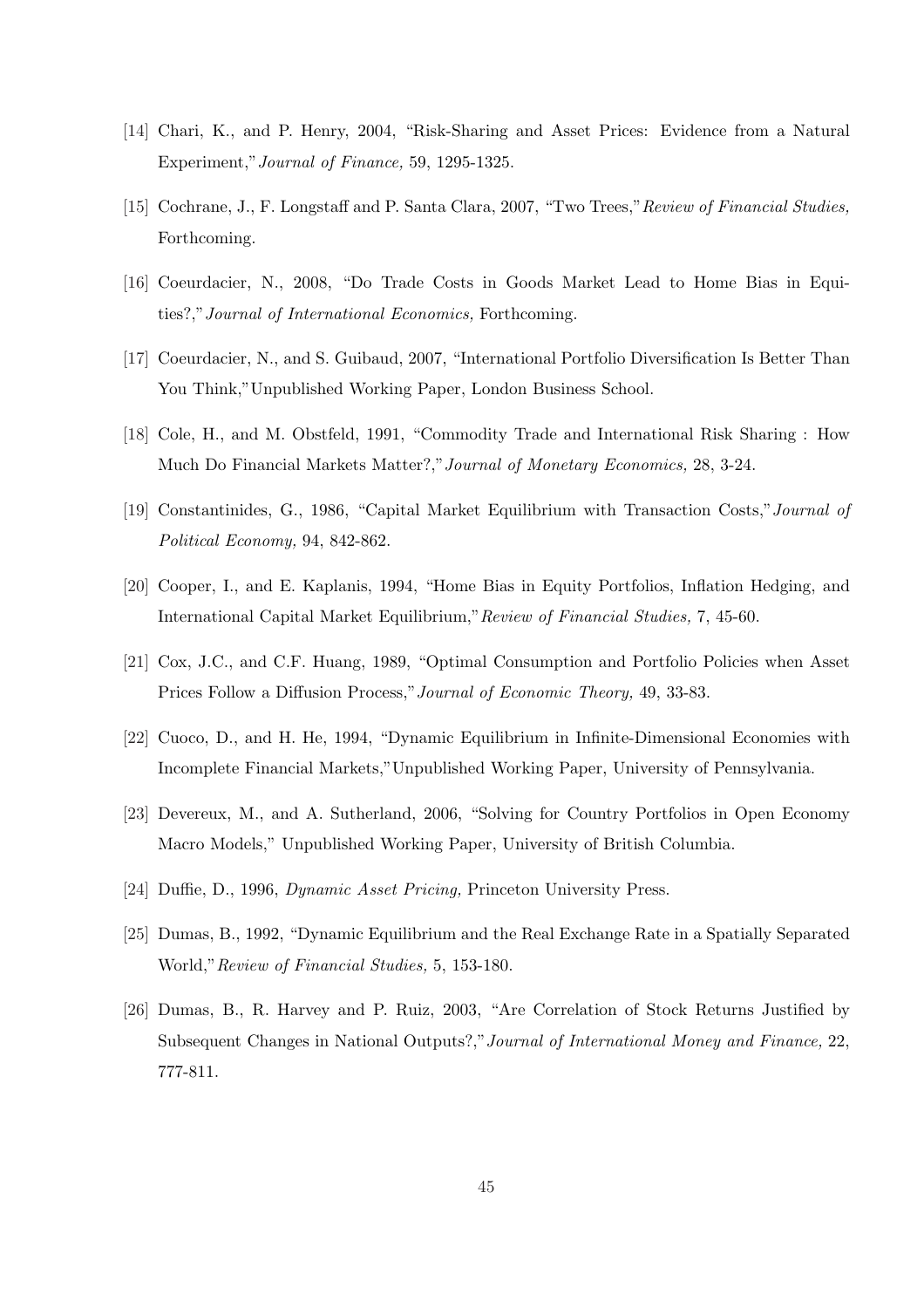- [27] Engel, C., and A. Matsumoto, 2006, "Portfolio Choice in a Monetary Open-Economy DSGE Model,"NBER Working Paper 12214.
- [28] Errunza, V., and E. Losq, 1985, "International Asset Pricing under Mild Segmentation: Theory and Test,"Journal of Finance, 40, 105-124.
- [29] Errunza, V., and E. Losq, 1989, "Capital Flow Controls, International Asset Pricing, and Investors' Welfare: a Multi-Country Framework,"Journal of Finance, 44, 1025-1037.
- [30] Eun, C., and S. Janakiramanan, 1986, "A Model of International Asset Pricing with a Constraint on the Foreign Equity Ownership,"Journal of Finance, 41, 1025-1037.
- [31] French, K., and J. Poterba, 1991, "Investor Diversification and International Equity Markets,"American Economic Review, 81, 222-26.
- [32] Goetzmann, W., L. Li and K. Rouwenhorst, 2005, "Long-Term Global Market Correlation," Journal of Business, 78, 1-38.
- [33] Gordon, R.H., and J. Hines, 2002, "International Taxation," in A. J. Auerbach and M. Feldstein (ed.), Handbook of Public Economics, 4 (28), 1935-1995.
- [34] Hau, H., and H. Rey, 2004, "Can Portfolio Rebalancing Explain the Dynamics of Equity Returns, Equity Flows, and Exchange Rates?,"American Economic Review, 94, 126-133.
- [35] Heathcote, J. and F. Perri, 2002, "Financial Autarky and International Business Cycles,"Journal of Monetary Economics, 49 (3), 601–627.
- [36] Heathcote, J., and F. Perri, 2007, "The International Diversification Puzzle is Not as Bad as You Think,"Unpublished Working Paper, Federal Reserve Bank of Minneapolis.
- [37] Henry, P., 2000, "Stock Market Liberalization, Economic Reform and Emerging Market Equity Prices,"Journal of Finance, 55, 529-564.
- [38] Hietala, P.T., 1989, "Asset Pricing in Partially Segmented Markets: Evidence from the Finnish Market," Journal of Finance, 44, 697-718.
- [39] Imbs, J., 2006, "The Real Effects of Financial Integration,"Journal of International Economics, 68, 296-324.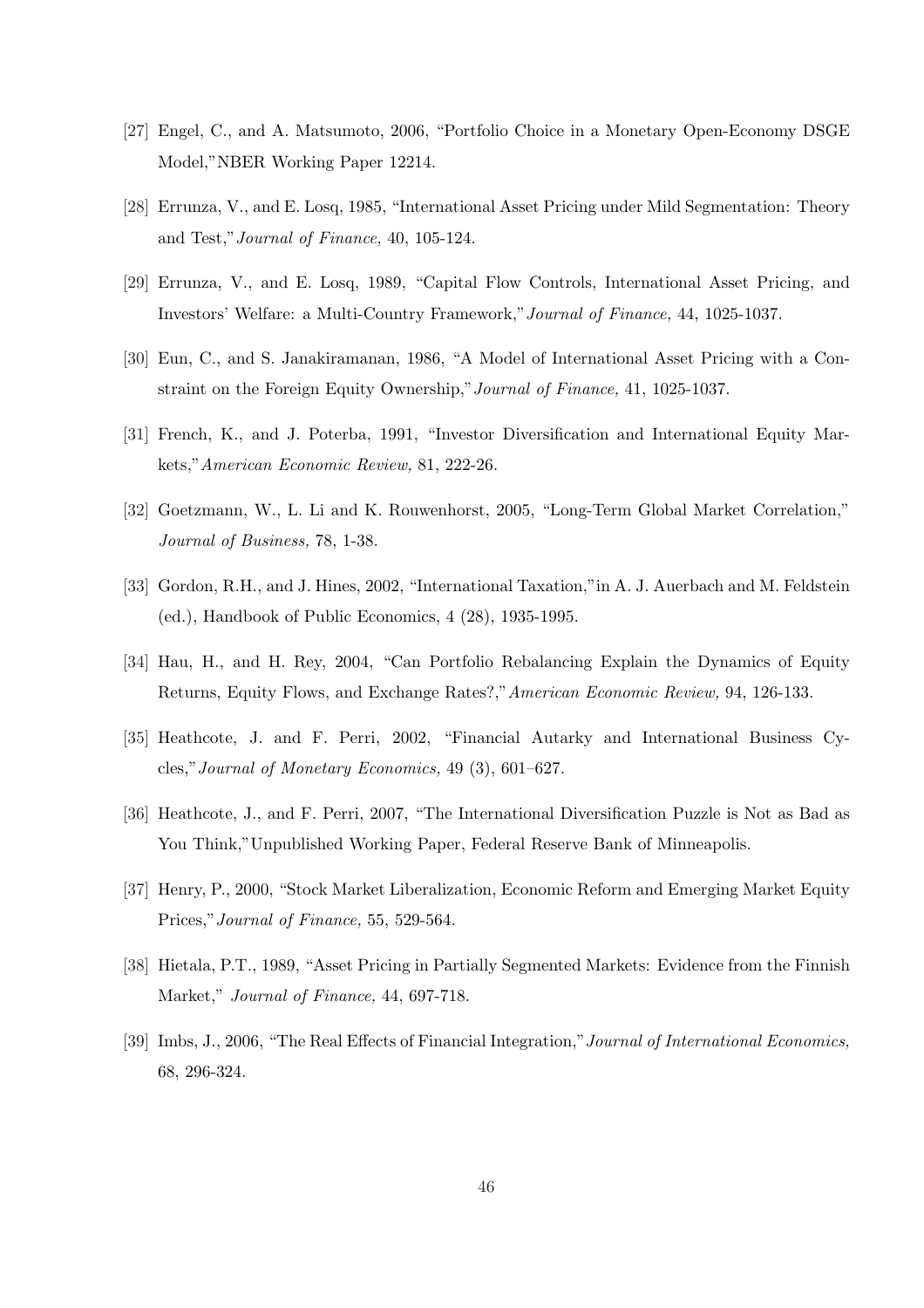- [40] Judd, K., and S. Guu, 2001, "Asymptotic Methods for Asset market Equilibrium Analysis," Economic Theory, 18, 127-157.
- [41] Kaminsky, G., and S. Schmukler, 2003, "Short-Run Pain, Long-Run Gain: The Effects of Financial Liberalisation,"NBER Working Paper 9787.
- [42] Karatzas, I., Lehoczky, J. and S. Shreve, 1987, "Optimal Portfolio and Consumption Decisions for a "Small" Investor on a Finite Horizon,"SIAM Journal of Control and Optimization, 25, 1557-1586.
- [43] Kollmann, R., 2006, "A Dynamic Equilibrium Model of International Portfolio Holdings: Comment,"Econometrica, 74, 269-273.
- [44] Lane, P., and G.M. Milesi-Feretti, 2003, "International Financial Integration,"IMF Staff Papers, 50.
- [45] Lane, P., and G.M. Milesi-Feretti, 2008, "International Investment Patterns,"Review of Economics and Statistics, 90, 538-549.
- [46] Lucas, R., 1978, "Asset Prices in an Exchange Economy,"Econometrica, 46, 1429-1445.
- [47] Ma, J., P. Protter and J. Yong, 1994, "Solving Forward-Backward Stochastic Differential Equations Explicitly − A Four-Step Scheme, "Probability Theory and Related Fields, 98, 339- 359.
- [48] Ma, J., and J. Yong, 1999, Forward-Backward Stochastic Differential Equations and their Applications, Lecture Notes in Mathematics, Springer.
- [49] Martin, I., 2007, "The Lucas Orchard,"Unpublished Working Paper, Harvard University.
- [50] Martin, P., and H. Rey, 2004, "Financial Super-Markets: Size Matters for Asset Trade,"Journal of International Economics, 64, 335-361.
- [51] Menzly, L., T. Santos and P. Veronesi, 2004, "Understanding Predictability,"Journal of Political Economy, 112, 1-47.
- [52] Obstfeld M., 1994, "Risk-Taking, Global Diversification and Growth,"American Economic Review, 84, 1310-1329.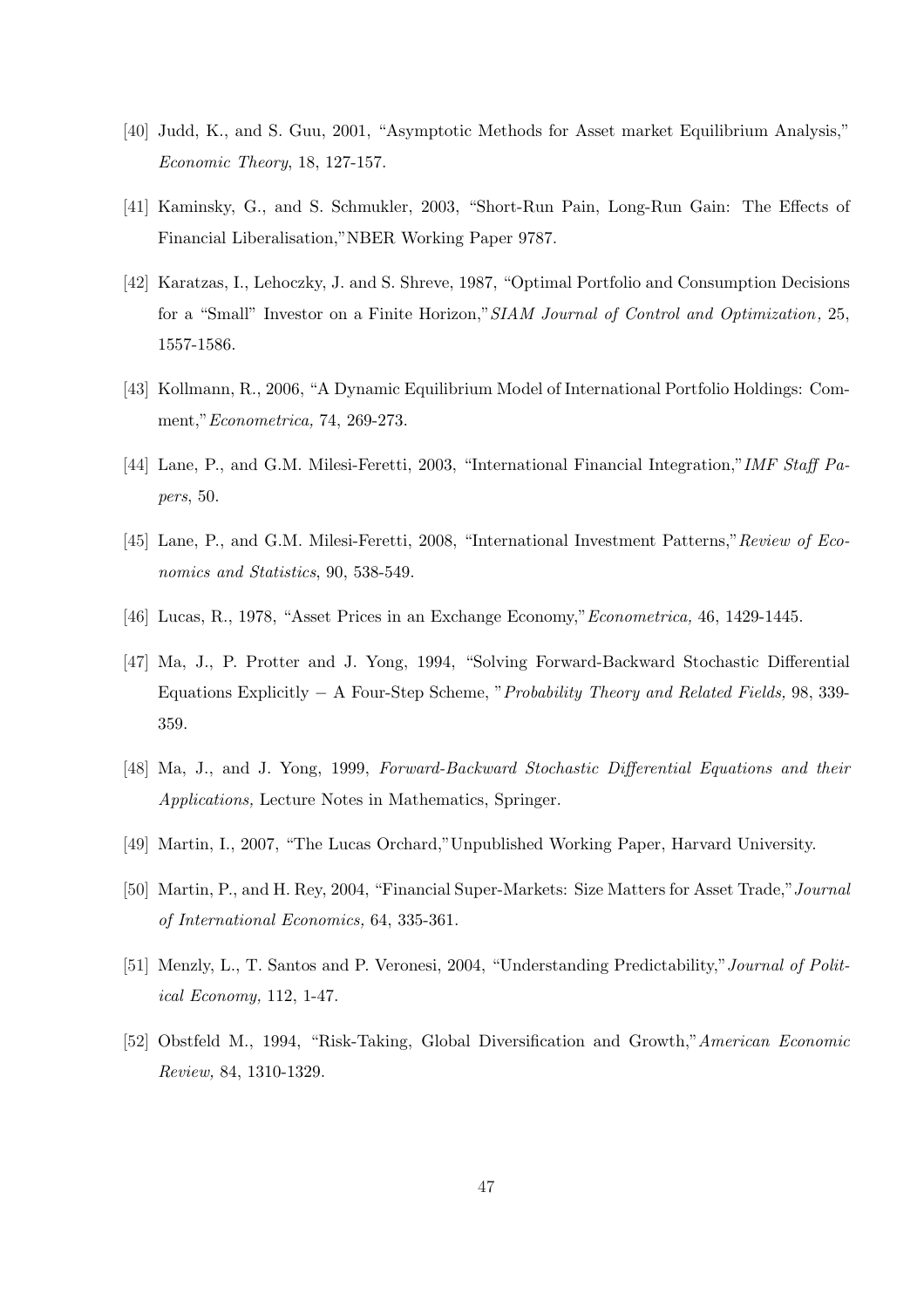- [53] Obstfeld M., and K. Rogoff, 2000, "The Six Major Puzzles in International Macroeconomics: Is There a Common Cause?,"NBER Macroeconomics Annual.
- [54] Pavlova, A., and R. Rigobon, 2007, "Asset Prices and Exchange Rates," Review of Financial Studies, 20, 1139-1181.
- [55] Pavlova, A., and R. Rigobon, 2008, "The Role of Portfolio Constraints in the Propagation of Shocks,"Review of Economic Studies, Forthcoming.
- [56] Portes, R., and H. Rey, 2005, "The Determinants of Cross-Border Equity Flows,"Journal of International Economics, 65, 269-296.
- [57] Quinn, D., 1997, "The Correlates of Change in International Financial Regulation,"American Political Science Review, 91, 531-551.
- [58] Quinn, D., and H.J. Voth, 2008, "A Century of Global Equity Markets Correlations,"American Economic Review, 98, 535-540.
- [59] Santos, T., and P. Veronesi, 2006, "Labor Income and Predictable Stock Returns,"Review of Financial Studies, 19, 1-44.
- [60] Sercu, P., and R. Vanpee, 2007, "Home Bias in International Equity Portfolios: A Review," Unpublished working paper, Leuven School of Business and Economics.
- [61] Serrat, A., 2001, "A Dynamic Equilibrium Model of International Portfolio Holdings," Econometrica, 69, 1467-1489.
- [62] Stockman, A., and H. Dellas, 1989, "International Portfolio Nondiversification and Exchange Rate Variability,"Journal of International Economics, 26, 271-290.
- [63] Stulz, R., 1981, "On the Effects of Barriers to International Investment", Journal of Finance, 36, 923-934.
- [64] Stulz, R., 1999, "Globalization of Equity Markets and the Cost of Capital,"NBER Working Paper 7021.
- [65] Stulz, R., 2005, "The Limits of Financial Globalization,"Journal of Finance, 60, 1595-1638.
- [66] Tille, C., and E. van Wincoop, 2007, "International Capital Flows,"Unpublished working paper, University of Virginia.